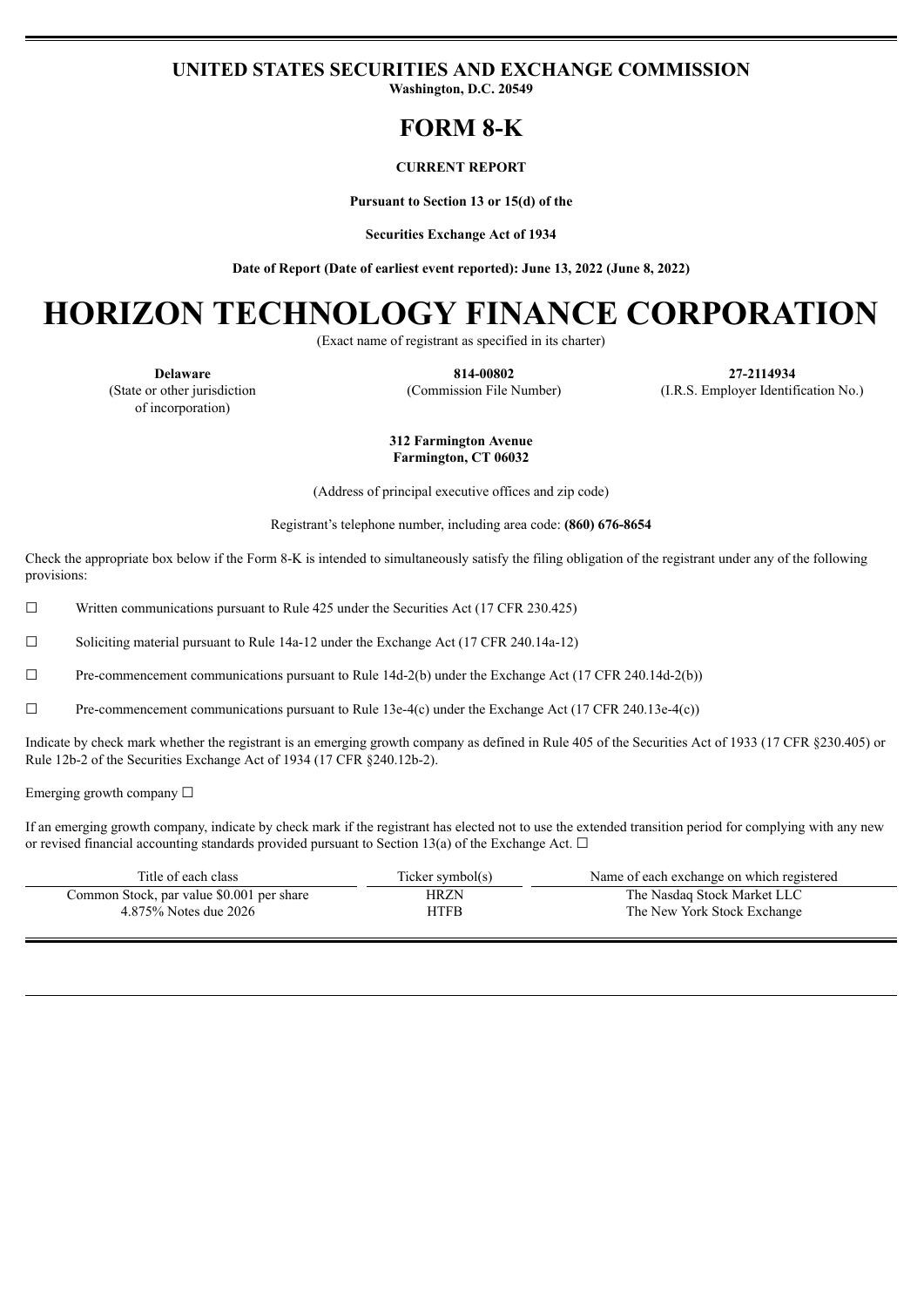#### **Item 1.01. Entry into a Material Definitive Agreement**

#### *Underwriting Agreement*

On June 8, 2022, Horizon Technology Finance Corporation (the "Company") entered into an underwriting agreement (the "Underwriting Agreement") by and among the Company, Horizon Technology Finance Management LLC and Keefe, Bruyette & Woods, Inc., as representative of each of the several underwriters named in Schedule I thereto, in connection with the issuance and sale of \$50.0 million aggregate principal amount of the Company's 6.250% Notes due 2027 (the "Offering"). The closing of the Offering is expected to occur on June 15, 2022, subject to customary closing conditions. The Company also granted the underwriters a 30-day option to purchase up to an additional \$7.5 million in aggregate principal amount of the Notes to cover overallotments, if any.

The Offering was made pursuant to the Company's effective shelf registration statement on Form N-2 (Registration No. 333-255716) previously filed with the Securities and Exchange Commission (the "SEC"), as supplemented by a preliminary prospectus supplement dated June 8, 2022 and a final prospectus supplement dated June 9, 2022. This Current Report on Form 8-K shall not constitute an offer to sell or a solicitation of an offer to buy any securities, nor shall there be any sale of these securities in any state or jurisdiction in which such an offer, solicitation or sale would be unlawful prior to registration or qualification under the securities laws of any such state or other jurisdiction.

The foregoing description of the Underwriting Agreement does not purport to be complete and is qualified in its entirety by reference to the full text of the Underwriting Agreement, which is filed as Exhibit 1.1 to this Current Report on Form 8-K and incorporated by reference herein.

#### Item 2.03 Creation of a Direct Financial Obligation or an Obligation under an Off-Balance Sheet Arrangement of a Registrant.

The information set forth under Item 1.01 is hereby incorporated by reference into this Item 2.03.

#### **Item 9.01. Financial Statements and Exhibits**

(d) Exhibits.

| <b>Exhibit</b> |                                                                                                                                  |
|----------------|----------------------------------------------------------------------------------------------------------------------------------|
| <b>Number</b>  | <b>Description</b>                                                                                                               |
| <u> 1.1</u>    | <u>Underwriting Agreement, dated as of June 8, 2022, by and among Horizon Technology Finance Corporation, Horizon Technology</u> |
|                | Finance Management LLC and Keefe, Bruvette & Woods, Inc.                                                                         |

| ۰. |
|----|
|    |
|    |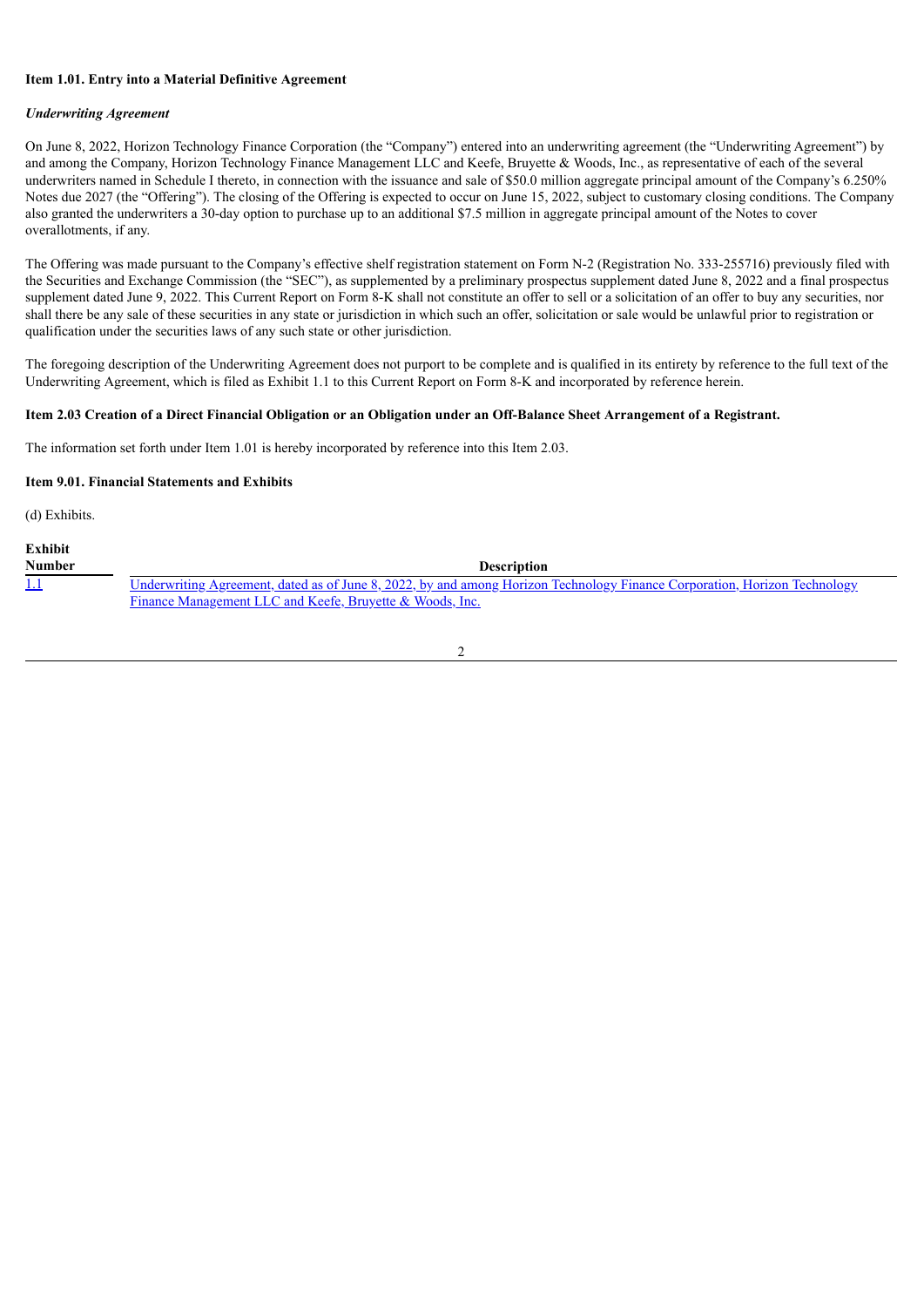## **SIGNATURE**

Pursuant to the requirements of the Securities Exchange Act of 1934, the Registrant has duly caused this report to be signed on its behalf by the undersigned hereunto duly authorized.

Date: June 13, 2022 HORIZON TECHNOLOGY FINANCE CORPORATION

By: /s/ Robert D. Pomeroy, Jr.

Robert D. Pomeroy, Jr. *Chief Executive Of icer*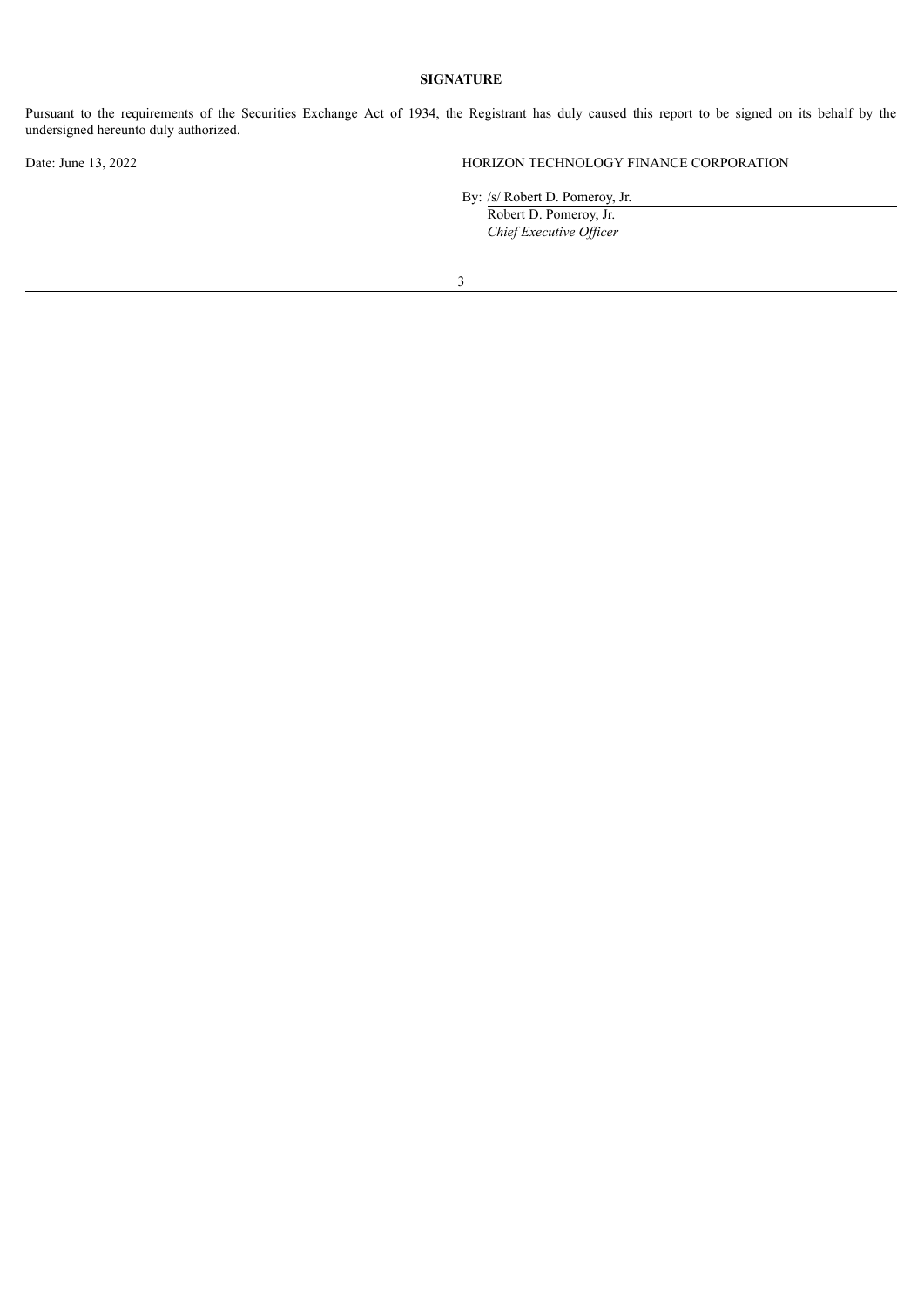## **\$50,000,000**

## **HORIZON TECHNOLOGY FINANCE CORPORATION 6.25% Notes due 2027**

## **UNDERWRITING AGREEMENT**

<span id="page-3-0"></span>**June 8, 2022**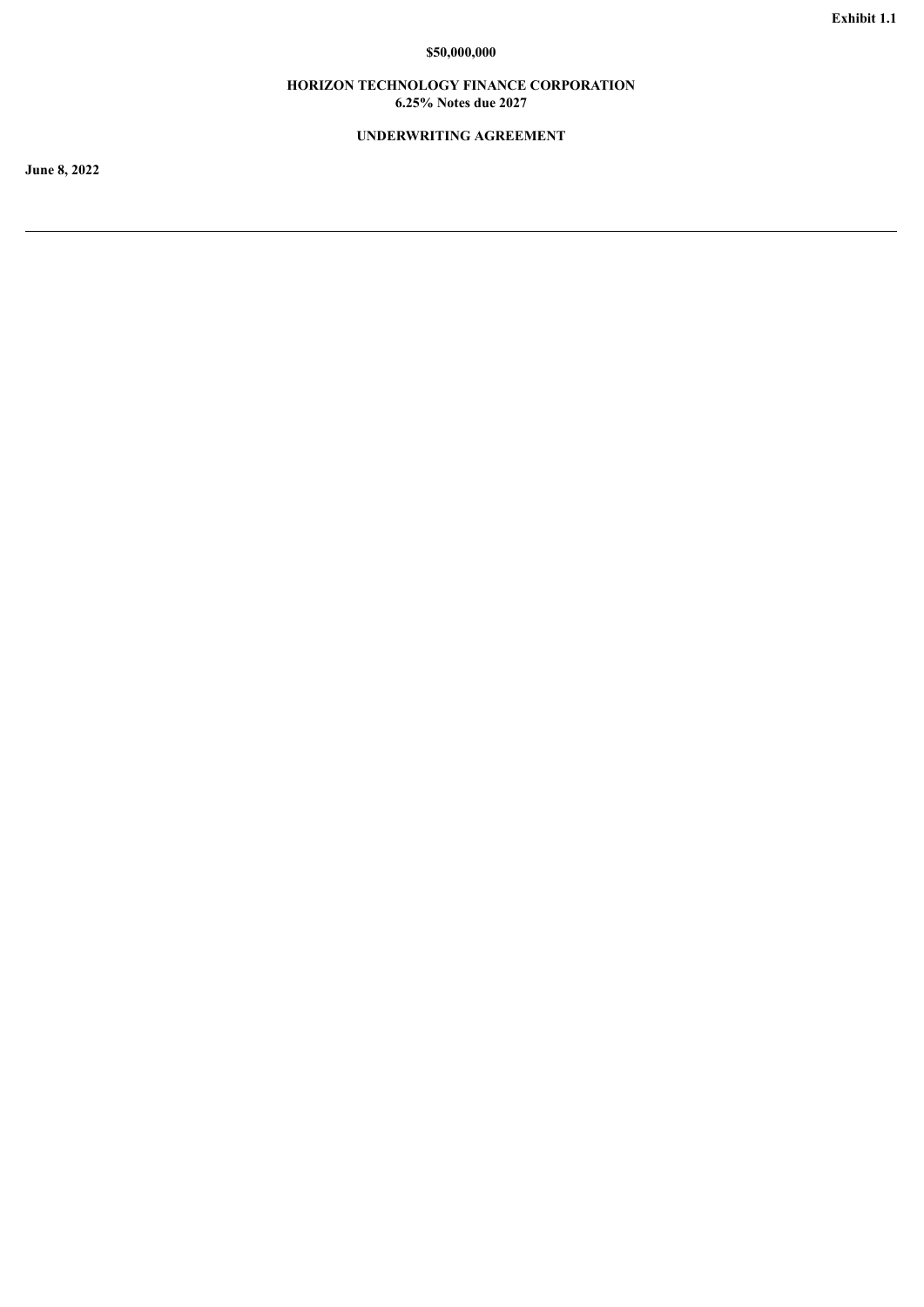#### Keefe, Bruyette & Woods, Inc.

As Representative of the several Underwriters

c/o Keefe, Bruyette & Woods, Inc. 787 Seventh Avenue, Fourth Floor New York, NY 10019

#### Ladies and Gentlemen:

Horizon Technology Finance Corporation, a Delaware corporation (the "**Company**"), proposes to issue and sell to the several Underwriters named in Schedule I hereto (the "**Underwriters**") for whom Keefe, Bruyette & Woods, Inc. ("**KBW**") is acting as representative (in such capacity, the "**Representative**") \$50,000,000 aggregate principal amount of 6.25% Notes due 2027 (the "**Notes**").

The Company also proposes to issue and sell to the several Underwriters not more than an additional \$7,500,000 aggregate principal amount of 6.25% Notes due 2027 (the "**Additional Notes**"), if and to the extent that the Representative shall have determined to exercise, on behalf of the Underwriters, the right to purchase pursuant to an overallotment option such notes granted to the Underwriters in Section 3 hereof.

The Notes and the Additional Notes are hereinafter collectively referred to as the "**Securities**." The Securities will be issued under an indenture dated as of March 23, 2012 (the "**Base Indenture**") as supplemented by the Fourth Supplemental Indenture dated as of June 15, 2022 (the "**Fourth Supplemental Indenture**" and, together with the Base Indenture, the "**Indenture**") between the Company and U.S. Bank National Association as Trustee. The Securities will be issued to Cede & Co. as nominee of the Depository Trust Company ("**DTC**"), pursuant to blanket letter of representations dated as of March 13, 2012 (the "**DTC Agreement**") between the Company and DTC.

The Company has filed pursuant to the Securities Act of 1933, as amended (collectively with the rules and regulations of the Commission promulgated thereunder, the "**Securities Act**"), with the U.S. Securities and Exchange Commission (the "**Commission**") a shelf registration statement on Form N-2 (File No. 333-255716), which registered the offer and sale of certain securities to be issued from time to time by the Company, including the Notes. Such registration statement was declared effective by the Commission on July 22, 2021. The registration statement as amended as of its most recent effective date, including the exhibits and schedules thereto, all documents incorporated or deemed to be incorporated in the registration statement by reference, any information contained in a prospectus supplement relating to the Securities subsequently filed with the Commission pursuant to Rule 424 under the Securities Act ("**Rule 424**") and deemed to be a part of the registration statement at the time of effectiveness pursuant to Rule 430B under the Securities Act ("**Rule 430B**"), any registration statement filed pursuant to Rule 462(b) under the Securities Act ("**Rule 462(b)**"), and any post-effective amendment thereto, is hereinafter referred to as the "**Registration Statement**."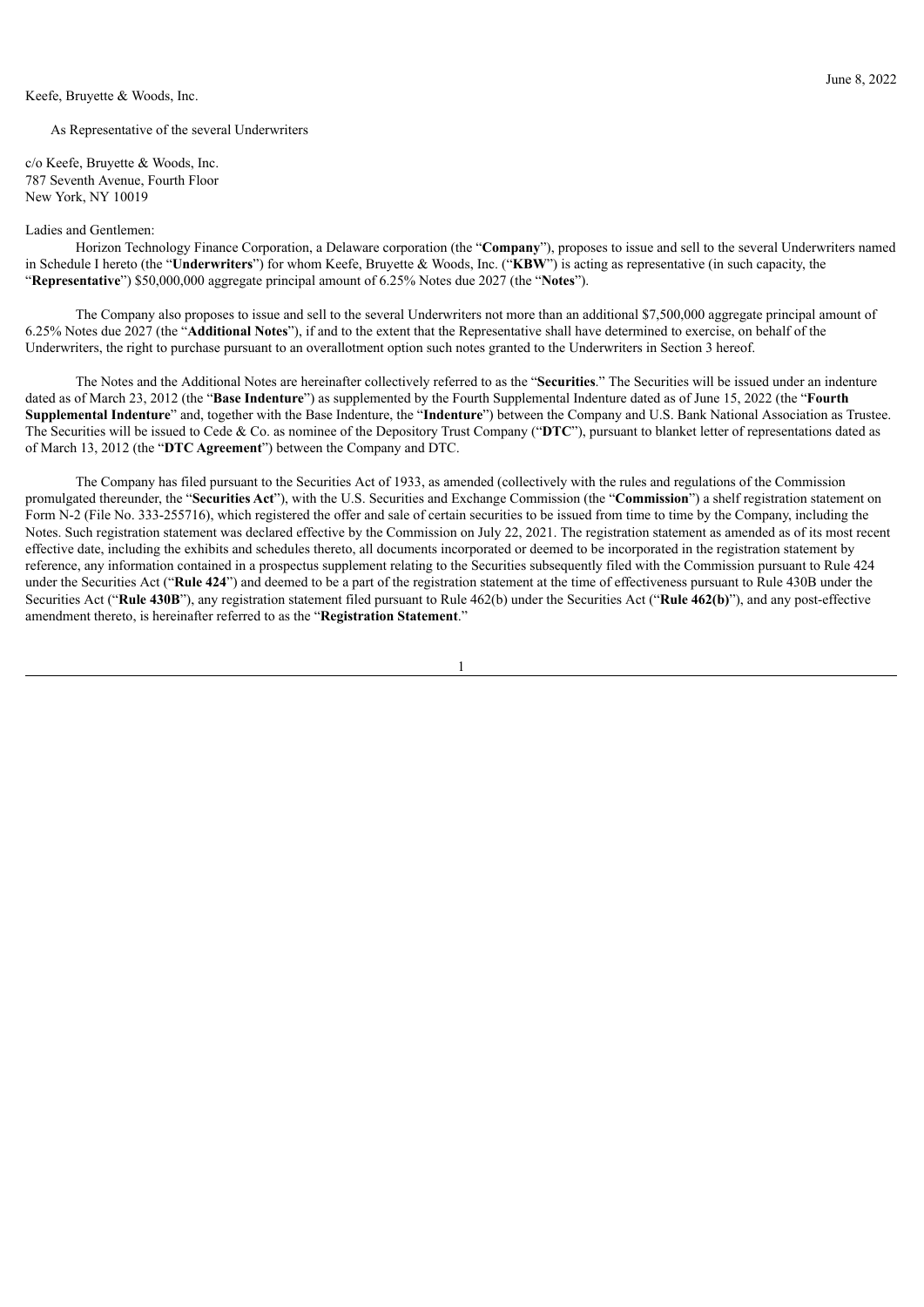The base prospectus included in the Registration Statement as of its most recent effective date, including documents incorporated or deemed to be incorporated therein by reference, is hereinafter referred to as the "**Base Prospectus**." The preliminary prospectus supplement, dated June 8, 2022, relating to the Notes that was used prior to the execution and delivery of this Agreement and filed pursuant to Rule 424, including documents incorporated or deemed to be incorporated therein by reference, is herein called the "**Preliminary Prospectus Supplement**." The Base Prospectus and the Preliminary Prospectus Supplement are referred to collectively as the "**Preliminary Prospectus**." The Company will file with the Commission, in accordance with Rule 424, a final prospectus supplement, including documents incorporated or deemed to be incorporated therein by reference (the "**Final Prospectus Supplement**"), supplementing the Base Prospectus in connection with the offer and sale of the Notes. The Base Prospectus and the Final Prospectus Supplement are hereinafter referred to collectively as the "**Prospectus**." Any reference herein to the Registration Statement, the Base Prospectus, the Preliminary Prospectus Supplement, the Preliminary Prospectus, the Final Prospectus Supplement or the Prospectus shall be deemed to refer to and include any supplements or amendments thereto, filed with the Commission after the date of filing of the Prospectus under Rule 424 and prior to the termination of the offering of the Notes by the Representative. All references in this Agreement to financial statements and schedules and other information which is "included" or "stated" in the Registration Statement, the Preliminary Prospectus or the Prospectus (and all other references of like import) shall be deemed to mean and include all such financial statements and schedules and other information which is or is deemed to be incorporated in or otherwise deemed to be a part of or included in the Registration Statement, the Preliminary Prospectus, or the Prospectus, as the case may be, as of any specified date; and all references in this Agreement to amendments or supplements to the Registration Statement, the Preliminary Prospectus, or the Prospectus, including those made pursuant to Rule 424 or such other rule under the Securities Act as may be applicable to the Company, shall be deemed to mean and include, without limitation, the filing of any document under the Securities Exchange Act of 1934, as amended (the "**Exchange Act**") which is or is deemed to be incorporated by reference in the Registration Statement, the Preliminary Prospectus or the Prospectus, as the case may be, as of any specified date.

The Company has entered into an Investment Management Agreement, dated as of March 7, 2019 (the "**Investment Management Agreement**"), with Horizon Technology Finance Management LLC, a Delaware limited liability company registered as an investment adviser (the "**Adviser**") under the Investment Advisers Act of 1940, as amended, and the rules and regulations thereunder (the "**Advisers Act**").

The Company has also entered into an Administration Agreement, dated as of October 28, 2010 (the "**Administration Agreement**"), with the Adviser.

For purposes of this Agreement, "**Time of Sale Prospectus**" means the Preliminary Prospectus together with the information included on Schedule II hereto, and "**broadly available road show**" means any "road show" (as defined in Rule 433 under the Securities Act).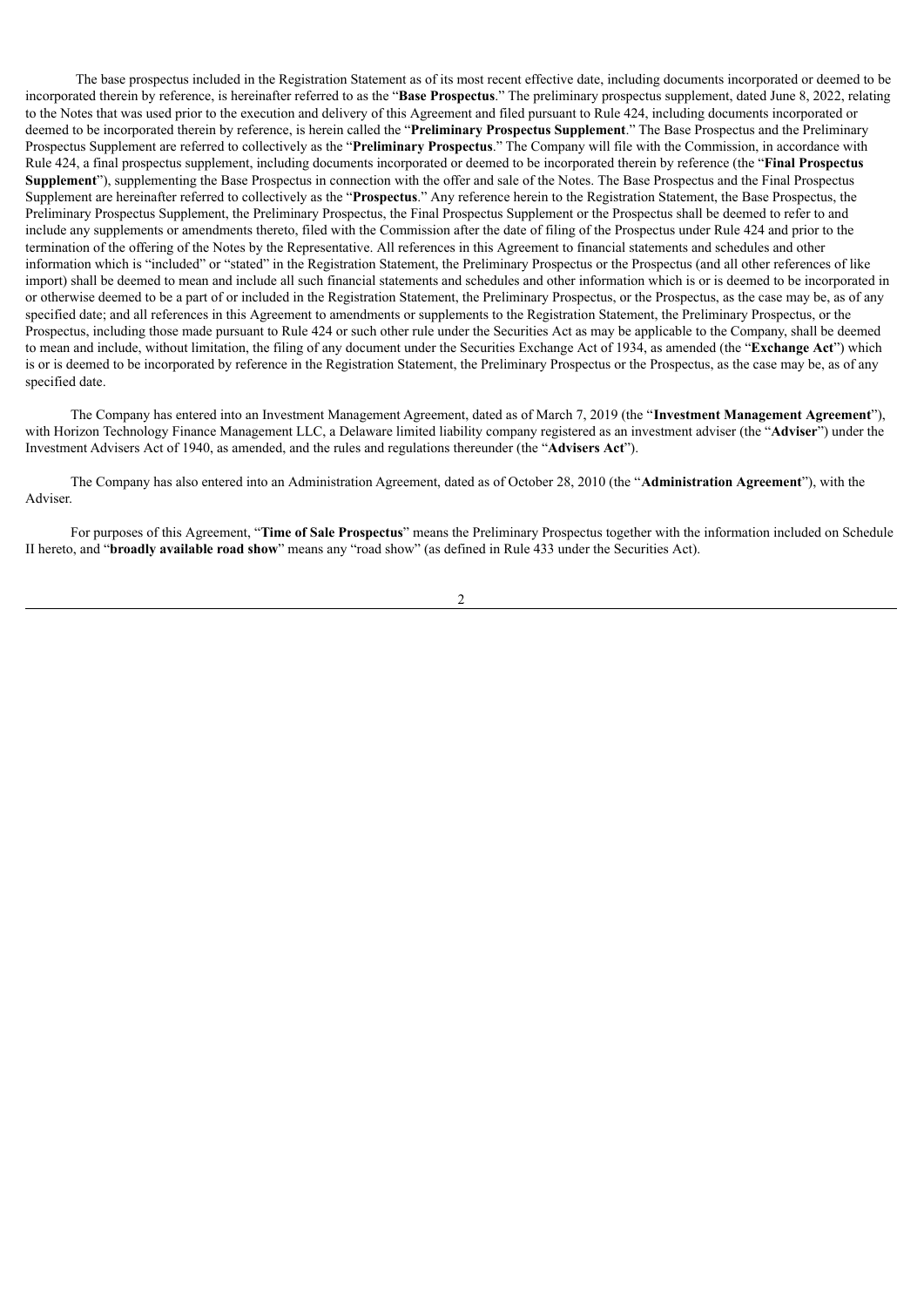1. *Representations and Warranties of the Company*. The Company represents and warrants to, and agrees with, each of the

Underwriters that:

(a) The Registration Statement has become effective; no stop order suspending the effectiveness of the Registration Statement is in effect, and no proceedings for such purpose are pending before or, to the knowledge of the Company, threatened by the Commission.

(b) (i) The Company is eligible to use Form N-2. The Registration Statement, when it most recently became effective, did not contain and, as amended or supplemented, if applicable, will not contain any untrue statement of a material fact or omit to state a material fact required to be stated therein or necessary to make the statements therein not misleading, (ii) the Registration Statement, Time of Sale Prospectus and the Prospectus comply and, as amended or supplemented, if applicable, will comply in all material respects with the Securities Act, the applicable rules and regulations of the Commission thereunder and the Investment Company Act of 1940, as amended (the "**Investment Company Act**"), (iii) the Time of Sale Prospectus does not, and, at the time of each sale of the Securities in connection with the offering when the Prospectus is not yet available to prospective purchasers and at the Closing Date (as defined in Section 5), the Time of Sale Prospectus, as then amended or supplemented by the Company, if applicable, will not, contain any untrue statement of a material fact or omit to state a material fact necessary to make the statements therein, in the light of the circumstances under which they were made, not misleading, (iv) each broadly available road show, if any, when considered together with the Time of Sale Prospectus, does not contain any untrue statement of a material fact or omit to state a material fact necessary to make the statements therein, in the light of the circumstances under which they were made, not misleading and (v) the Prospectus, as of the date thereof, does not contain and, as of the Closing Date (as defined in Section 5) and, if applicable, each Option Closing Date (as defined in Section 3), as amended or supplemented, if applicable, will not contain any untrue statement of a material fact or omit to state a material fact necessary to make the statements therein, in the light of the circumstances under which they were made, not misleading; *provided, however*, that the representations and warranties in this paragraph shall not apply to statements in or omissions from the Registration Statement, the Time of Sale Prospectus or the Prospectus or any amendments or supplements thereto made in reliance upon and in conformity with information relating to any Underwriter furnished to the Company in writing by any Underwriter expressly for use in the Registration Statement, the Time of Sale Prospectus or the Prospectus (the "**Underwriter Information**"), it being understood and agreed that the Underwriter Information solely consists of the following information in the Prospectus Supplement furnished on behalf of each Underwriter: (i) the names and corresponding principal amount of Notes set forth in the table of the Underwriters in the first paragraph of text under the caption "Underwriting" in the Prospectus; (ii) the seventh paragraph of text under the caption "Underwriting" in the Prospectus concerning the terms of offering by the Underwriters; and (iii) the first, second and third paragraphs of text under the caption "Underwriting—Price Stabilization, Short Positions and Penalty Bids" in the Prospectus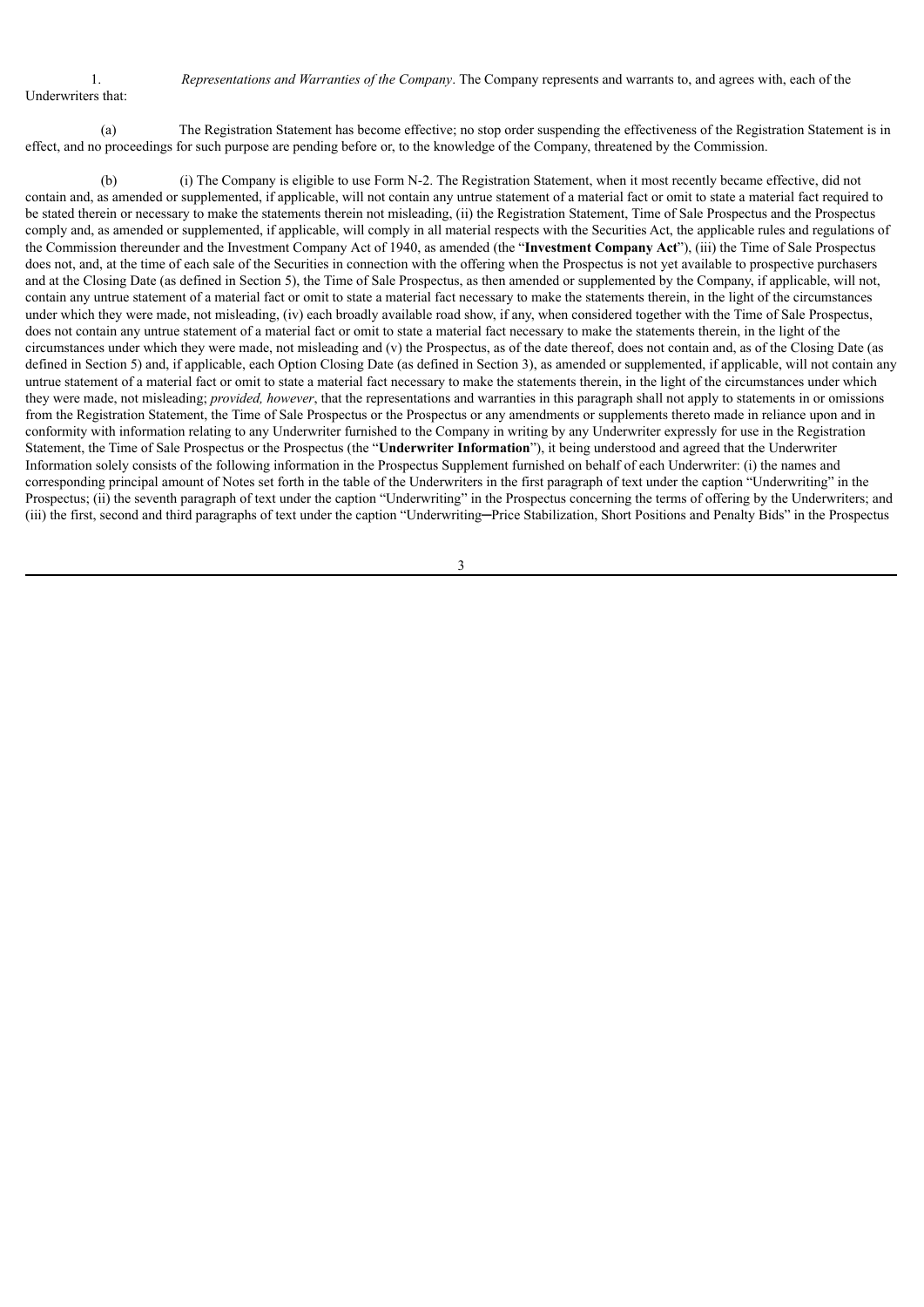(c) The financial statements together with the related schedules and notes, included or incorporated by reference in the Registration Statement, Time of Sale Prospectus or Prospectus, present fairly the financial position of the Company at the date indicated and the consolidated statement of operations, statement of changes in net assets and statement of cash flows of the Company for the periods indicated; there are no financial statements that are required to be included in the Registration Statement, the Time of Sale Prospectus and the Prospectus that are not included as required; said financial statements have been prepared in conformity with generally accepted accounting principles in the United States ("**GAAP**") applied on a consistent basis throughout the periods involved and any supporting schedules included or incorporated by reference in the Registration Statement present fairly in all material aspects the information required to be stated therein; and the other financial information included or incorporated by reference in the Registration Statement, Time of Sale Prospectus and the Prospectus has been derived from the accounting records and other books and records of the Company and its consolidated subsidiaries and presents fairly in all material respects the information shown thereby. The "Selected Consolidated Financial" and "Other Data" included or incorporated by reference in the Registration Statement, Time of Sale Prospectus and the Prospectus, as well as the financial data set forth in or incorporated by reference in the Time of Sale Prospectus and the Prospectus under the caption "Capitalization," and the other financial information included or incorporated by reference in the Registration Statement, Time of Sale Prospectus and the Prospectus present fairly, in all material respects, the information shown therein and have been compiled on a basis consistent with the audited financial statements included in or incorporated by reference in the Registration Statement, the Time of Sale Prospectus and the Prospectus.

The documents incorporated by reference in each of the Registration Statement, the Prospectus and the Preliminary Prospectus, when they became effective or were filed with the Commission, as the case may be, conformed or will conform in all material respects to the requirements of the Exchange Act.

(e) The Company has been duly incorporated, is validly existing as a corporation in good standing under the laws of the jurisdiction of its incorporation, has the corporate power and authority to own its property and to conduct its business as described in the Time of Sale Prospectus and is duly qualified to transact business and is in good standing in each jurisdiction in which the conduct of its business or its ownership or leasing of property requires such qualification, except to the extent that the failure to be so qualified or be in good standing would not have a material adverse effect on the Company and its subsidiaries, taken as a whole.

(f) Each subsidiary of the Company has been duly organized, is validly existing and in good standing under the laws of the jurisdiction of its organization, has the power and authority to own its property and to conduct its business as described in the Time of Sale Prospectus and is duly qualified to transact business and is in good standing in each jurisdiction in which the conduct of its business or its ownership or leasing of property requires such qualification, except to the extent that the failure to be so qualified or be in good standing would not have a material adverse effect on the Company and its subsidiaries, taken as a whole; all of the issued shares of capital stock or other equity interests of each subsidiary of the Company have been duly and validly authorized and issued, are fully paid and non-assessable and are owned directly or indirectly by the Company, free and clear of all liens, encumbrances, equities or claims.

(g) This Agreement has been duly authorized, executed and delivered by the Company.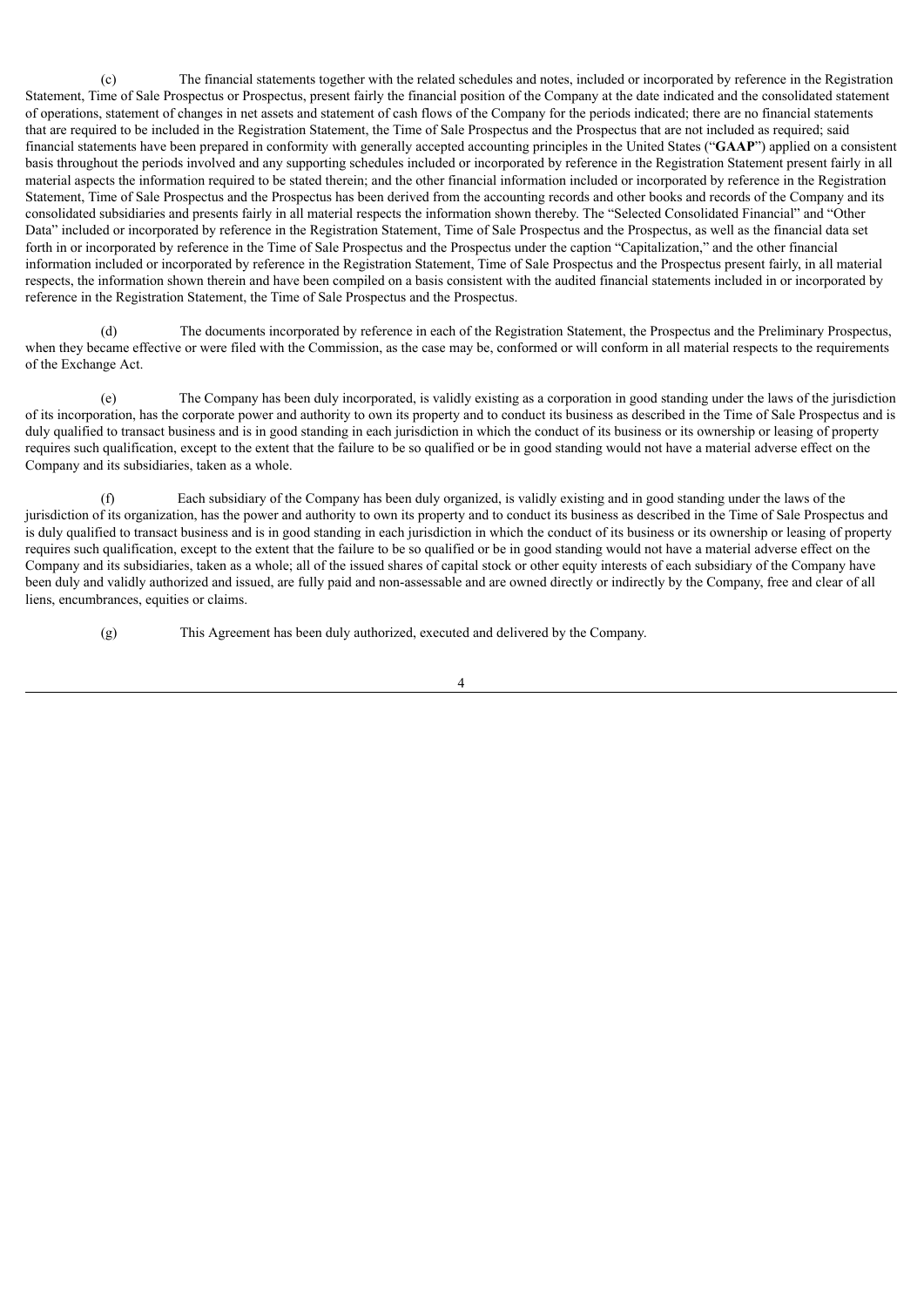(h) The Investment Management Agreement and the Administration Agreement have each been duly authorized, executed and delivered by the Company and are valid and binding obligations of the Company, enforceable against the Company in accordance with their terms.

The authorized capital stock of the Company conforms in all material respects as to legal matters to the description thereof contained in each of the Time of Sale Prospectus and the Prospectus.

(j) The outstanding shares of common stock, par value \$0.001 per share, of the Company (the "**Common Stock**") have been duly authorized and are validly issued, fully paid and non-assessable.

The Indenture (including the Fourth Supplemental Indenture) has been duly authorized and at the Closing Time will be executed and delivered by the Company and when executed and delivered by the Trustee will constitute a valid and binding obligation of the Company enforceable against the Company in accordance with its terms, except as enforcement thereof may be subject to the effect of (i) bankruptcy, insolvency, reorganization, moratorium or other similar laws now or thereafter in effect relating to creditors' rights generally and (ii) general principles of equity and the discretion of the court before which any proceeding therefor may be brought (collectively, the "**Enforceability Exceptions**").

The Securities have been duly authorized for sale to the Underwriters pursuant to this Agreement and, when executed and delivered by the Company and authenticated by the Trustee pursuant to the provisions of this Agreement and of the Indenture relating thereto against payment of the consideration set forth in this Agreement will be valid and legally binding obligations of the Company, enforceable against the Company in accordance with their terms, except as enforcement thereof may be subject to the Enforceability Exceptions, and will be entitled to the benefits of the Indenture relating thereto; and the Securities and the Indenture will conform in all material respects to the statements relating thereto contained in the Time of Sale Prospectus and the Prospectus.

(m) The execution and delivery by the Company of, and the performance by the Company of its obligations under, this Agreement, the Indenture, the Securities, the Investment Management Agreement and the Administration Agreement will not contravene any provision of applicable law or the certificate of incorporation or bylaws of the Company or any agreement or other instrument binding upon the Company or any of its subsidiaries that is material to the Company and its subsidiaries, taken as a whole, or any judgment, order or decree of any governmental body, agency or court having jurisdiction over the Company or any subsidiary, and no consent, approval, authorization or order of, or qualification with, any governmental body or agency is required for the performance by the Company of its obligations under this Agreement, the Indenture, the Securities, the Investment Management Agreement or the Administration Agreement, except such (1) as have been obtained and (2) in connection with the performance by the Company of its obligations under this Agreement, the Indenture and the Securities as may be required by (i) the Securities Act and the rules and regulations of the Commission promulgated thereunder, the Exchange Act, or the applicable rules and regulations thereunder, (ii) any necessary qualification under the Trust Indenture Act of 1939, (iii) the rules and regulations of the Financial Industry Regulatory Authority, Inc. ("**FINRA**"), (iv) the securities or "blue sky" laws of the various states and foreign jurisdictions, or  $(v)$  such as which the failure to obtain would have not have a material adverse effect on the power or ability of the Company to perform its obligations under this Agreement, the Indenture and the Securities.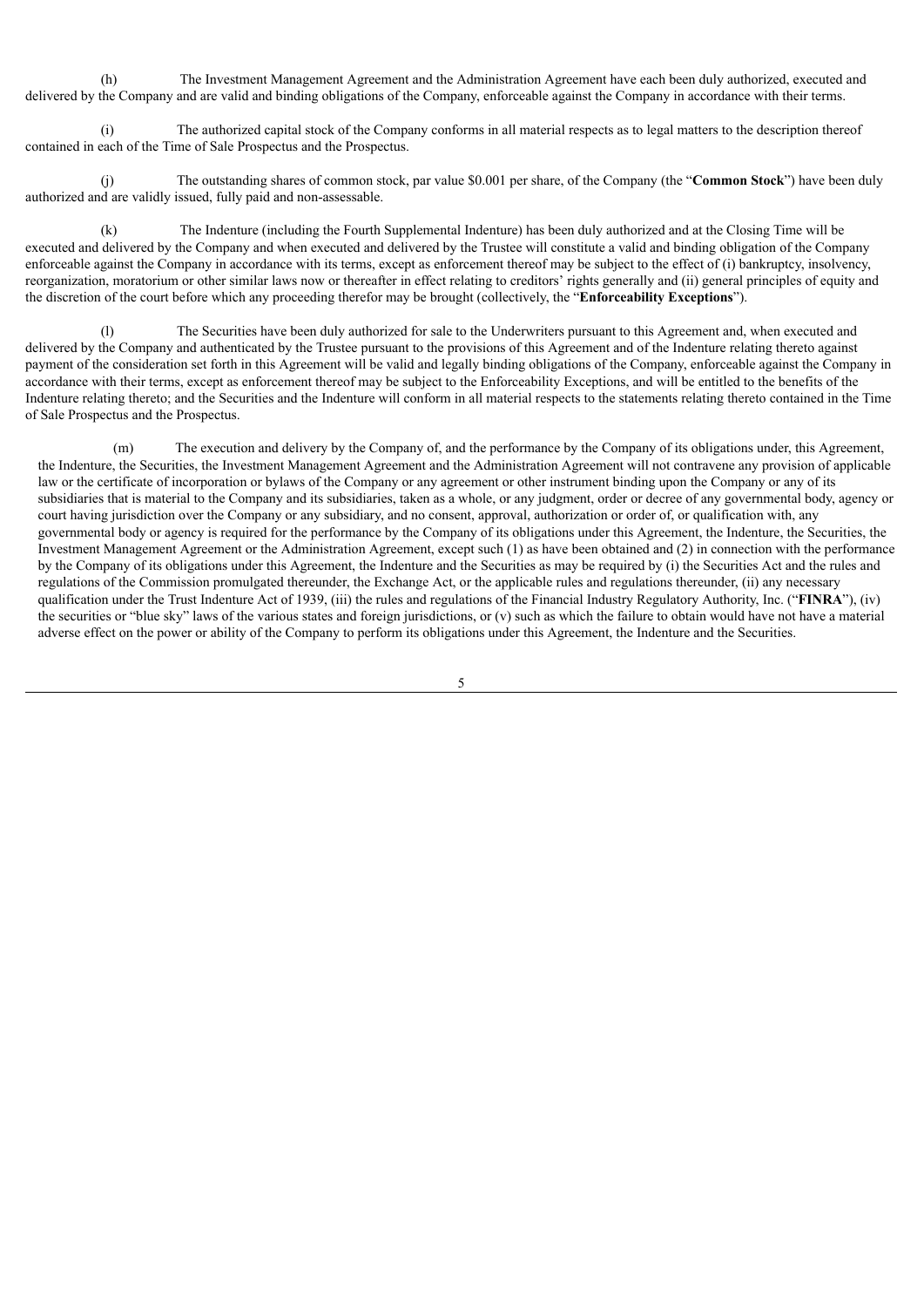(n) There has not occurred any material adverse change, or any development involving a prospective material adverse change, in the condition, financial or otherwise, or in the earnings, business or operations of the Company and its subsidiaries, taken as a whole, from that set forth in the Time of Sale Prospectus.

(o) There are no legal or governmental proceedings pending or, to the knowledge of the Company, threatened to which the Company or any of its subsidiaries is a party or to which any of the properties of the Company or any of its subsidiaries is subject (i) other than proceedings accurately described in all material respects in the Time of Sale Prospectus and proceedings that would not have a material adverse effect on the Company and its subsidiaries, taken as a whole, or on the power or ability of the Company to perform its obligations under this Agreement, the Indenture, the Securities, the Investment Management Agreement or the Administration Agreement or to consummate the transactions contemplated by the Time of Sale Prospectus or (ii) that are required to be described in the Registration Statement or the Prospectus and are not so described; and there are no statutes, regulations, contracts or other documents that are required to be described in the Registration Statement or the Prospectus or to be filed as exhibits to the Registration Statement that are not described or filed as required.

(p) Each preliminary prospectus filed as part of the registration statement as originally filed or as part of any amendment thereto, or filed pursuant to Rule 424(b)(2) under the Securities Act, complied when so filed in all material respects with the Securities Act, the applicable rules and regulations of the Commission thereunder and the Investment Company Act.

(q) The Company will not, as of the Closing Date and any Option Closing Date, have filed with the Commission any notice of withdrawal of its Form N-54A Notification of Election to be Subject to Sections 55 through 65 of the Investment Company Act filed pursuant to Section 54(a) of the Investment Company Act (the "**Notification of Election**"). The Notification of Election is effective and no order of suspension or revocation of such election has been issued or proceedings therefor initiated or, to the best knowledge of the Company, threatened by the Commission.

(A) All action required of the Company under the Securities Act and the Investment Company Act to make the public offering and consummate the sale of the Securities as provided in this Agreement has been taken, (B) the provisions of the certificate of incorporation and bylaws of the Company and the investment objectives, policies and restrictions of the Company described in the Prospectus comply in all material respects with the requirements of the Investment Company Act; and (C) as of the time of each sale of Securities, as of the Closing Date and as of any Option Closing Date, the operations of the Company are and will be in compliance in all material respects with the provisions of the Investment Company Act applicable to business development companies.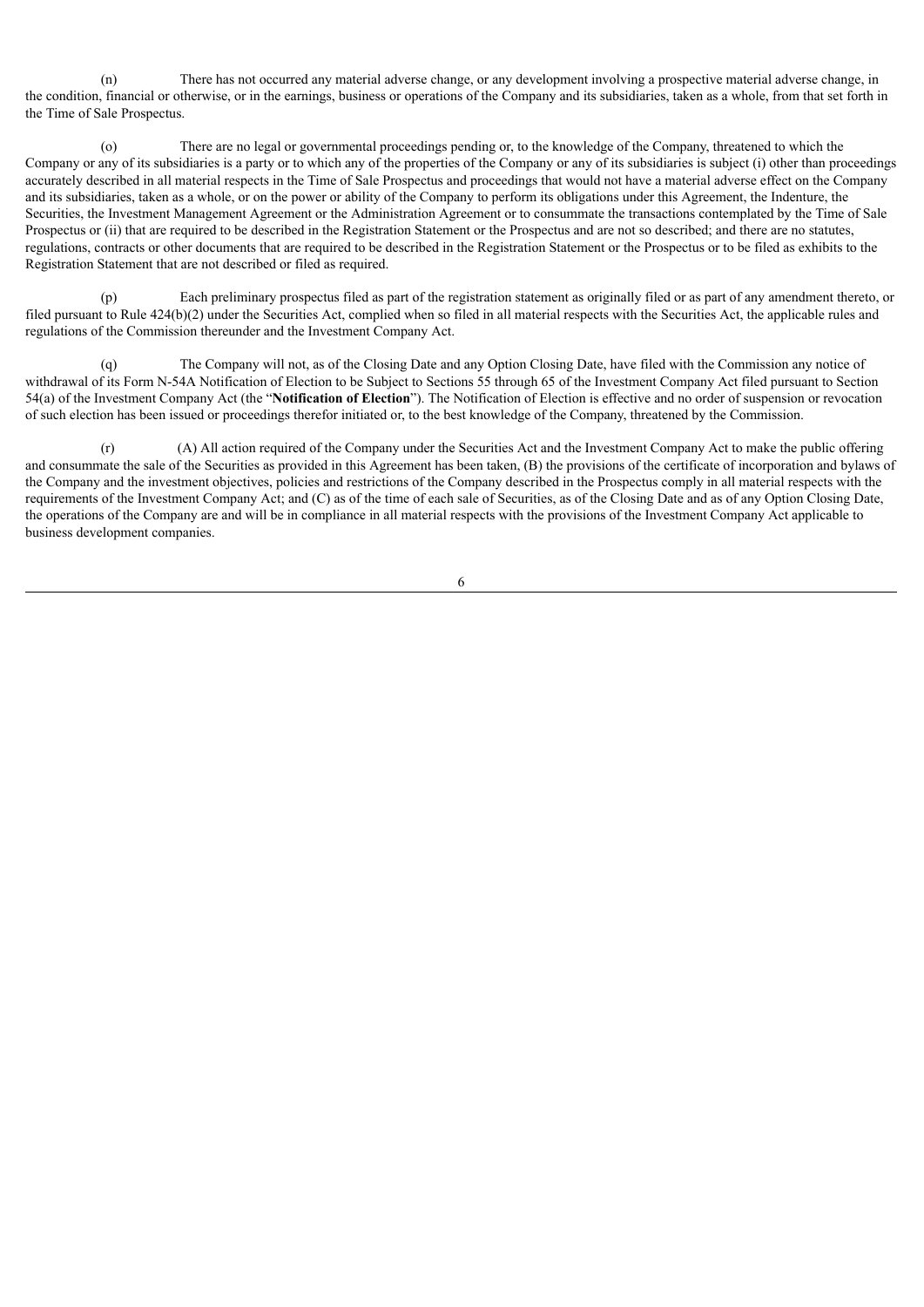(s) The Company is not, and after giving effect to (i) the offering and sale of the Securities and (ii) the application of the proceeds thereof as described in the Prospectus will not be, required to register as an "investment company" as such term is defined in the Investment Company Act.

Each subsidiary of the Company qualifies, and after giving effect to (i) the offering and sale of the Securities and (ii) the application of the proceeds thereof as described in the Prospectus will qualify, for the exclusion from the definition of "investment company" in Section  $3(c)(1)$  or Section  $3(c)(7)$  of the Investment Company Act.

(u) The Company and each of its subsidiaries are, and at all times through the completion of the transactions contemplated hereby will be, in compliance in all material respects with the applicable terms and conditions of the Securities Act, the applicable rules and regulations of the Commission thereunder and the Investment Company Act. No person is serving or acting as an officer, director or investment adviser of the Company or any subsidiary of the Company except in accordance with the applicable provisions of the Investment Company Act and the Advisers Act. The Company is not aware that any executive, key employee or significant group of employees of the Company plans to terminate employment with the Company.

(v) The Company and its subsidiaries (i) are in compliance with any and all applicable foreign, federal, state and local laws and regulations relating to the protection of human health and safety, the environment or hazardous or toxic substances or wastes, pollutants or contaminants ("**Environmental Laws**"), (ii) have received all permits, licenses or other approvals required of them under applicable Environmental Laws to conduct their respective businesses and (iii) are in compliance with all terms and conditions of any such permit, license or approval, except where such noncompliance with Environmental Laws, failure to receive required permits, licenses or other approvals or failure to comply with the terms and conditions of such permits, licenses or approvals would not, singly or in the aggregate, have a material adverse effect on the Company and its subsidiaries, taken as a whole.

(w) There are no costs or liabilities associated with Environmental Laws (including, without limitation, any capital or operating expenditures required for clean-up, closure of properties or compliance with Environmental Laws or any permit, license or approval, any related constraints on operating activities and any potential liabilities to third parties) which would, singly or in the aggregate, have a material adverse effect on the Company and its subsidiaries, taken as a whole.

(x) There are no contracts, agreements or understandings between the Company and any person granting such person the right to require the Company to file a registration statement under the Securities Act with respect to any securities of the Company or to require the Company to include such securities with the Securities registered pursuant to the Registration Statement.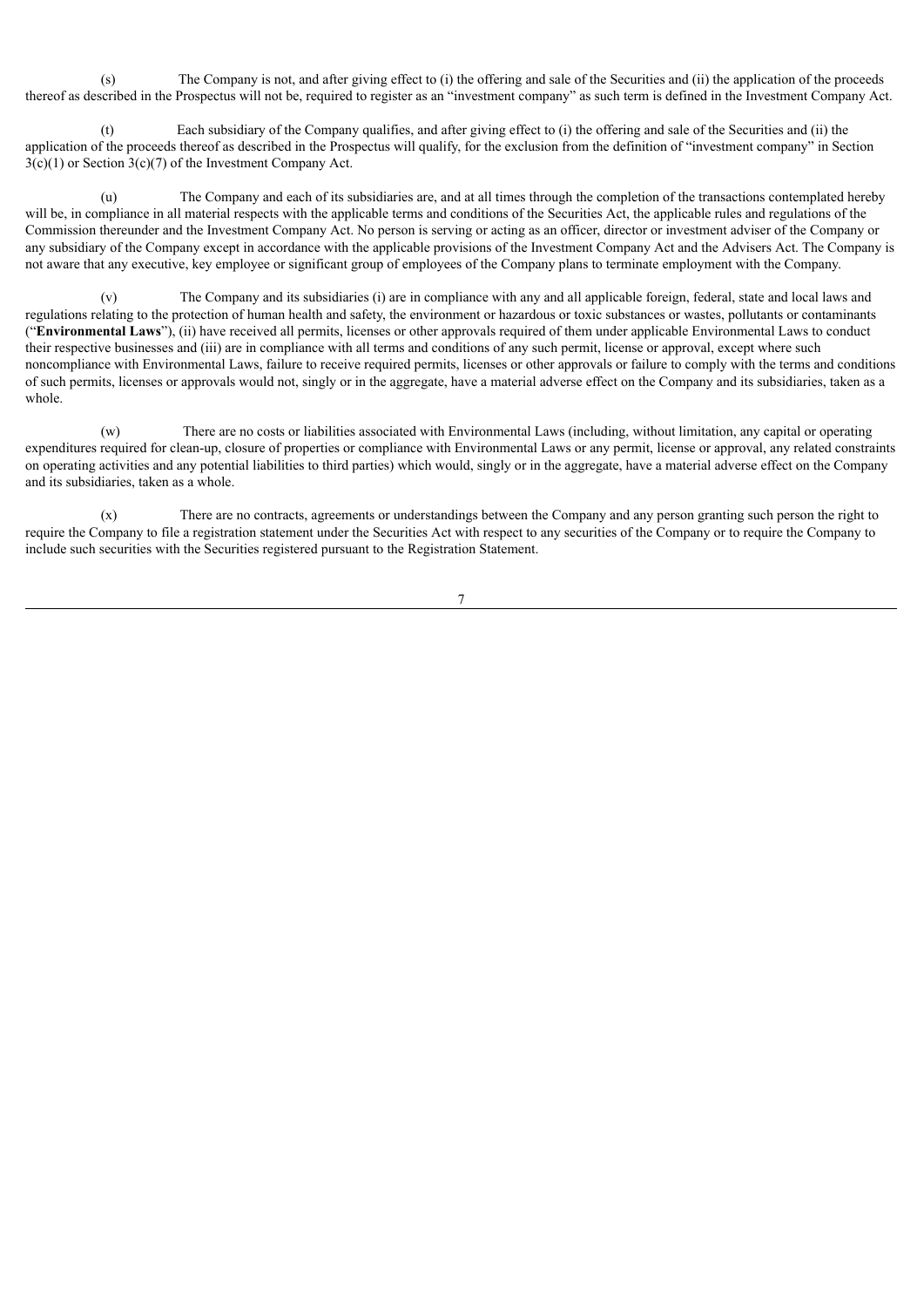(y) (i) Neither the Company nor any of the Company's subsidiaries or affiliates, nor any director, officer, or employee of the Company, nor, to the Company's knowledge, any agent or representative of the Company or any of the Company's subsidiaries or affiliates, has taken or will take any action in furtherance of an offer, payment, promise to pay, or authorization or approval of the payment, giving or receipt of money, property, gifts or anything else of value, directly or indirectly, to any government official (including any officer or employee of a government or government-owned or controlled entity or of a public international organization, or any person acting in an official capacity for or on behalf of any of the foregoing, or any political party or party official or candidate for political office) ("**Governmental Official**") in order to influence official action, or to any person in violation of any applicable anti-corruption laws, (ii) the Company and its subsidiaries and affiliates have conducted their businesses in compliance with applicable anti-corruption laws and have instituted and maintained and will continue to maintain policies and procedures designed to promote and achieve compliance with such laws and with the representation and warranty contained herein; and (iii) neither the Company nor any of the Company's subsidiaries will use, directly or indirectly, the proceeds of the offering in furtherance of an offer, payment, promise to pay, or authorization of the payment or giving of money, or anything else of value, to any person in violation of any applicable anti-corruption laws.

(z) The operations of the Company and its subsidiaries are and have been conducted at all times in material compliance with all applicable financial recordkeeping and reporting requirements, including those of the Bank Secrecy Act, as amended by Title III of the Uniting and Strengthening America by Providing Appropriate Tools Required to Intercept and Obstruct Terrorism Act of 2001 (USA PATRIOT Act), and the Currency and Foreign Transactions Reporting Act of 1970, as amended, and the applicable anti-money laundering statutes of jurisdictions where the Company and its subsidiaries conduct business, the rules and regulations thereunder and any related or similar rules, regulations or guidelines, issued, administered or enforced by any governmental agency (collectively, the "**Anti-Money Laundering Laws**"), and no action, suit or proceeding by or before any court or governmental agency, authority or body or any arbitrator involving the Company or any of its subsidiaries with respect to the Anti-Money Laundering Laws is pending or, to the best knowledge of the Company, threatened.

(aa) (i) Neither the Company nor any of the Company's subsidiaries (collectively, the "**Company Entity**") nor any director, officer, employee, agent, affiliate or representative of the Company Entity is an individual or entity ("**Person**") that is, or is owned or controlled by a Person that is:

> (A) the subject of any sanctions administered or enforced by the U.S. Department of Treasury's Office of Foreign Assets Control ("**OFAC**"), the United Nations Security Council, the European Union, Her Majesty's Treasury, or other relevant sanctions authority (collectively, "**Sanctions**"), nor

located, organized or resident in a country or territory that is the subject of Sanctions (including, without limitation, Crimea, Cuba, Iran, North Korea, Sudan and Syria).

(ii) The Company Entity represents and covenants that it will not, directly or indirectly, use the proceeds of the offering, or lend, contribute or otherwise make available such proceeds to any subsidiary, joint venture partner or other Person: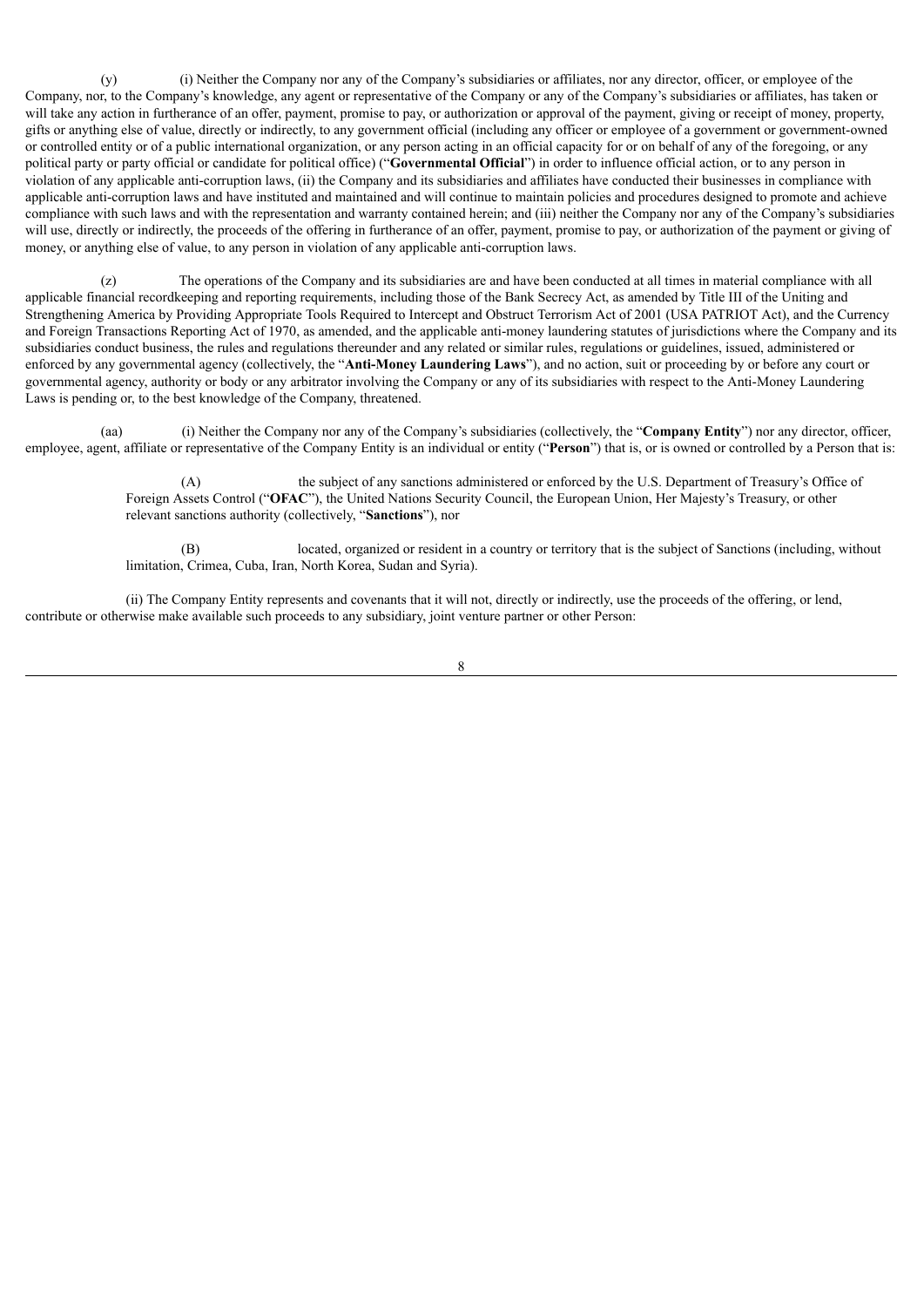(A) to fund or facilitate any activities or business of or with any Person or in any country or territory that, at the time of such funding or facilitation, is the subject of Sanctions; or

in any other manner that will result in a violation of Sanctions by any Person (including any Person participating in the offering, whether as underwriter, advisor, investor or otherwise).

(iii) The Company Entity represents and covenants that it has not knowingly engaged in, is not now knowingly engaged in, and will not knowingly engage in, any dealings or transactions with any Person, or in any country or territory, that at the time of the dealing or transaction is or was the subject of Sanctions.

(bb) Subsequent to the respective dates as of which information is given in each of the Registration Statement, the Time of Sale Prospectus and the Prospectus, (i) the Company and its subsidiaries have not incurred any material liability or obligation, direct or contingent, nor entered into any material transaction; (ii) the Company has not purchased any of its outstanding capital stock, nor declared, paid or otherwise made any dividend or distribution of any kind on its capital stock other than ordinary and customary dividends; and (iii) there has not been any material change in the capital stock, short-term debt or long-term debt of the Company and its subsidiaries, except in each case as described in each of the Registration Statement, the Time of Sale Prospectus and the Prospectus, respectively.

(cc) The Company and its subsidiaries have good and marketable title in fee simple to all real property and good and marketable title to all personal property owned by them which is material to the business of the Company and its subsidiaries, in each case free and clear of all liens, encumbrances and defects except such as are described in the Time of Sale Prospectus or such as do not materially affect the value of such property and do not interfere with the use made and proposed to be made of such property by the Company and its subsidiaries; and any real property and buildings held under lease by the Company and its subsidiaries are held by them under valid, subsisting and enforceable leases with such exceptions as are not material and do not interfere with the use made and proposed to be made of such property and buildings by the Company and its subsidiaries, in each case except as described in the Time of Sale Prospectus.

(dd) The Company and its subsidiaries own or possess, or can acquire on reasonable terms, all material patents, patent rights, licenses, inventions, copyrights, know-how (including trade secrets and other unpatented and/or unpatentable proprietary or confidential information, systems or procedures), trademarks, service marks and trade names currently employed by them in connection with the business now operated by them, and neither the Company nor any of its subsidiaries has received any notice of infringement of or conflict with asserted rights of others with respect to any of the foregoing which, singly or in the aggregate, if the subject of an unfavorable decision, ruling or finding, would have a material adverse effect on the Company and its subsidiaries, taken as a whole.

(ee) No material labor dispute with the employees of the Company or any of its subsidiaries exists, except as described in the Time of Sale Prospectus, or, to the knowledge of the Company, is imminent; and the Company is not aware of any existing, threatened or imminent labor disturbance by the employees of any of its principal suppliers, manufacturers or contractors that could have a material adverse effect on the Company and its subsidiaries, taken as a whole.

 $\overline{Q}$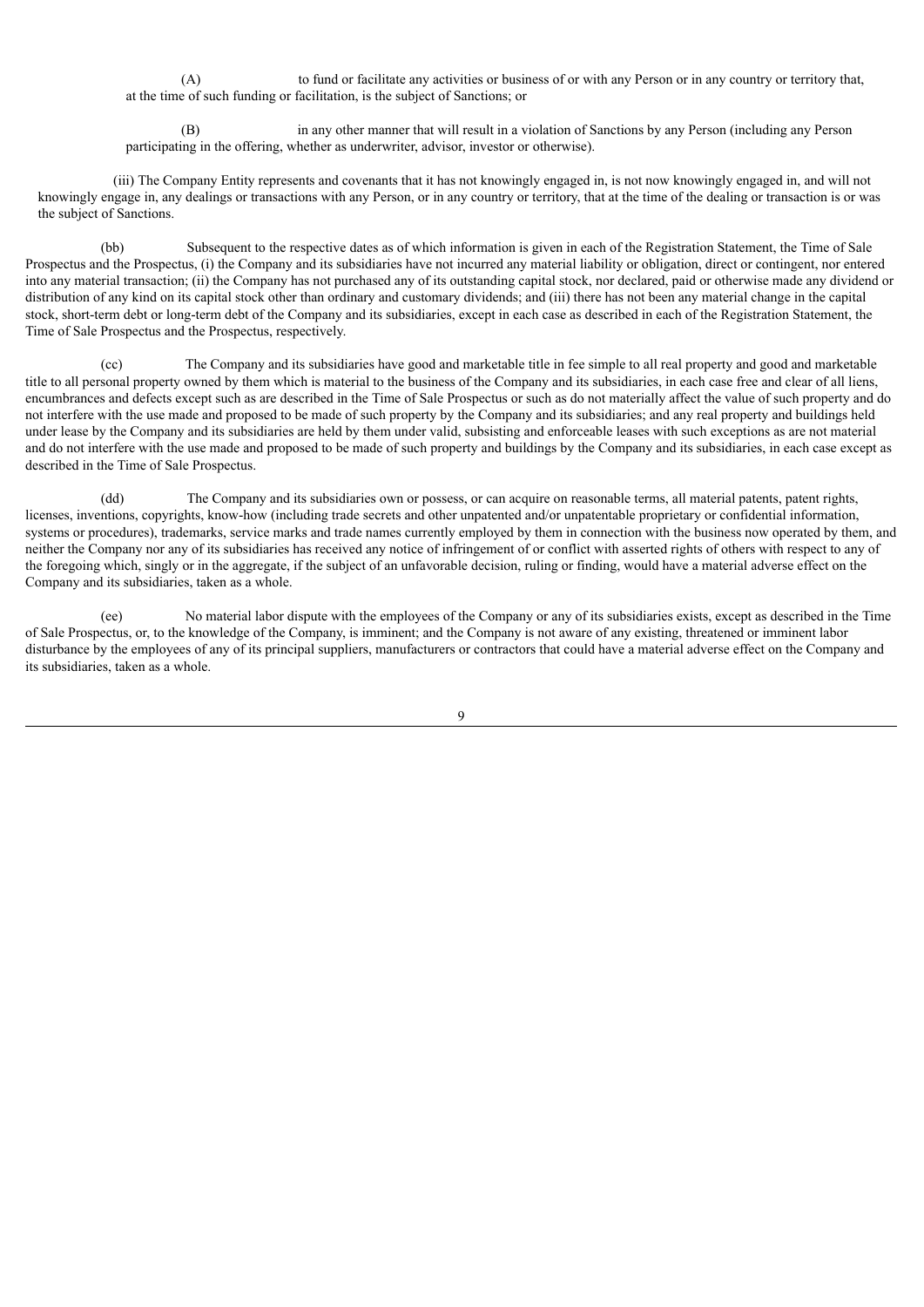(ff) The Company and each of its subsidiaries are insured by insurers of recognized financial responsibility against such losses and risks and in such amounts as are prudent and customary in the businesses in which they are engaged; neither the Company nor any of its subsidiaries has been refused any insurance coverage sought or applied for; and neither the Company nor any of its subsidiaries has any reason to believe that it will not be able to renew its existing insurance coverage as and when such coverage expires or to obtain similar coverage from similar insurers as may be necessary to continue its business at a cost that would not have a material adverse effect on the Company and its subsidiaries, taken as a whole, except as described in the Time of Sale Prospectus.

(gg) The Company and its subsidiaries possess all certificates, authorizations and permits issued by the appropriate federal, state or foreign regulatory authorities necessary to conduct their respective businesses, and neither the Company nor any of its subsidiaries has received any notice of proceedings relating to the revocation or modification of any such certificate, authorization or permit which, singly or in the aggregate, if the subject of an unfavorable decision, ruling or finding, would have a material adverse effect on the Company and its subsidiaries, taken as a whole, except as described in the Time of Sale Prospectus.

(hh) There are no business relationships or related party transactions involving the Company or any other person required to be described in the Prospectus which have not been described as required.

The Company has not, directly or indirectly, extended credit, arranged to extend credit or renewed any extension of credit, in the form of a personal loan, to or for any director or executive officer of the Company, or to or for any family member or affiliate of any director or executive officer of the Company.

(jj) Any statistical and market-related data included or incorporated by reference in in the Registration Statement, the Time of Sale Prospectus and the Prospectus are based on or derived from sources that the Company believes to be reliable and accurate, and the Company has obtained the written consent to the use of such data from such sources to the extent required.

(kk) The Company and each of its subsidiaries maintain a system of internal accounting controls sufficient to provide reasonable assurance that (i) transactions are executed in accordance with management's general or specific authorizations and with the investment objectives, policies and restrictions of the Company and the applicable requirements of the Investment Company Act and the Internal Revenue Code of 1986, as amended (the "**Code**"); (ii) transactions are recorded as necessary to permit preparation of financial statements in conformity with GAAP, to calculate net asset value, and to maintain asset accountability, and to maintain material compliance with the books and records requirements under the Investment Company Act; (iii) access to assets is permitted only in accordance with management's general or specific authorization; and (iv) the recorded accountability for assets is compared with the existing assets at reasonable intervals and appropriate action is taken with respect to any differences. Except as described in the Time of Sale Prospectus, since the end of the Company's most recent audited fiscal year, there has been (i) no material weakness in the Company's internal control over financial reporting (whether or not remediated) and (ii) no change in the Company's internal control over financial reporting that has materially affected, or is reasonably likely to materially affect, the Company's internal control over financial reporting.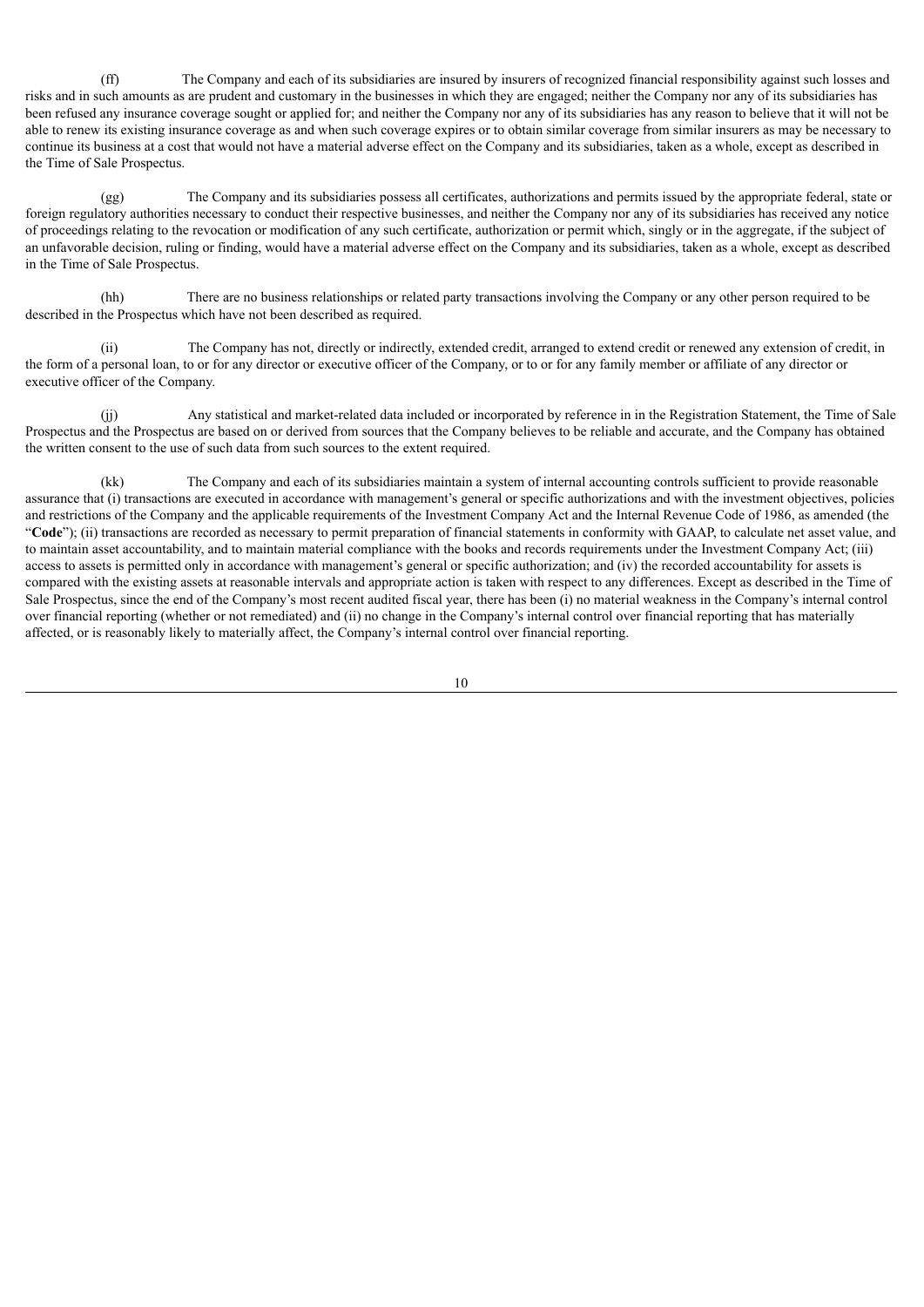(ll) There is and has been no failure on the part of the Company and any of the Company's directors or officers, in their capacities as such, to comply with any provision of the Sarbanes-Oxley Act of 2002 and the rules and regulations promulgated in connection therewith.

The Company has adopted and implemented written policies and procedures reasonably designed to prevent violation of the Federal Securities Laws (as that term is defined in Rule 38a-1 under the Investment Company Act) by the Company, including policies and procedures that provide oversight of compliance by each investment adviser, administrator and transfer agent of the Company.

(nn) Except as described in the Time of Sale Prospectus, the Company has not sold, issued or distributed any debt securities during the six-month period preceding the date hereof, including any sales pursuant to Rule 144A under, or Regulation D or S of, the Securities Act.

(oo) RSM US LLP, who has certified the financial statements of the Company and delivered its report with respect to the audited financial statements of the Company included or incorporated by reference in the Registration Statement, the Time of Sale Prospectus and the Prospectus, is an independent registered public accounting firm with respect to the Company within the meaning of the Securities Act, the applicable rules and regulations of the Commission thereunder and the Investment Company Act.

(pp) The Company intends to (i) operate its business so as to qualify as a regulated investment company under Subchapter M of the Code and (ii) direct the investment of the proceeds of the offering of the Securities in such a manner as to comply with the requirements of Subchapter M of the Code.

(qq) The Company (i) has filed or has caused to be filed all foreign, federal, state and local tax returns required to be filed or has properly requested extensions thereof (except in any case in which the failure to so file would not have a material adverse effect on the Company and its subsidiaries, taken as a whole) and (ii) has paid all taxes required to be paid by it and any other assessment, fine or penalty levied against it, to the extent that any of the foregoing is due and payable, except for any such assessment, fine or penalty that is currently being contested in good faith or as would not have a material adverse effect on the Company and its subsidiaries, taken as a whole.

(rr) The Company is not aware that any executive, key employee or significant group of employees of the Company is subject to any non-compete, nondisclosure, confidentiality, employment, consulting or similar agreement that would be violated by the present or proposed business activities of the Company or the Adviser except where such violation would not have a material adverse effect on the Company.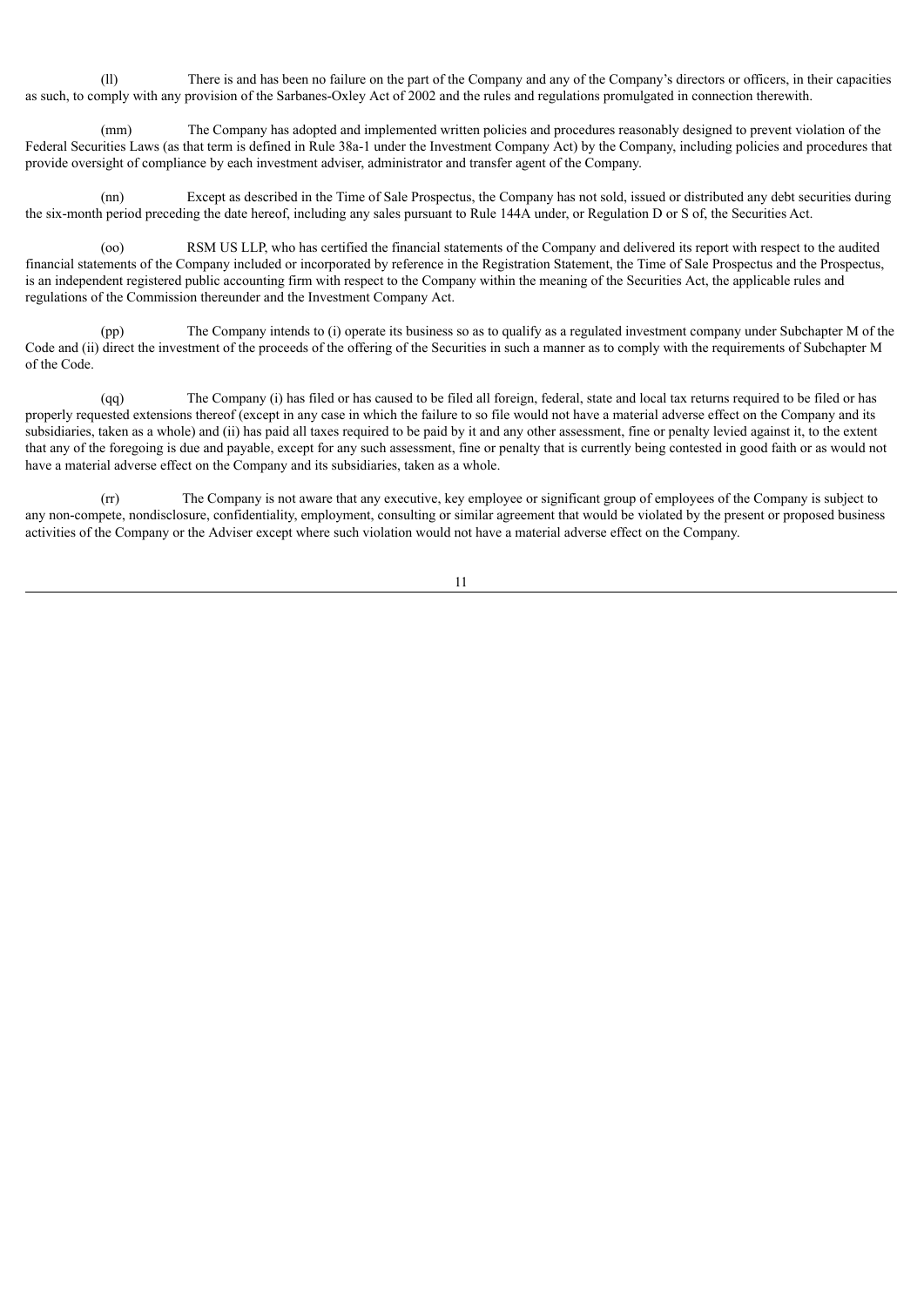(ss) (i)There has been no security breach or incident, unauthorized access or disclosure, or other compromise of or relating to any of the Company's or its subsidiaries' information technology and computer systems, networks, hardware, software, data and databases (including the data and information of their respective customers, employees, suppliers, vendors and any third party data maintained, processed or stored by the Company and its subsidiaries, and any such data processed or stored by third parties on behalf of the Company and its Subsidiaries, equipment or technology (collectively, "**IT Systems and Data**"); (ii) neither the Company nor its subsidiaries have been notified of, and each of them have no knowledge of any event or condition that could result in, any security breach or incident, unauthorized access or disclosure or other compromise to their IT Systems and Data; and (iii) the Company and its subsidiaries have implemented appropriate controls, policies, procedures, and technological safeguards to maintain and protect the integrity, continuous operation, redundancy and security of their IT Systems and Data reasonably consistent with industry standards and practices, or as required by applicable regulatory standards. The Company and its subsidiaries are presently in compliance with all applicable laws or statutes and all judgments, orders, rules and regulations of any court or arbitrator or governmental or regulatory authority, internal policies and contractual obligations relating to the privacy and security of IT Systems and Data and to the protection of such IT Systems and Data from unauthorized use, access, misappropriation or modification.

2. *Representations and Warranties of the Adviser*. The Adviser represents and warrants to, and agrees with, each of the Underwriters that:

(a) The Adviser has been duly organized, is validly existing as a limited liability company in good standing under the laws of the jurisdiction of its organization, has the limited liability company power and authority to own its property and to conduct its business as described in the Time of Sale Prospectus and is duly qualified to transact business and is in good standing in each jurisdiction in which the conduct of its business or its ownership or leasing of property requires such qualification, except to the extent that the failure to be so qualified or be in good standing would not have a material adverse effect on the Adviser.

The Adviser is duly registered with the Commission as an investment adviser under the Advisers Act and the Adviser is not prohibited by the Advisers Act or the Investment Company Act from acting under the Investment Management Agreement as an investment adviser to the Company, as contemplated by the Time of Sale Prospectus and the Prospectus. There does not exist any proceeding or, to the Adviser's knowledge, any facts or circumstances, the existence of which could lead to any proceeding which might adversely affect the registration of the Adviser with the Commission.

(c) This Agreement has been duly authorized, executed and delivered by the Adviser.

(d) The Investment Management Agreement and the Administration Agreement have each been duly authorized, executed and delivered by the Adviser and are valid and binding obligations of the Adviser, enforceable against the Adviser in accordance with their terms.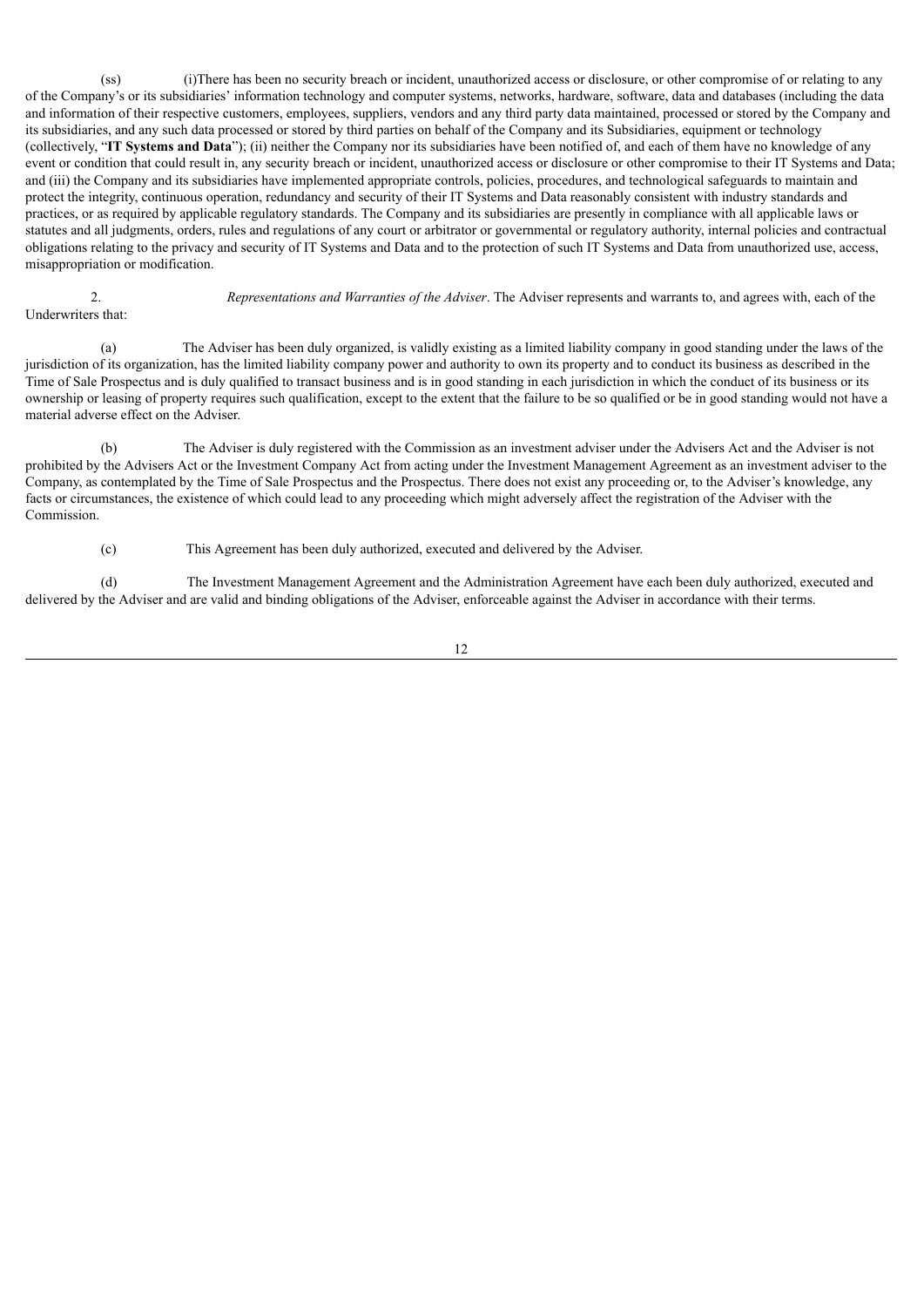(e) No person is serving as an officer, director or investment adviser of the Company or any subsidiary of the Company except in accordance with the applicable provisions of the Investment Company Act and the Advisers Act. The Adviser is not aware that any executive, key employee or significant group of employees of the Adviser plans to terminate employment with the Adviser.

(f) The Adviser has the financial resources available to it necessary for the performance of its services and obligations as contemplated in the Time of Sale Prospectus and the Prospectus and under this Agreement, the Investment Management Agreement and the Administration Agreement, as applicable.

(g) The execution and delivery by the Adviser of, and the performance by the Adviser of its obligations under, this Agreement will not contravene any provision of applicable law or the certificate of formation or limited liability company agreement of the Adviser or any agreement or other instrument binding upon the Adviser that is material to the Adviser, taken as a whole, or any judgment, order or decree of any governmental body, agency or court having jurisdiction over the Adviser, and no consent, approval, authorization or order of, or qualification with, any governmental body or agency is required for the performance by the Adviser of its obligations under this Agreement, the Investment Management Agreement or the Administration Agreement, except such as may be required by the securities or Blue Sky laws of the various states in connection with the offer and sale of the Securities.

There has not occurred any material adverse change, or any development involving a prospective material adverse change, in the condition, financial or otherwise, or in the earnings, business or operations of the Adviser from that set forth in the Time of Sale Prospectus.

(i) There are no legal or governmental proceedings pending or, to the knowledge of the Adviser, threatened to which the Adviser is a party or to which any of the properties of the Adviser is subject (i) other than proceedings accurately described in all material respects in the Time of Sale Prospectus and proceedings that would not have a material adverse effect on the Adviser or on the power or ability of the Adviser to perform its obligations under this Agreement, the Investment Management Agreement or the Administration Agreement or to consummate the transactions contemplated by the Time of Sale Prospectus or (ii) that are required to be described in the Registration Statement or the Prospectus and are not so described.

(j) Subsequent to the respective dates as of which information is given in each of the Registration Statement, the Time of Sale Prospectus and the Prospectus, (i) the Adviser has not incurred any material liability or obligation, direct or contingent, nor entered into any material transaction; (ii) the Adviser has not purchased any of its outstanding limited liability company interests, nor declared, paid or otherwise made any dividend or distribution of any kind on its limited liability company interests other than ordinary and customary dividends; and (iii) there has not been any material change in the limited liability company interests, short-term debt or long-term debt of the Adviser, except as described in each of the Registration Statement, the Time of Sale Prospectus and the Prospectus, respectively.

(k) The Adviser possesses all certificates, authorizations and permits issued by the appropriate federal, state or foreign regulatory authorities necessary to conduct its business, and the Adviser has not received any notice of proceedings relating to the revocation or modification of any such certificate, authorization or permit which, singly or in the aggregate, if the subject of an unfavorable decision, ruling or finding, would have a material adverse effect on the Adviser, except as described in the Time of Sale Prospectus.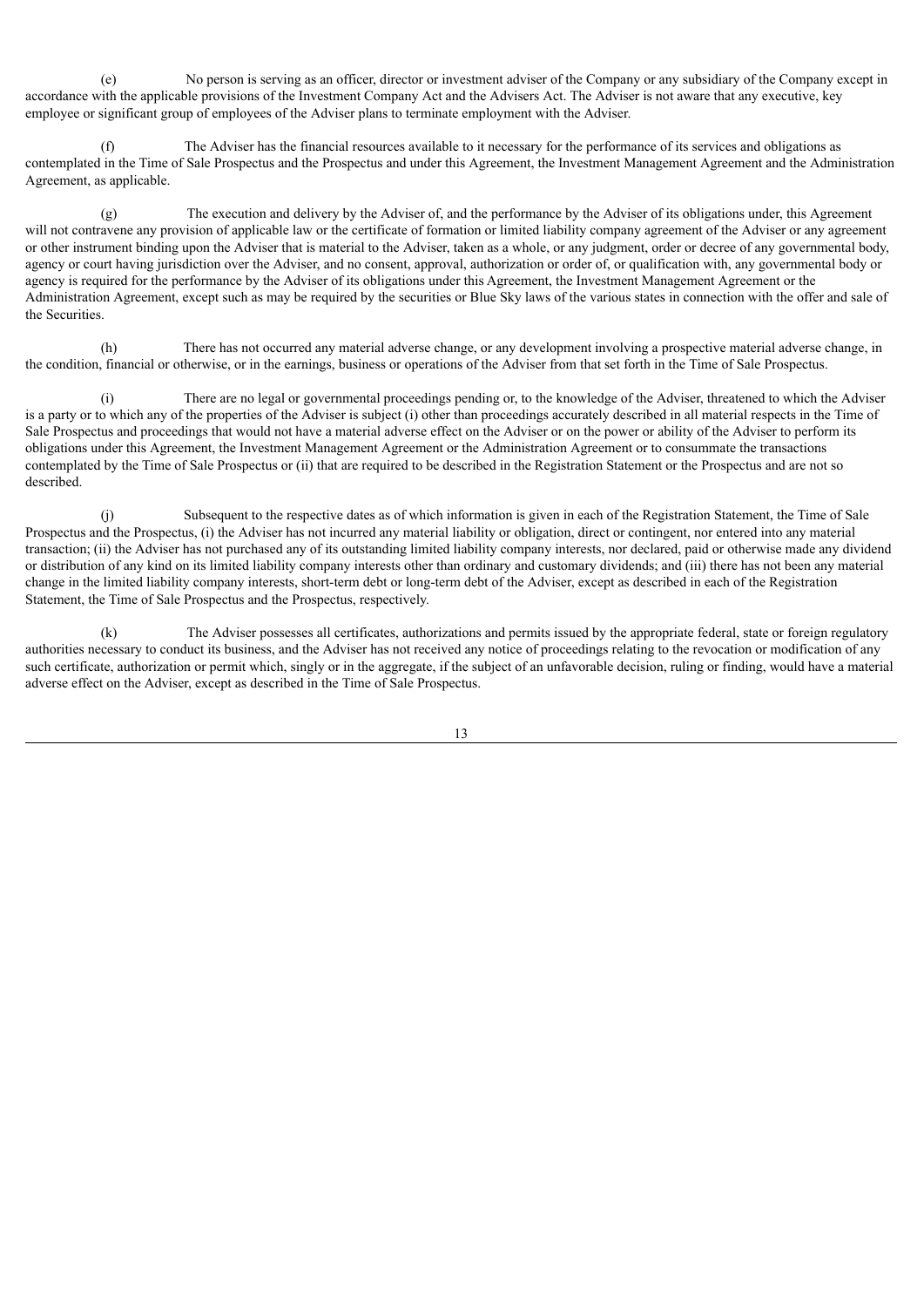(l) The description of the Adviser contained in the Registration Statement, the Time of Sale Prospectus and the Prospectus does not, and prior to the time of purchase will not, contain any untrue statement of a material fact or omit to state a material fact necessary to make the statements therein, in the light of the circumstances in which they were made, not misleading.

(m) The Adviser has not taken, directly or indirectly, any action designed to or that would constitute or that might reasonably be expected to cause or result in, under the Exchange Act, or otherwise, stabilization or manipulation of the price of any security of the Company to facilitate the sale or resale of the Securities, and the Adviser is not aware of any such action taken or to be taken by any affiliates of the Adviser.

(n) The Adviser maintains a system of internal accounting controls sufficient to provide reasonable assurance that (i) transactions are executed in accordance with its management's general or specific authorization and with the investment objectives, policies and restrictions of the Company and the applicable requirements of the Investment Company Act and the Code; (ii) transactions are recorded as necessary to permit preparation of the Company's financial statements in conformity with GAAP, to calculate net asset value, and to maintain asset accountability, and to maintain material compliance with the books and records requirements under the Investment Company Act; (iii) access to assets is permitted only in accordance with its management's general or specific authorization; and (iv) the recorded accountability for assets is compared with existing assets at reasonable intervals and appropriate action is taken with respect to any differences.

The Adviser is not aware that any executive, key employee or significant group of employees of the Adviser is subject to any non-compete, nondisclosure, confidentiality, employment, consulting or similar agreement that would be violated by the present or proposed business activities of the Company or the Adviser except where such violation would not have a material adverse effect on the Adviser.

(p) Neither the Adviser nor any of the Adviser's subsidiaries or affiliates, nor any director, officer, or employee of the Adviser, nor, to the Adviser's knowledge, any agent or representative of the Adviser or of any of the Adviser's subsidiaries or affiliates, has taken or will take any action in furtherance of an offer, payment, promise to pay, or authorization or approval of the payment or giving of money, property, gifts or anything else of value, directly or indirectly, to any "government official" (including any officer or employee of a government or government-owned or controlled entity or of a public international organization, or any person acting in an official capacity for or on behalf of any of the foregoing, or any political party or party official or candidate for political office) to influence official action or secure an improper advantage; and the Adviser and its respective subsidiaries and affiliates have conducted their businesses in compliance with applicable anti-corruption laws and have instituted and maintain and will continue to maintain policies and procedures designed to promote and achieve compliance with such laws and with the representation and warranty contained herein.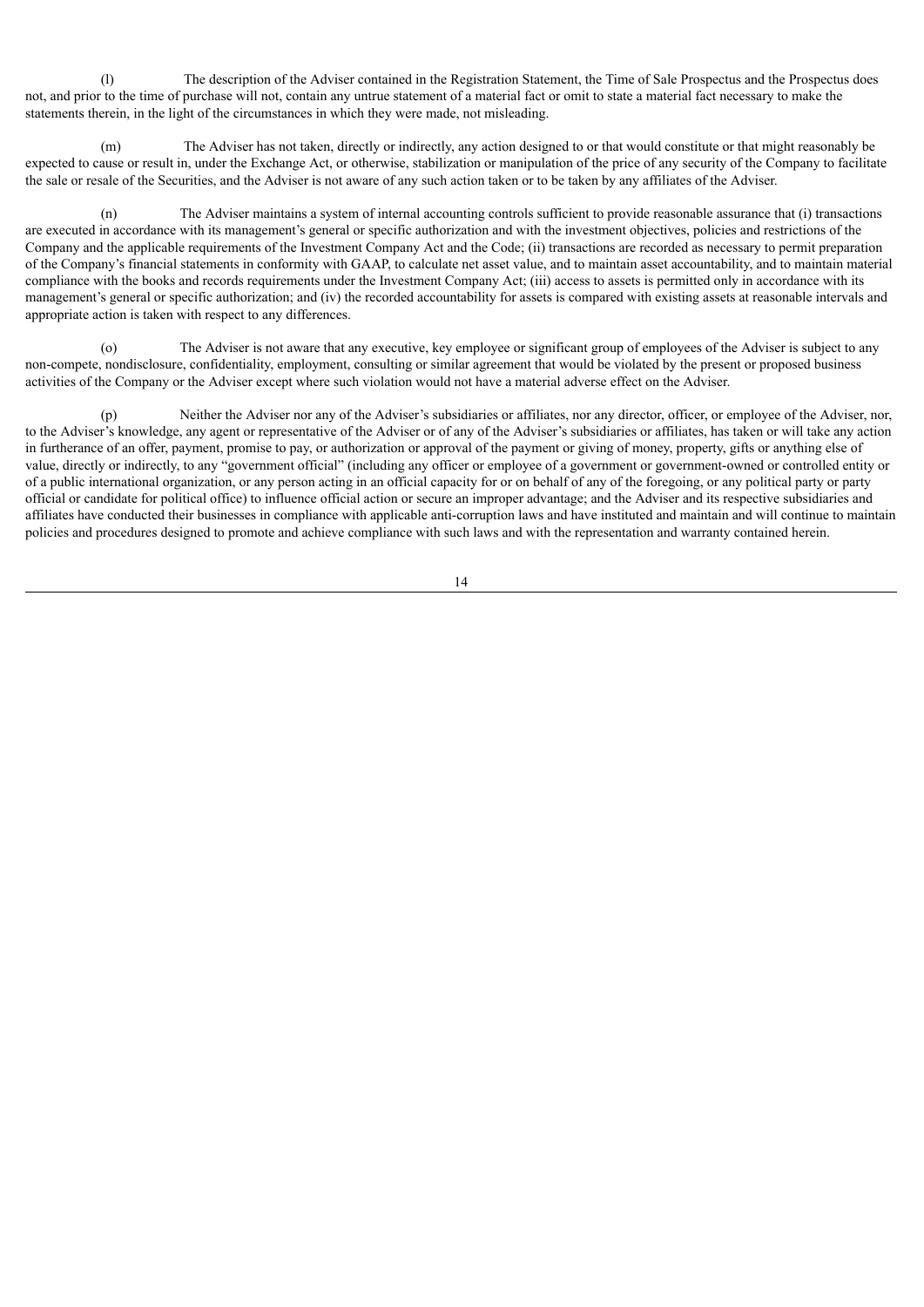(q) (i) Neither the Adviser nor any of the Adviser's subsidiaries (collectively, the "**Adviser Entity**") nor any director, officer, employee, agent, affiliate or representative of the Adviser Entity, is a Person that is, or is owned or controlled by a Person that is:

(A) the subject of any Sanctions, or

(B) located, organized or resident in a country or territory that is the subject of Sanctions (including, without limitation, Crimea, Cuba, Iran, North Korea, Sudan and Syria).

(ii) The Adviser Entity represents and covenants that it will not, directly or indirectly, use the proceeds of the offering, or lend, contribute or otherwise make available such proceeds to any subsidiary, joint venture partner or other Person:

(A) to fund or facilitate any activities or business of or with any Person or in any country or territory that, at the time of such funding or facilitation, is the subject of Sanctions; or

(B) in any other manner that will result in a violation of Sanctions by any Person (including any Person participating in the offering, whether as underwriter, advisor, investor or otherwise).

(iii) The Adviser Entity represents and covenants that it has not knowingly engaged in, is not now knowingly engaged in, and will not knowingly engage in, any dealings or transactions with any Person, or in any country or territory, that at the time of the dealing or transaction is or was the subject of Sanctions.

(r) The operations of the Adviser Entity are and have been conducted at all times in material compliance with all applicable financial recordkeeping and reporting requirements, including the Anti-Money Laundering Laws, and no action, suit or proceeding by or before any court or government agency, authority or body or any arbitrator involving the Adviser with respect to the Anti-Money Laundering Laws is pending or, to the best knowledge of the Adviser, threatened.

3. *Agreements to Sell and Purchase*. The Company agrees to sell to the several Underwriters and each Underwriter upon the basis of the representations and warranties herein contained but subject to the conditions hereinafter stated agrees severally and not jointly to purchase from the Company at the price (the "**Purchase Price**") set forth in Schedule II the aggregate principal amount of Securities set forth in Schedule I hereto opposite the name of such Underwriter plus any additional aggregate principal amount of Securities which such Underwriter may become obligated to purchase pursuant to the provisions of Sections 3 and 11 hereof.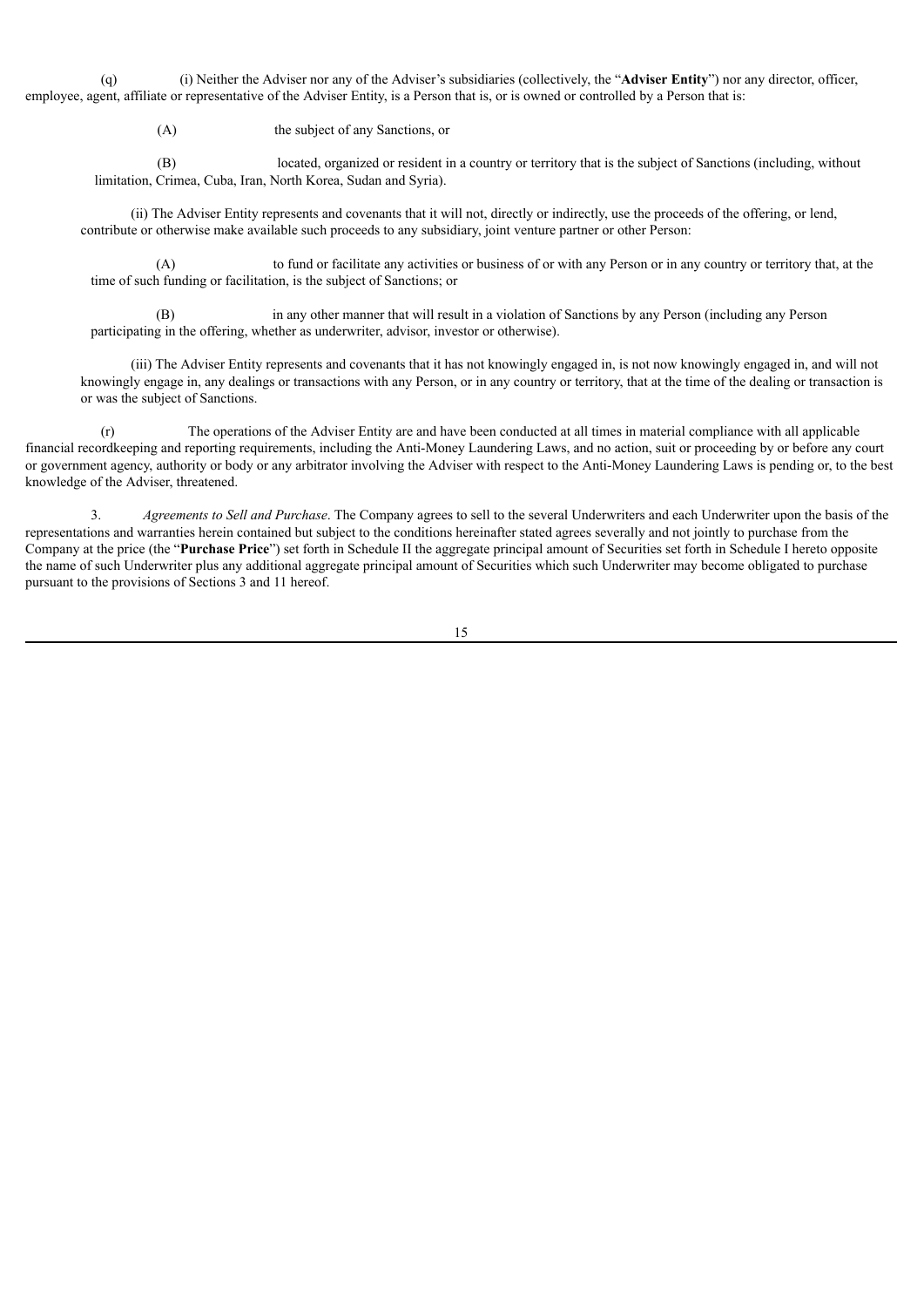On the basis of the representations and warranties contained in this Agreement and subject to its terms and conditions the Company agrees to sell to the Underwriters, and the Underwriters shall have the right to purchase severally and not jointly, up to an additional \$7,500,000 aggregate principal amount of Securities at the Purchase Price without giving effect to any accrued interest from the Closing Date to the relevant Option Closing Date as those terms are defined herein. The Representative may exercise this right on behalf of the Underwriters in whole or from time to time in part by giving written notice not later than 30 days after the date of this Agreement. Any exercise notice shall specify the aggregate principal amount of Additional Notes to be purchased by the Underwriters and the date on which such aggregate principal amount of Additional Notes are to be purchased. Each purchase date must be at least one business day after the written notice is given and may not be earlier than the Closing Date nor later than ten business days after the date of such notice. Additional Notes may be purchased as provided in Section 5 hereof solely for the purpose of covering over-allotments made in connection with the offering of the Notes. On each day, if any, that Additional Notes are to be purchased (an "**Option Closing Date**"), each Underwriter agrees severally and not jointly to purchase the aggregate principal amount of Additional Notes that bears the same proportion to the total aggregate principal amount of Additional Notes to be purchased on such Option Closing Date as the aggregate principal amount of Notes set forth in Schedule I hereto opposite the name of such Underwriter bears to the total aggregate principal amount of Notes.

During period of 90 days from the date of the Prospectus the Company will not without the prior written consent of the Representative directly or indirectly offer, pledge, sell, contract to sell, grant any option for the sale of or otherwise transfer or dispose of any debt securities issued or guaranteed by the Company or any securities convertible into or exercisable or exchangeable for debt securities issued or guaranteed by the Company or file any registration statement under the Securities Act with respect to any of the foregoing; provided that the foregoing limitation will not apply to the Company's ability to file a post-effective amendment to the Registration Statement for purposes of adding this Agreement, the Indenture and certain other documents related to the transactions contemplated by this Agreement as an exhibits to the Registration Statement.

*Terms of Public Offering*. The Company is advised by the Representative that the Underwriters propose to make a public offering of their respective portions of the Securities as soon after this Agreement has become effective as in the Representative's judgment is advisable. The Company is further advised by the Representative that the Securities are to be offered to the public from time to time, in one or more negotiated transactions, at prices that may be different than par. These sales may occur at market prices prevailing at the time of sale, at prices related to such prevailing market prices or at negotiated prices.

5. *Payment and Delivery*. Payment for the Notes to be sold by the Company shall be made to the Company in Federal or other funds immediately available in New York City against delivery of such Notes for the respective accounts of the several Underwriters at the offices of Ropes & Gray LLP, 1211 Avenue of the Americas, New York, NY 10036 or at such other places as shall be agreed upon by the Representative and the Company at 10:00 a.m. New York City time on June 15, 2022 or at such other time on the same or such other date as shall be designated in writing by the Representative. The time and date of such payment are hereinafter referred to as the "**Closing Date**."

Payment for any Additional Notes shall be made to the Company in Federal or other funds immediately available in New York City against delivery of such Additional Notes for the respective accounts of the several Underwriters at the above-mentioned offices or at such other place as shall be agreed upon the Representative and the Company at 10:00 a.m. New York City time on the date specified in the corresponding notice described in Section 3 or at such other time on the same or on such other date in any event not later than July 15, 2022 as shall be designated in writing by the Representative.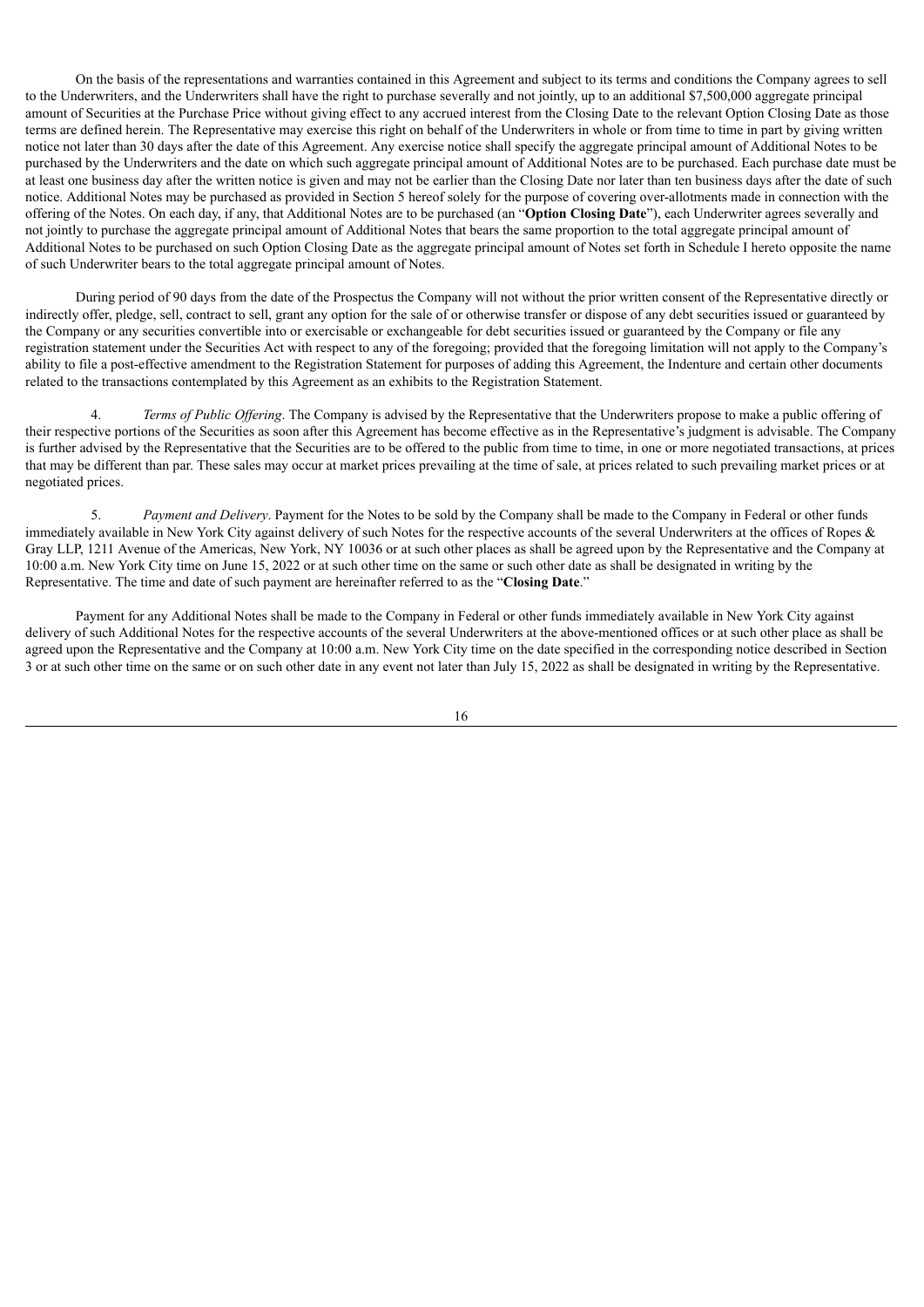The Notes and Additional Notes shall be registered in such names as the Representative shall request in writing not later than one full business day prior to the Closing Date or the applicable Option Closing Date, as the case may be. The Notes and Additional Notes shall be delivered to the Representative on the Closing Date or an Option Closing Date, as the case may be, for the respective accounts of the several Underwriters with any transfer taxes payable in connection with the transfer of the Securities to the Underwriters duly paid against payment of the Purchase Price therefor.

- 6. *Conditions to the Underwriters' Obligations*. The several obligations of the Underwriters are subject to the following conditions:
	- (a) Subsequent to the execution and delivery of this Agreement and prior to the Closing Date:

(i) there shall not have occurred any downgrading, nor shall any notice have been given of any intended or potential downgrading or of any review for a possible change that does not indicate the direction of the possible change, in the rating accorded any of the securities of the Company or any of its subsidiaries by any "nationally recognized statistical rating organization," as such term is defined for purposes of Section  $3(a)(62)$  of the Exchange Act;

(ii) there shall not have occurred any change, or any development involving a prospective change, in the condition, financial or otherwise, or in the earnings, business or operations of the Company and its subsidiaries, taken as a whole, from that set forth in the Time of Sale Prospectus as of the date of this Agreement that, in the judgment of the Representative, is material and adverse and that makes it, in the judgment of the Representative, impracticable to market the Securities on the terms and in the manner contemplated in the Time of Sale Prospectus;

(iii) there shall not have occurred any change, or any development involving a prospective change, in the condition, financial or otherwise, or in the business or operations of the Adviser from that set forth in the Time of Sale Prospectus as of the date of this Agreement that, in the judgment of the Representative, is material and adverse and that makes it, in the judgment of the Representative, impracticable to market the Securities on the terms and in the manner contemplated in the Time of Sale Prospectus; and

(iv) the company and the Trustee shall have executed and delivered the Indenture and the Securities.

(b) (i) The Underwriters shall have received on the Closing Date a certificate, dated the Closing Date and signed by an executive officer of the Company, in the form attached as Exhibit B hereto.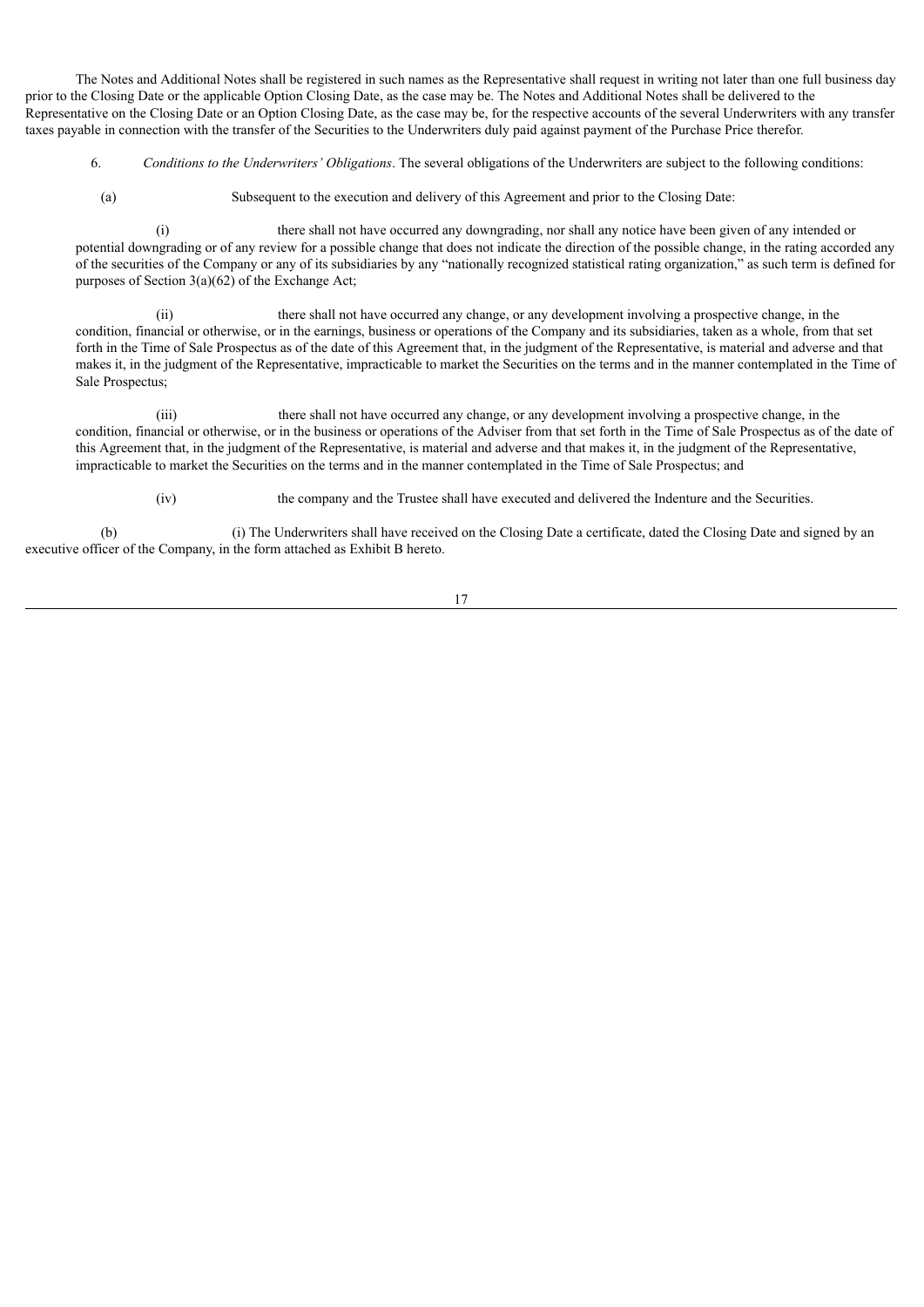(ii) The Underwriters shall have received on the Closing Date a certificate, dated the Closing Date and signed by an executive officer of the Adviser, to the effect that the representations and warranties of the Adviser contained in this Agreement are true and correct as of the Closing Date and that the Adviser has complied with all of the agreements and satisfied all of the conditions on its part to be performed or satisfied hereunder on or before the Closing Date.

The officer signing and delivering such certificates may rely upon the best of his or her knowledge as to proceedings threatened.

(c) The Underwriters shall have received on the Closing Date:

(i) an opinion and negative assurance letter of Dechert LLP, outside counsel for the Company, dated the Closing Date, to the effect set forth in Exhibit A hereto; and

(ii) an opinion and negative assurance letter of Ropes & Gray LLP, counsel for the Underwriters, dated the Closing Date.

The opinion of Dechert LLP described in clause  $(c)(i)$  above shall be rendered to the Underwriters at the request of the Company and shall so state therein.

(d) The Underwriters shall have received, on each of the date hereof and the Closing Date, a letter dated the date hereof or the Closing Date, as the case may be, in form and substance satisfactory to the Underwriters, from RSM US LLP, independent public accountants of the Company, containing statements and information of the type ordinarily included in accountants' "comfort letters" to underwriters with respect to the financial statements and certain financial information included or incorporated by reference in the Registration Statement, the Time of Sale Prospectus and the Prospectus; *provided* that the letter delivered on the Closing Date shall use a "cut-off date" not earlier than the date hereof.

(e) The Underwriters shall have received on the date hereof a letter dated the date hereof of the Chief Financial Officer of the Company in substantially the form of Exhibit C hereto.

The several obligations of the Underwriters to purchase Additional Notes hereunder are subject to the delivery to the Underwriters on the applicable Option Closing Date of such documents as the Representative may reasonably request with respect to the good standing of the Company, the due authorization and issuance of the Additional Notes to be sold on such Option Closing Date , the legal opinions and certificates set forth above, and other matters related to the issuance of such Additional Notes.

7. *Covenants of the Company*. The Company covenants with each Underwriter as follows:

(a) To furnish to the Representative, without charge, two signed copies of the Registration Statement (including exhibits thereto) and for delivery to each other Underwriter a conformed copy of the Registration Statement (without exhibits thereto) and to furnish to the Representative in New York City, without charge, prior to 10:00 a.m. New York City time on the business day next succeeding the date of this Agreement and during the period mentioned in Section 7(d) or 7(e) below, as many copies of the Time of Sale Prospectus, the Prospectus and any supplements and amendments thereto or to the Registration Statement as the Representative may reasonably request.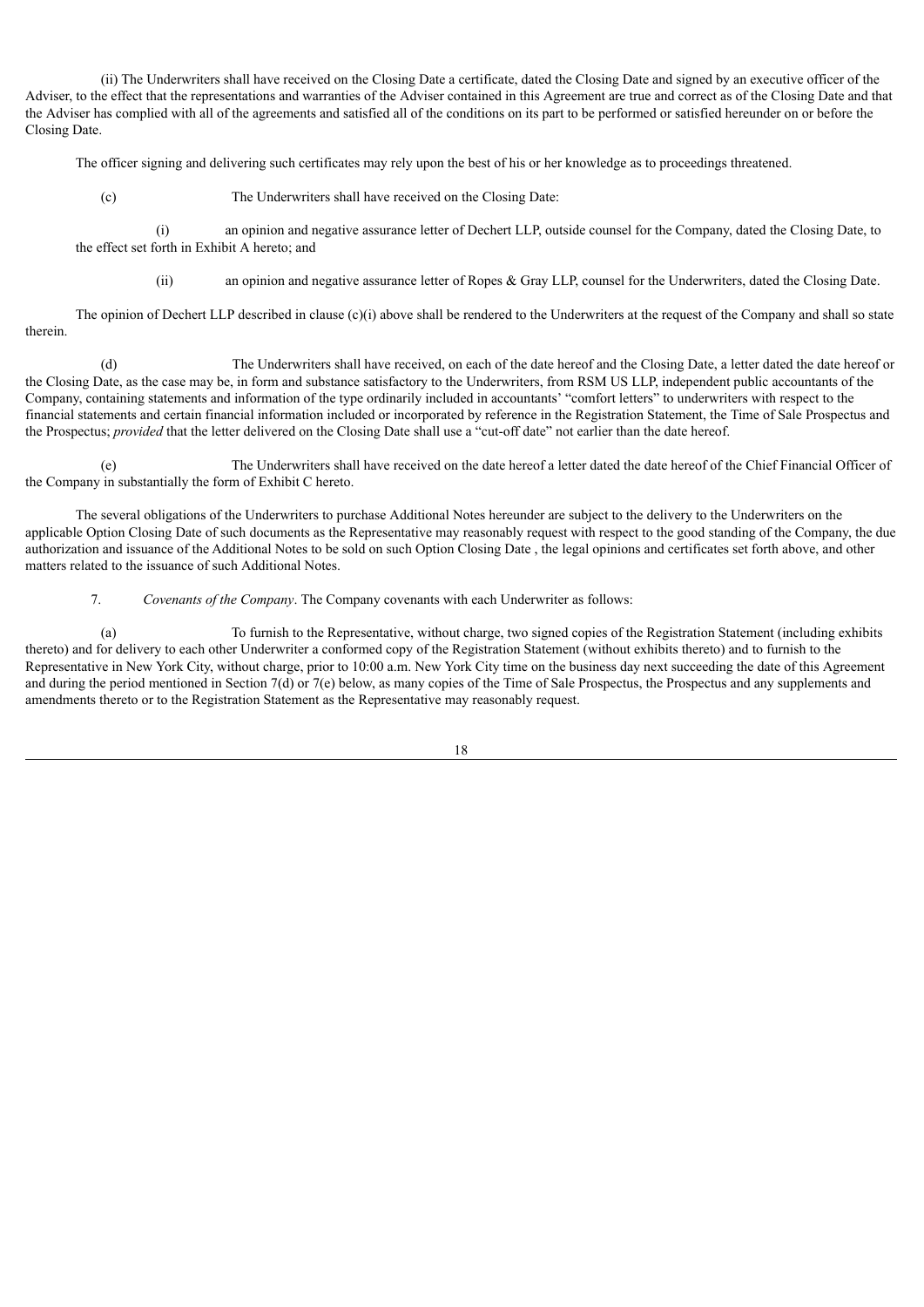(b) Before amending or supplementing the Registration Statement, the Time of Sale Prospectus or the Prospectus, to furnish to the Representative a copy of each such proposed amendment or supplement and not to file any such proposed amendment or supplement to which the Representative reasonably objects, and to file with the Commission within the applicable period specified in Rule 424(b) under the Securities Act any prospectus required to be filed pursuant to such Rule.

(c) To furnish to the Representative a copy of all promotional materials (including "road show slides" or "road show scripts") prepared by the Company or the Adviser for use in connection with the offering and sale of the Securities and not to use or refer to any such materials to which the Representative reasonably objects.

(d) If the Time of Sale Prospectus is being used to solicit offers to buy the Securities at a time when the Prospectus is not yet available to prospective purchasers and any event shall occur or condition exist as a result of which it is necessary to amend or supplement the Time of Sale Prospectus in order to make the statements therein, in the light of the circumstances, not misleading, or if any event shall occur or condition exist as a result of which the Time of Sale Prospectus conflicts with the information contained in the Registration Statement then on file, or if, in the opinion of counsel for the Underwriters, it is necessary to amend or supplement the Time of Sale Prospectus to comply with applicable law, forthwith to prepare, file with the Commission and furnish, at its own expense, to the Underwriters and to any dealer upon request, either amendments or supplements to the Time of Sale Prospectus so that the statements in the Time of Sale Prospectus as so amended or supplemented will not, in the light of the circumstances when the Time of Sale Prospectus is delivered to a prospective purchaser, be misleading or so that the Time of Sale Prospectus, as amended or supplemented, will no longer conflict with the Registration Statement, or so that the Time of Sale Prospectus, as amended or supplemented, will comply with applicable law.

(e) If, during such period after the first date of the public offering of the Securities as in the opinion of counsel for the Underwriters the Prospectus is required by law to be delivered in connection with sales by an Underwriter or dealer, any event shall occur or condition exist as a result of which it is necessary to amend or supplement the Prospectus in order to make the statements therein, in the light of the circumstances when the Prospectus is delivered to a purchaser, not misleading, or if, in the opinion of counsel for the Underwriters, it is necessary to amend or supplement the Prospectus to comply with applicable law, forthwith to prepare, file with the Commission and furnish, at its own expense, to the Underwriters and to the dealers (whose names and addresses the Representative will furnish to the Company) to which Securities may have been sold by the Representative on behalf of the Underwriters and to any other dealers upon request, either amendments or supplements to the Prospectus so that the statements in the Prospectus as so amended or supplemented will not, in the light of the circumstances when the Prospectus is delivered to a purchaser, be misleading or so that the Prospectus, as amended or supplemented, will comply with applicable law.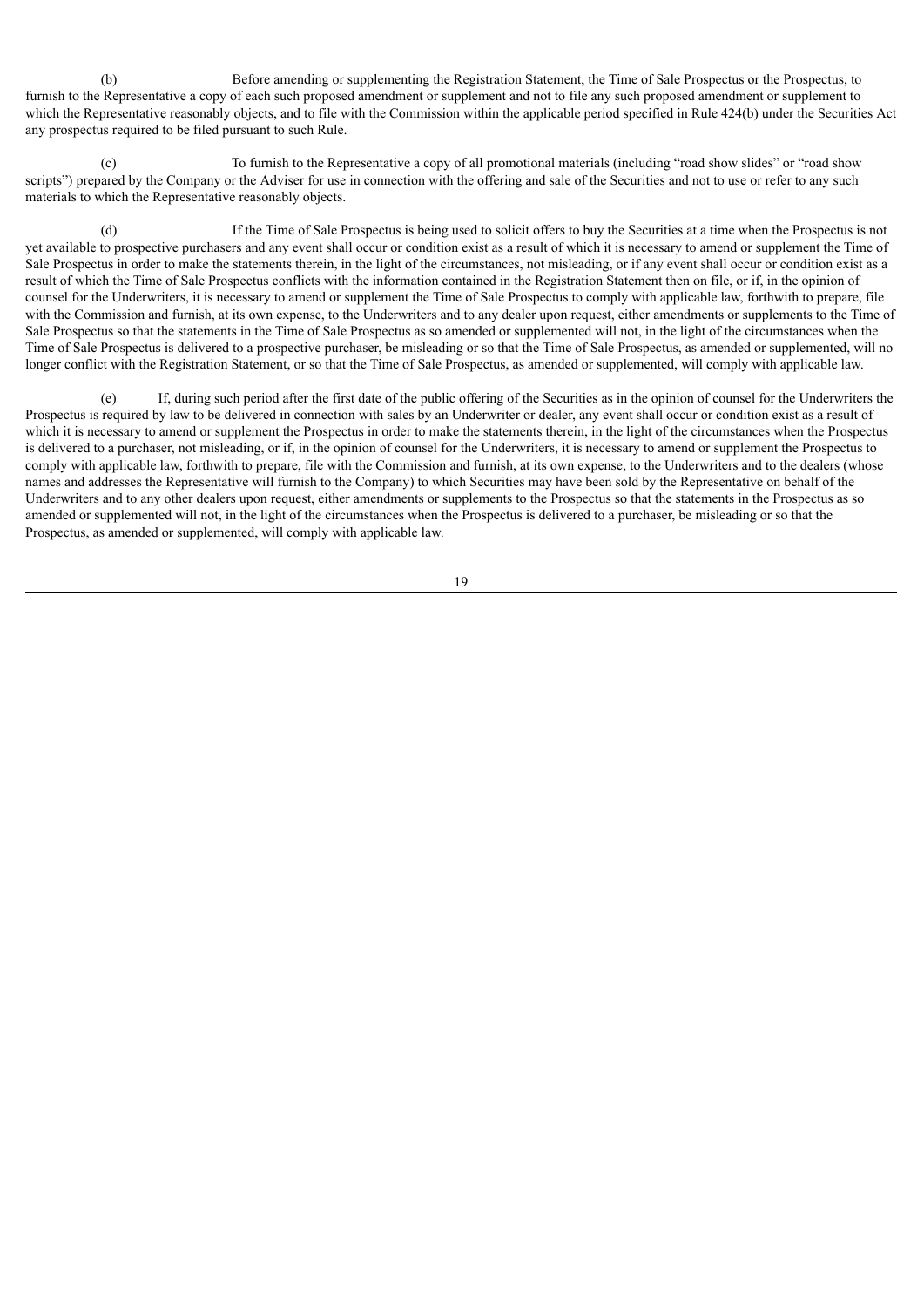(f) To endeavor to qualify the Securities for offer and sale under the securities or Blue Sky laws of such jurisdictions as the Representative shall reasonably request.

(g) To make generally available to the Company's security holders and to the Representative as soon as practicable an earnings statement covering a period of at least twelve months beginning with the first fiscal quarter of the Company occurring after the date of this Agreement which shall satisfy the provisions of Section 11(a) of the Securities Act and the rules and regulations of the Commission thereunder.

(h) To use reasonable efforts to maintain its status as a business development company under the Investment Company Act; *provided*, *however*, that the Company may only cease to be, or withdraw its election to be treated as, a business development company with the approval of its Board of Directors and a vote of stockholders as required by Section 58 of the Investment Company Act.

(i) To use reasonable efforts to qualify and elect to be treated as a regulated investment company under Subchapter M of the Code and to maintain such qualification and election in effect for each full fiscal year during which it is a business development company under the Investment Company Act.

(j) To retain qualified accountants and qualified tax experts (i) to test procedures and conduct annual compliance reviews designed to determine compliance with the regulated investment company provisions of the Code and the Company's exempt status under the Investment Company Act and (ii) to otherwise assist the Company in monitoring appropriate accounting systems and procedures designed to determine compliance with the regulated investment company provisions of the Code and the Company's exempt status under the Investment Company Act.

(k) To cooperate with the Representative and use its commercially reasonable efforts to permit the offered Securities to be eligible for clearance and settlement through the facilities of DTC.

(l) To use its commercially reasonable efforts to effect within 30 days of the Closing Date the listing of the Securities on the New York Stock Exchange ("**NYSE**") and to use commercially reasonable efforts to maintain such listing.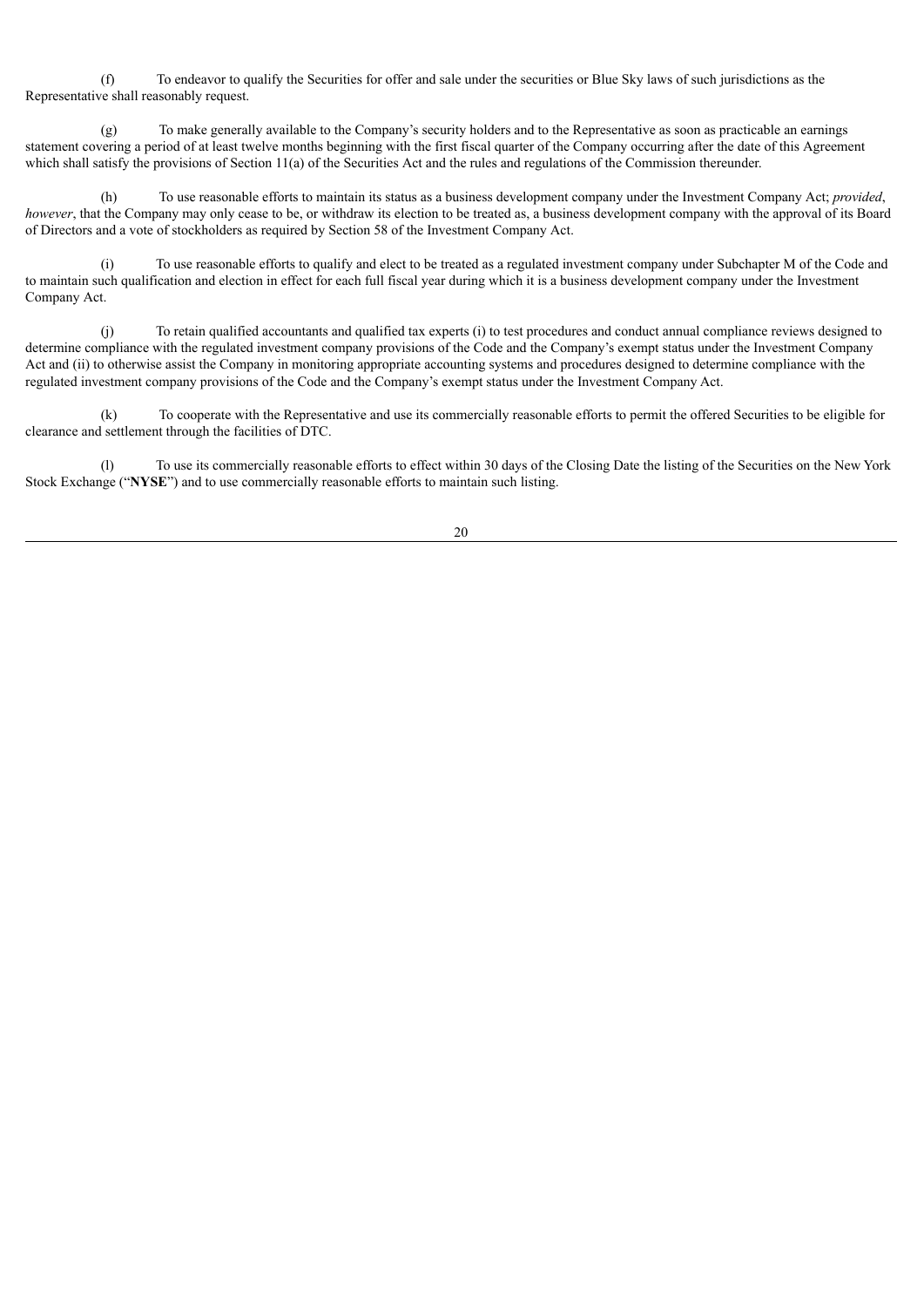8. *Expenses*. Whether or not the transactions contemplated in this Agreement are consummated or this Agreement is terminated, the Company agrees to pay or cause to be paid all expenses incident to the performance of its obligations under this Agreement, including: (i) the fees, disbursements and expenses of the Company's counsel and the Company's accountants in connection with the registration and delivery of the Securities under the Securities Act and all other fees or expenses in connection with the preparation and filing of the Registration Statement, any preliminary prospectus, the Time of Sale Prospectus, the Prospectus and amendments and supplements to any of the foregoing, including all printing costs associated therewith, and the mailing and delivering of copies thereof to the Underwriters and dealers, in the quantities hereinabove specified (ii) all costs and expenses related to the transfer and delivery of the issued Securities to the Underwriters, including any transfer or other taxes payable thereon (iii) the cost of printing or producing any Blue Sky or Legal Investment memorandum in connection with the offer and sale of the Securities under state securities laws and all expenses in connection with the qualification of the Securities for offer and sale under state securities laws as provided in Section 7(f) hereof, including filing fees and the reasonable fees and disbursements of counsel for the Underwriters in connection with such qualification and in connection with the Blue Sky or Legal Investment memorandum, (iv) all filing fees and the reasonable fees and disbursements of counsel to the Underwriters incurred in connection with the review and qualification of the offering of the Securities by the FINRA, (v) all costs and expenses incident to listing the Securities on the NYSE, (vi) the costs and expenses of any trustee, (vii) the costs and charges of any transfer agent, registrar or depository, (viii) the costs and expenses of the Company relating to investor presentations on any "road show" undertaken in connection with the marketing of the offering of the Securities, including, without limitation, expenses associated with the preparation or dissemination of any electronic road show, expenses associated with the production of road show slides and graphics, fees and expenses of any consultants engaged in connection with the road show presentations with the prior approval of the Company, travel and lodging expenses of the representatives and officers of the Company and any such consultants, and the cost of any aircraft chartered in connection with the road show, (ix) the document production charges and expenses associated with printing this Agreement, the Indenture, the Securities and such other documents as may be required in connection with the offering, and (x) all other costs and expenses incident to the performance of the obligations of the Company hereunder for which provision is not otherwise made in this Section. It is understood, however, that except as provided in this Section, Section 9 entitled "Indemnity and Contribution" and the last paragraph of Section 11 below, the Underwriters will pay all of their costs and expenses, including fees and disbursements of their counsel (except as provided for above in Sections 8(iii) and 8(iv), transfer taxes payable on resale of any of the Securities by them and any advertising expenses connected with any offers they may make.

#### 9. *Indemnity and Contribution*.

(a) The Company and the Adviser, jointly and severally, agree to indemnify and hold harmless each Underwriter, each affiliate of any Underwriter within the meaning of Rule 405 under the Securities Act, the officers, directors, employees, partners and members of any of the foregoing, or each person, if any, who controls any Underwriter within the meaning of either Section 15 of the Securities Act or Section 20 of the Exchange Act, from and against any and all losses, claims, damages and liabilities (including, without limitation, any legal or other expenses reasonably incurred in connection with defending or investigating any such action or claim) caused by any untrue statement or alleged untrue statement of a material fact contained in the Registration Statement or any amendment thereof, any preliminary prospectus, the Time of Sale Prospectus, any road show, or the Prospectus or any amendment or supplement thereto, or caused by any omission or alleged omission to state therein a material fact required to be stated therein or necessary to make the statements therein not misleading, except insofar as such losses, claims, damages or liabilities are caused by any such untrue statement or omission or alleged untrue statement or omission based upon information relating to any Underwriter furnished to the Company in writing by such Underwriter through the Representative expressly for use therein.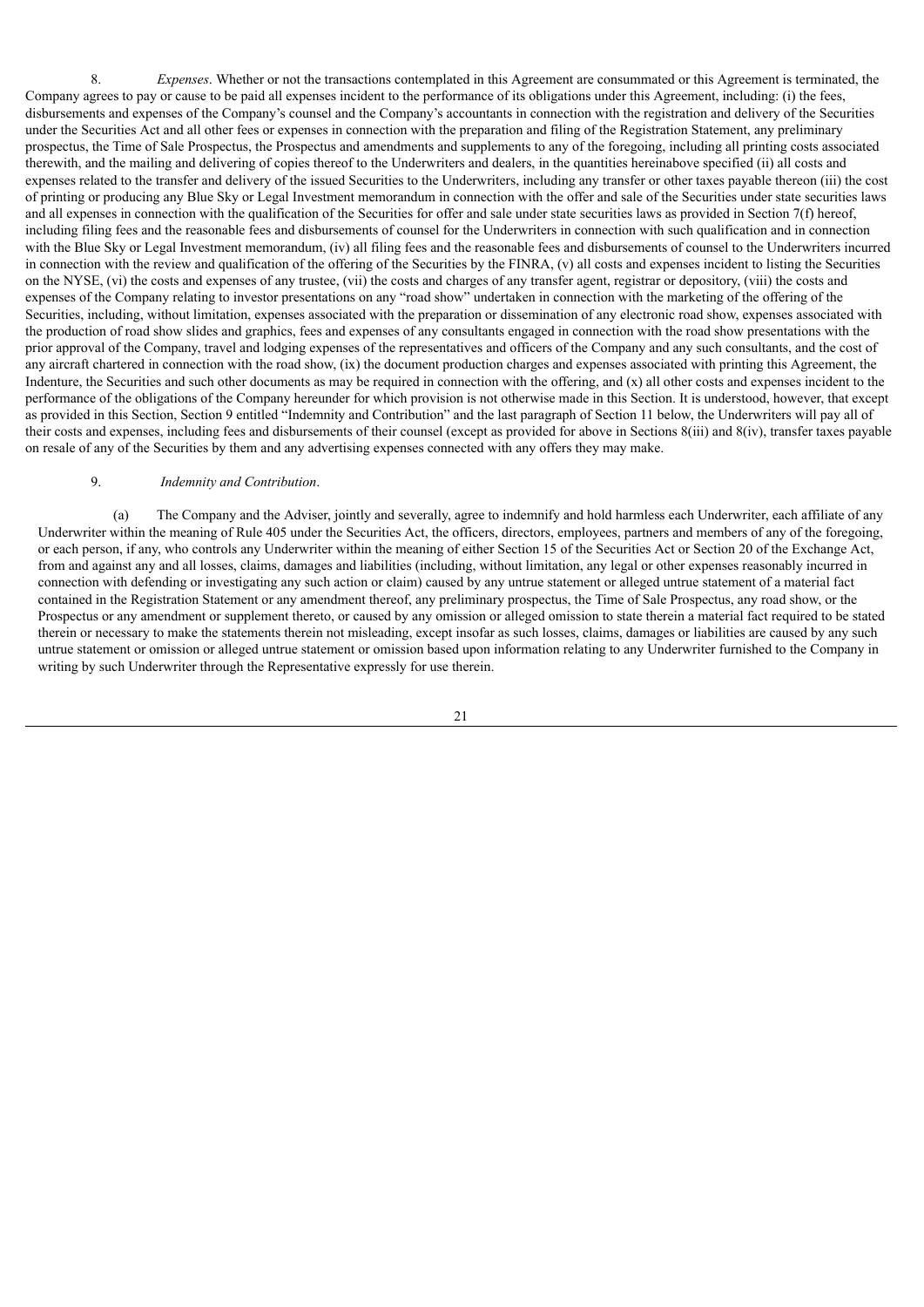(b) Each Underwriter agrees, severally and not jointly, to indemnify and hold harmless the Company, the directors of the Company, the officers of the Company who sign the Registration Statement and each person, if any, who controls the Company within the meaning of either Section 15 of the Securities Act or Section 20 of the Exchange Act to the same extent as the foregoing indemnity from the Company to such Underwriter, but only with reference to information relating to such Underwriter furnished to the Company in writing by such Underwriter through the Representative expressly for use in the Registration Statement, any preliminary prospectus, the Time of Sale Prospectus, or the Prospectus or any amendment or supplement thereto. For purposes of this Agreement, the only information so furnished shall be the Underwriter Information.

(c) In case any proceeding (including any governmental investigation) shall be instituted involving any person in respect of which indemnity may be sought pursuant to Section 9(a) or 9(b), such person (the "**indemnified party**") shall promptly notify the person against whom such indemnity may be sought (the "**indemnifying party**") in writing (but failure to so notify an indemnifying party shall not relieve such indemnifying party from any liability hereunder to the extent such indemnifying party is not materially prejudiced as a result thereof) and the indemnifying party, upon request of the indemnified party, shall retain counsel reasonably satisfactory to the indemnified party to represent the indemnified party and any others the indemnifying party may designate in such proceeding and shall pay the fees and disbursements of such counsel related to such proceeding. In any such proceeding, any indemnified party shall have the right to retain its own counsel, but the fees and expenses of such counsel shall be at the expense of such indemnified party unless (i) the indemnifying party and the indemnified party shall have mutually agreed to the retention of such counsel or (ii) the named parties to any such proceeding (including any impleaded parties) include both the indemnifying party and the indemnified party and representation of both parties by the same counsel would be inappropriate due to actual or potential differing interests between them. It is understood that the indemnifying party shall not, in respect of the legal expenses of any indemnified party in connection with any proceeding or related proceedings in the same jurisdiction, be liable for (i) the fees and expenses of more than one separate firm (in addition to any local counsel) for all such indemnified parties and that all such fees and expenses shall be reimbursed as they are incurred. In the case of any such separate firm for the Underwriters and such control persons and affiliates of any Underwriters, such firm shall be designated in writing by the Representative. In the case of any such separate firm for the Company, and such directors, officers and control persons of the Company, such firm shall be designated in writing by the Company. The indemnifying party shall not be liable for any settlement of any proceeding effected without its written consent, but if settled with such consent or if there be a final judgment for the plaintiff, the indemnifying party agrees to indemnify the indemnified party from and against any loss or liability by reason of such settlement or judgment. Notwithstanding the foregoing sentence, if at any time an indemnified party shall have requested an indemnifying party to reimburse the indemnified party for fees and expenses of counsel as contemplated by the second and third sentences of this paragraph, the indemnifying party agrees that it shall be liable for any settlement of any proceeding effected without its written consent if (i) such settlement is entered into more than 30 days after receipt by such indemnifying party of the aforesaid request and (ii) such indemnifying party shall not have reimbursed the indemnified party in accordance with such request prior to the date of such settlement. No indemnifying party shall, without the prior written consent of the indemnified party, effect any settlement of any pending or threatened proceeding in respect of which any indemnified party is or could have been a party and indemnity could have been sought hereunder by such indemnified party, unless such settlement (x) includes an unconditional release of such indemnified party from all liability on claims that are the subject matter of such proceeding and (y) does not include a statement as to or an admission of fault, culpability or a failure to act by or on behalf of any indemnified party.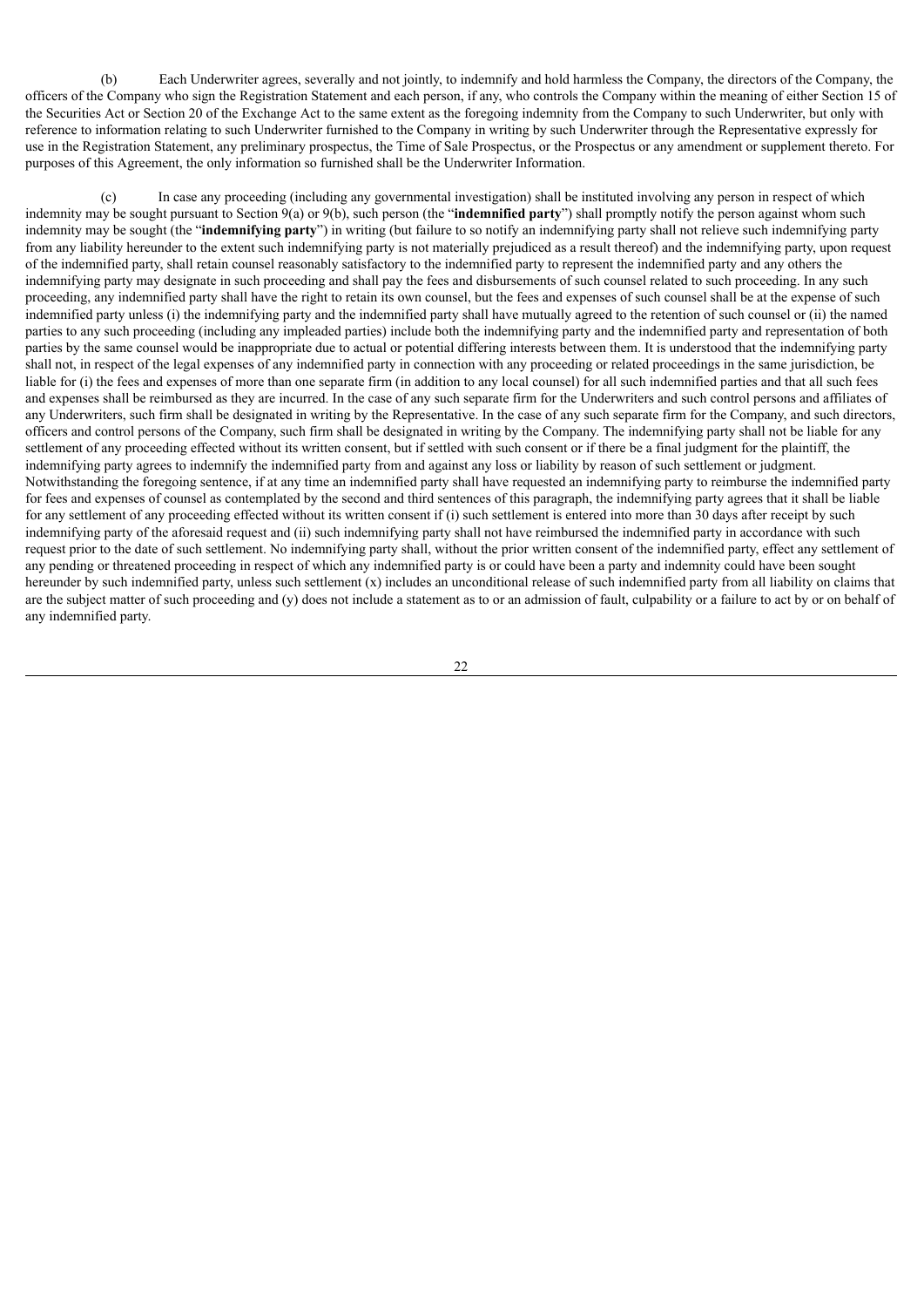(d) To the extent the indemnification provided for in Section 9(a) or 9(b) is unavailable to an indemnified party or insufficient in respect of any losses, claims, damages or liabilities referred to therein, then each indemnifying party under such paragraph, in lieu of indemnifying such indemnified party thereunder, shall contribute to the amount paid or payable by such indemnified party as a result of such losses, claims, damages or liabilities (i) in such proportion as is appropriate to reflect the relative benefits received by the indemnifying party or parties on the one hand and the indemnified party or parties on the other hand from the offering of the Securities or (ii) if the allocation provided by clause 9(d)(i) above is not permitted by applicable law, in such proportion as is appropriate to reflect not only the relative benefits referred to in clause  $9(d)(i)$  above but also the relative fault of the indemnifying party or parties on the one hand and of the indemnified party or parties on the other hand in connection with the statements or omissions that resulted in such losses, claims, damages or liabilities, as well as any other relevant equitable considerations. The relative benefits received by the Company on the one hand and the Underwriters on the other hand in connection with the offering of the Securities shall be deemed to be in the same respective proportions as the net proceeds from the offering of the Securities (before deducting expenses) received by the Company and the difference between (x) the aggregate price to the public received by the Underwriters and (y) the aggregate price paid by the Underwriters to the Company for the Securities, bear to the aggregate public offering price of the Securities. The relative fault of the Company on the one hand and the Underwriters on the other hand shall be determined by reference to, among other things, whether the untrue or alleged untrue statement of a material fact or the omission or alleged omission to state a material fact relates to information supplied by the Company or by the Underwriters and the parties' relative intent, knowledge, access to information and opportunity to correct or prevent such statement or omission. The Underwriters' respective obligations to contribute pursuant to this Section 9 are several in proportion to the respective principal amount of Securities they have purchased hereunder, and not joint.

(e) The Company and the Underwriters agree that it would not be just or equitable if contribution pursuant to this Section 9 were determined by *pro rata* allocation (even if the Underwriters were treated as one entity for such purpose) or by any other method of allocation that does not take account of the equitable considerations referred to in Section 9(d). The amount paid or payable by an indemnified party as a result of the losses, claims, damages and liabilities referred to in Section 9(d) shall be deemed to include, subject to the limitations set forth above, any legal or other expenses reasonably incurred by such indemnified party in connection with investigating or defending any such action or claim. Notwithstanding the provisions of this Section 9, no Underwriter shall be required to contribute any amount in excess of the amount by which the total price of the Securities underwritten by it and distributed to the public exceeds the amount of any damages that such Underwriter has otherwise been required to pay by reason of such untrue or alleged untrue statement or omission or alleged omission. No person guilty of fraudulent misrepresentation (within the meaning of Section 11(f) of the Securities Act) shall be entitled to contribution from any person who was not guilty of such fraudulent misrepresentation. The remedies provided for in this Section 9 are not exclusive and shall not limit any rights or remedies which may otherwise be available to any indemnified party at law or in equity.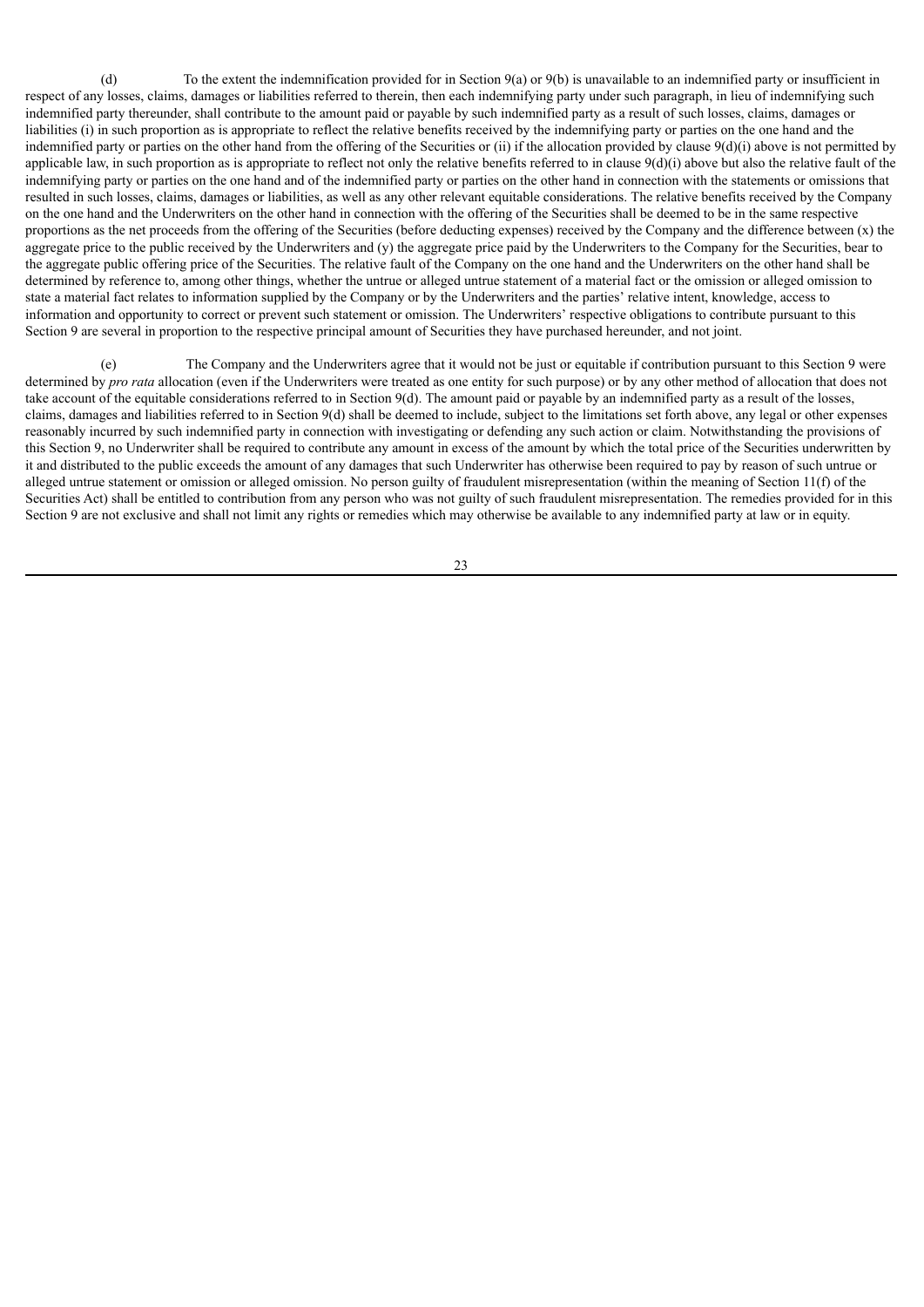(f) The indemnity and contribution provisions contained in this Section 9 and the representations, warranties and other statements of the Company contained in this Agreement shall remain operative and in full force and effect regardless of (i) any termination of this Agreement, (ii) any investigation made by or on behalf of any Underwriter, any person controlling any Underwriter or any affiliate of any Underwriter, or the Company, its officers or directors or any person controlling the Company and (iii) acceptance of and payment for any of the Securities.

(g) Notwithstanding any other provision of this Section 9, no party shall be entitled to indemnification or contribution under this Agreement in violation of Section 17(i) of the Investment Company Act.

10. *Termination*. The Underwriters may terminate this Agreement by notice given by the Representative to the Company, if after the execution and delivery of this Agreement and prior to the Closing Date (i) trading generally shall have been suspended or materially limited on, or by, as the case may be, any of the NYSE, the American Stock Exchange, the NASDAQ Global Market, the Chicago Board of Options Exchange, the Chicago Mercantile Exchange or the Chicago Board of Trade or other relevant exchanges, (ii) there shall have been a downgrade in the rating of any debt of the Company or any subsidiary by any "nationally recognized statistical rating organization," as such term is defined for purposes of Section 3(a)(62) of the Exchange Act, (iii) trading of any securities of the Company shall have been suspended on any exchange or in any over-the-counter market, (iv) a material disruption in securities settlement, payment or clearance services in the United States or other relevant jurisdiction shall have occurred, (v) any moratorium on commercial banking activities shall have been declared by Federal or New York State authorities or (vi) there shall have occurred any outbreak or escalation of hostilities, or any change in financial markets or any calamity or crisis that, in the judgment of the Representative, is material and adverse and which, singly or together with any other event specified in this clause (vi), makes it, in the judgment of the Representative, impracticable or inadvisable to proceed with the offer, sale or delivery of the Securities on the terms and in the manner contemplated in the Time of Sale Prospectus or the Prospectus.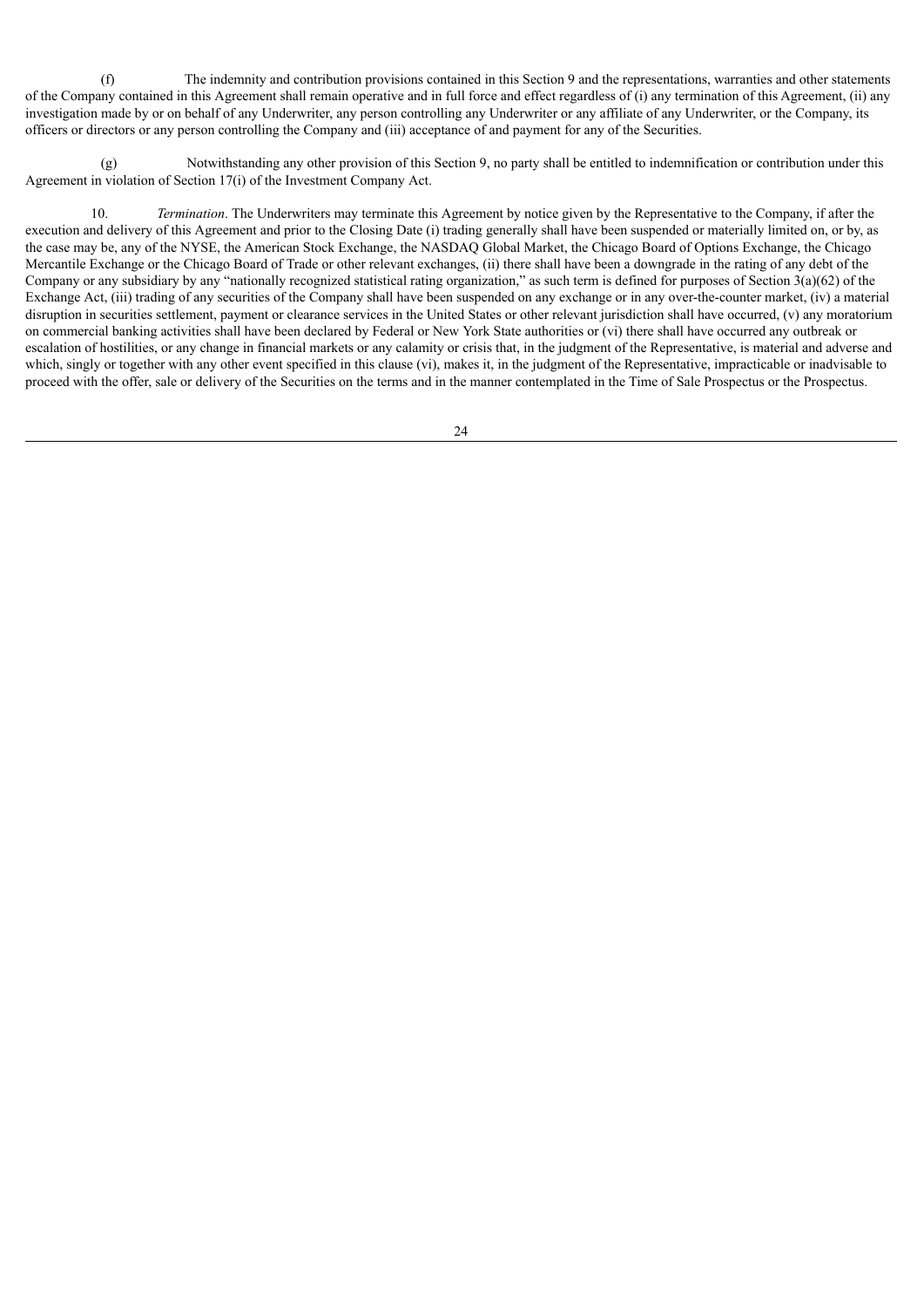#### 11. *Ef ectiveness; Defaulting Underwriters*. This Agreement shall become effective upon the execution and delivery hereof by the parties hereto.

If, on the Closing Date or an Option Closing Date, as the case may be, any one or more of the Underwriters shall fail or refuse to purchase Securities that it has or they have agreed to purchase hereunder on such date, and the aggregate principal amount of Securities which such defaulting Underwriter or Underwriters agreed but failed or refused to purchase is not more than one-tenth of the aggregate principal amount of Securities to be purchased on such date, the other Underwriters shall be obligated severally in the proportions that the principal amount of Notes set forth opposite their respective names in Schedule I bears to the aggregate principal amount of Notes set forth opposite the names of all such non-defaulting Underwriters, or in such other proportions as the Representative may specify, to purchase the Securities which such defaulting Underwriter or Underwriters agreed but failed or refused to purchase on such date; *provided* that in no event shall the principal amount of Securities that any Underwriter has agreed to purchase pursuant to this Agreement be increased pursuant to this Section 11 by an amount in excess of one-ninth of such principal amount of Securities without the written consent of such Underwriter. If, on the Closing Date, any Underwriter or Underwriters shall fail or refuse to purchase Notes and the aggregate principal amount of Notes with respect to which such default occurs is more than one-tenth of the aggregate principal amount of Notes to be purchased on such date, and arrangements satisfactory to the Representative and the Company for the purchase of such Notes are not made within 36 hours after such default, this Agreement shall terminate without liability on the part of any non-defaulting Underwriter or the Company. In any such case either the Representative or the Company shall have the right to postpone the Closing Date, but in no event for longer than seven days, in order that the required changes, if any, in the Registration Statement, in the Time of Sale Prospectus, in the Prospectus or in any other documents or arrangements may be effected. If, on an Option Closing Date, any Underwriter or Underwriters shall fail or refuse to purchase Additional Notes and the aggregate principal of Additional Notes with respect to which such default occurs is more than one-tenth of the aggregate principal amount of Additional Notes to be purchased on such Option Closing Date, the non-defaulting Underwriters shall have the option to (i) terminate their obligation hereunder to purchase the Additional Notes to be sold on such Option Closing Date or (ii) purchase not less than the principal amount of Additional Notes that such non-defaulting Underwriters would have been obligated to purchase in the absence of such default. Any action taken under this paragraph shall not relieve any defaulting Underwriter from liability in respect of any default of such Underwriter under this Agreement.

If this Agreement shall be terminated by the Underwriters, or any of them, because of any failure or refusal on the part of the Company to comply with the terms or to fulfill any of the conditions of this Agreement, or if for any reason the Company shall be unable to perform its obligations under this Agreement, the Company will reimburse the Underwriters or such Underwriters as have so terminated this Agreement with respect to themselves, severally in proportion to the respective principal amount of Securities sold by the Company for all out-of-pocket expenses (including the fees and disbursements of their counsel) reasonably incurred by such Underwriters in connection with this Agreement or the offering contemplated hereunder.

12. *Entire Agreement*. (a)This Agreement, together with any contemporaneous written agreements and any prior written agreements (to the extent not superseded by this Agreement) that relate to the offering of the Securities, represents the entire agreement between the Company, on the one hand, and the Underwriters, on the other, with respect to the preparation of any preliminary prospectus, the Time of Sale Prospectus, the Prospectus, the conduct of the offering, and the purchase and sale of the Securities.

(b) The Company acknowledges that in connection with the offering of the Securities: (i) the Underwriters have acted at arm's length, are not agents of, and owe no fiduciary duties to, the Company or any other person, (ii) the Underwriters owe the Company only those duties and obligations set forth in this Agreement and prior written agreements (to the extent not superseded by this Agreement), if any, (iii) the Underwriters may have interests that differ from those of the Company, (iv) the Underwriters have not provided any legal, accounting, regulatory or tax advice with respect to the offering contemplated hereby and the Company has consulted its own legal, accounting, regulatory and tax advisors to the extent it deemed appropriate and (v) none of the activities of the Underwriters in connection with the transactions contemplated herein constitutes a recommendation, investment advice, or solicitation of any action by the Underwriters with respect to any entity or natural person. The Company waives to the full extent permitted by applicable law any claims it may have against the Underwriters arising from an alleged breach of fiduciary duty in connection with the offering of the Securities.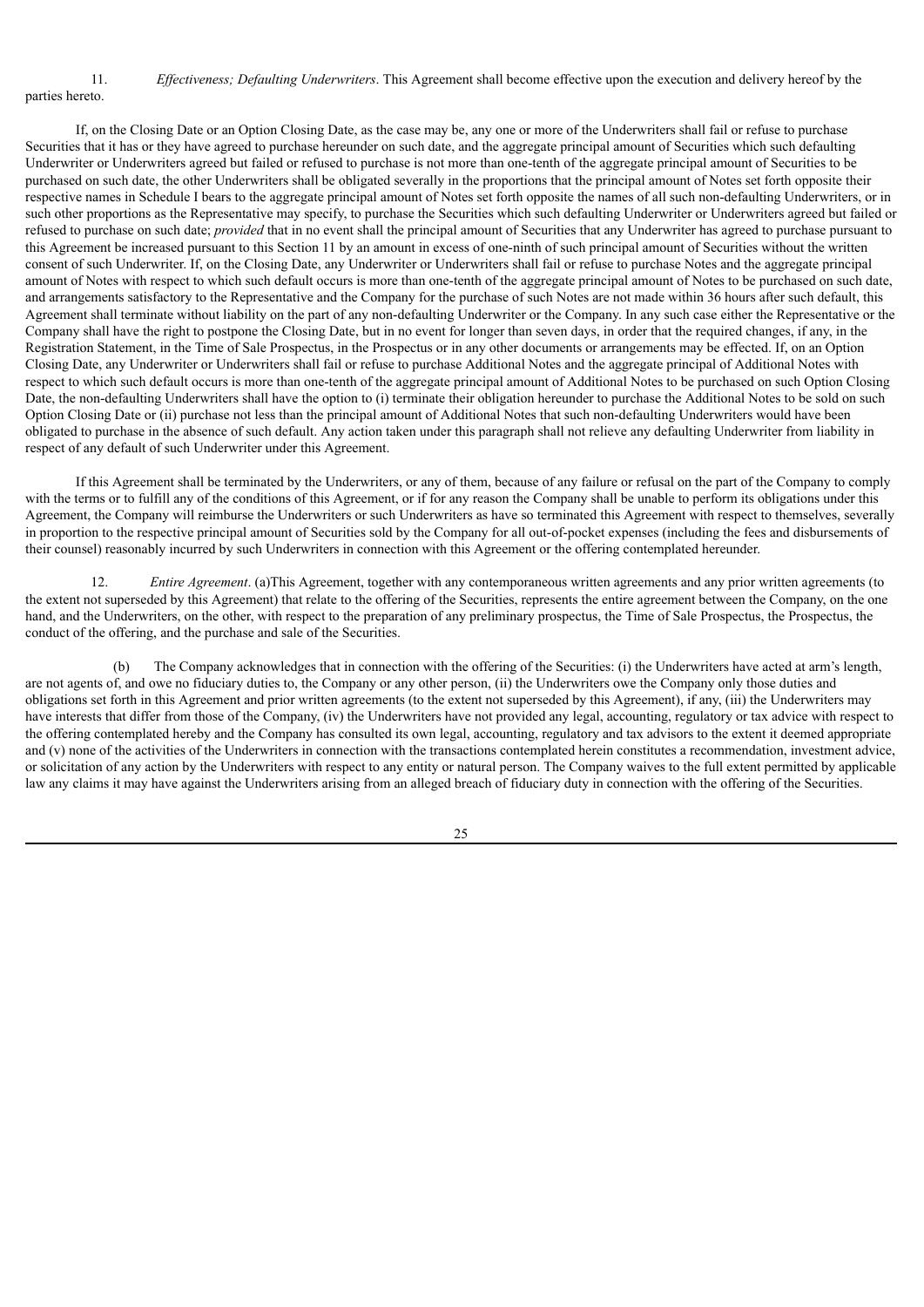13. *Counterparts*. This Agreement may be signed in two or more counterparts, each of which shall be an original, with the same effect as if the signatures thereto and hereto were upon the same instrument.

14. *Tax Disclosure.* Notwithstanding any other provision of this Agreement, from the commencement of discussions with respect to the transactions contemplated hereby, the Company (and each employee, representative or other agent of the Company) may disclose to any and all persons, without limitation of any kind, the tax treatment and tax structure (as such terms are used in Sections 6011, 6111 and 6112 of the Code and the Treasury Regulations promulgated thereunder) of the transactions contemplated by this Agreement and all materials of any kind (including opinions or other tax analyses) that are provided relating to such tax treatment and tax structure.

#### 15. *Recognition of the U.S. Special Resolution Regimes.*

(a) In the event that any Underwriter that is a Covered Entity becomes subject to a proceeding under a U.S. Special Resolution Regime, the transfer from such Underwriter of this Agreement, and any interest and obligation in or under this Agreement, will be effective to the same extent as the transfer would be effective under the U.S. Special Resolution Regime if this Agreement, and any such interest and obligation, were governed by the laws of the United States or a state of the United States.

In the event that any Underwriter that is a Covered Entity or a BHC Act Affiliate of such Underwriter becomes subject to a proceeding under a U.S. Special Resolution Regime, Default Rights under this Agreement that may be exercised against such Underwriter are permitted to be exercised to no greater extent than such Default Rights could be exercised under the U.S. Special Resolution Regime if this Agreement were governed by the laws of the United States or a state of the United States.

(c) For purposes of this Section 15, a "BHC Act Affiliate" has the meaning assigned to the term "affiliate" in, and shall be interpreted in accordance with, 12 U.S.C. § 1841(k). "Covered Entity" means any of the following: (i) a "covered entity" as that term is defined in, and interpreted in accordance with, 12 C.F.R. § 252.82(b); (ii) a "covered bank" as that term is defined in, and interpreted in accordance with, 12 C.F.R. § 47.3(b); or (iii) a "covered FSI" as that term is defined in, and interpreted in accordance with, 12 C.F.R. § 382.2(b). **"**Default Right" has the meaning assigned to that term in, and shall be interpreted in accordance with, 12 C.F.R. §§ 252.81, 47.2 or 382.1, as applicable. "U.S. Special Resolution Regime" means each of (i) the Federal Deposit Insurance Act and the regulations promulgated thereunder and (ii) Title II of the Dodd-Frank Wall Street Reform and Consumer Protection Act and the regulations promulgated thereunder.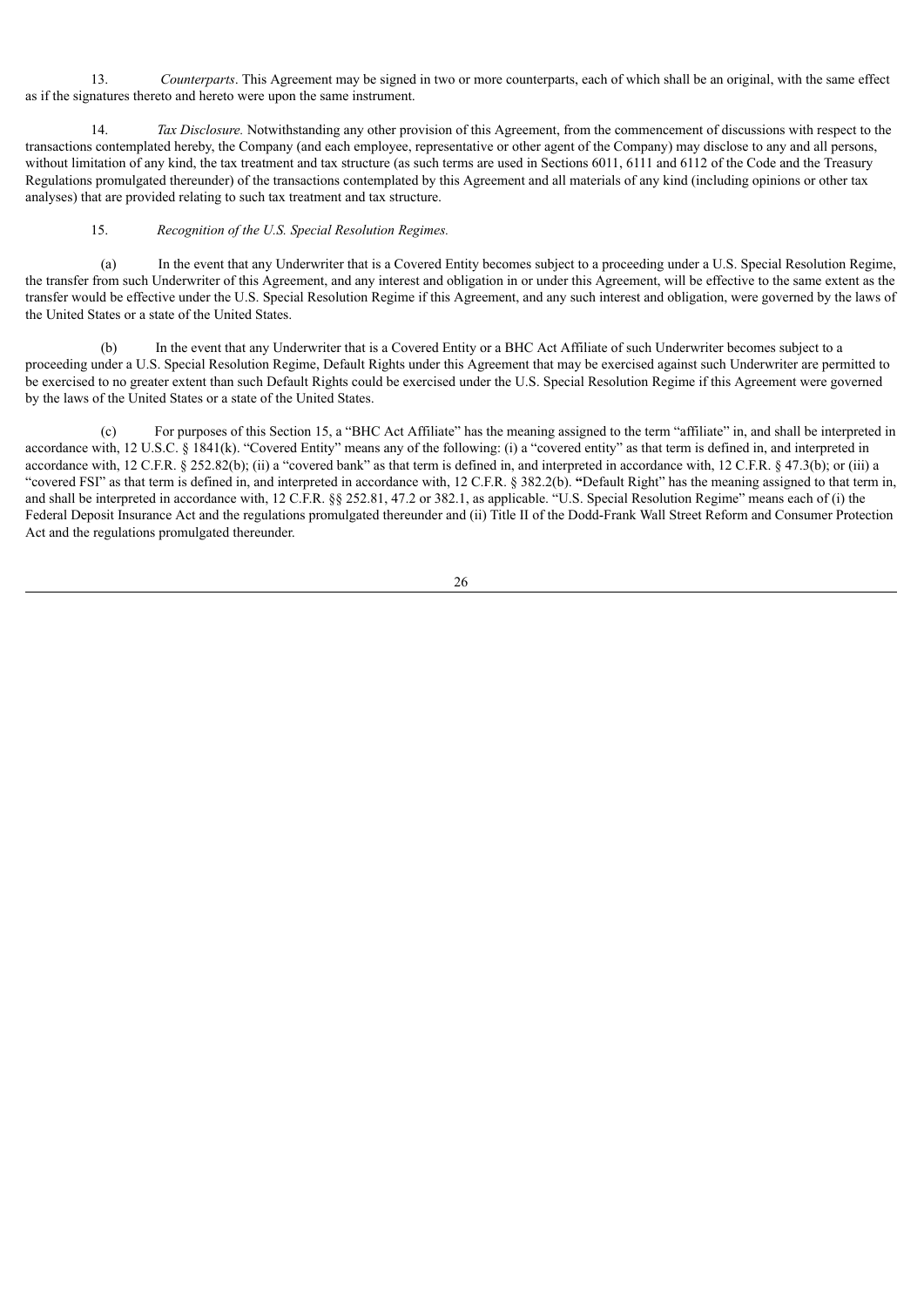16. *Applicable Law*. This Agreement shall be governed by and construed in accordance with the internal laws of the State of New York.

17. *Headings*. The headings of the sections of this Agreement have been inserted for convenience of reference only and shall not be deemed a part of this Agreement.

18. *Notices.* All communications hereunder shall be in writing and effective only upon receipt and if to the Underwriters shall be delivered, mailed or sent to the Representative in care of Keefe, Bruyette & Woods, Inc. 787 Seventh Avenue, Fourth Floor, New York, NY 10019, with a copy, which shall not constitute notice, to Ropes & Gray LLP, 1211 Avenue of the Americas, New York, NY 10036, attention of Paul D. Tropp, Esq. and if to the Company shall be delivered, mailed or sent to John C. Bombara, Esq., 312 Farmington Avenue, Farmington, Connecticut 06032, with a copy, which shall not constitute notice, to Dechert LLP, One International Place, 40th Floor, 100 Oliver Street, Boston, MA 02110, attention of Thomas J. Friedmann, Esq.

[*Signature Pages Follow*]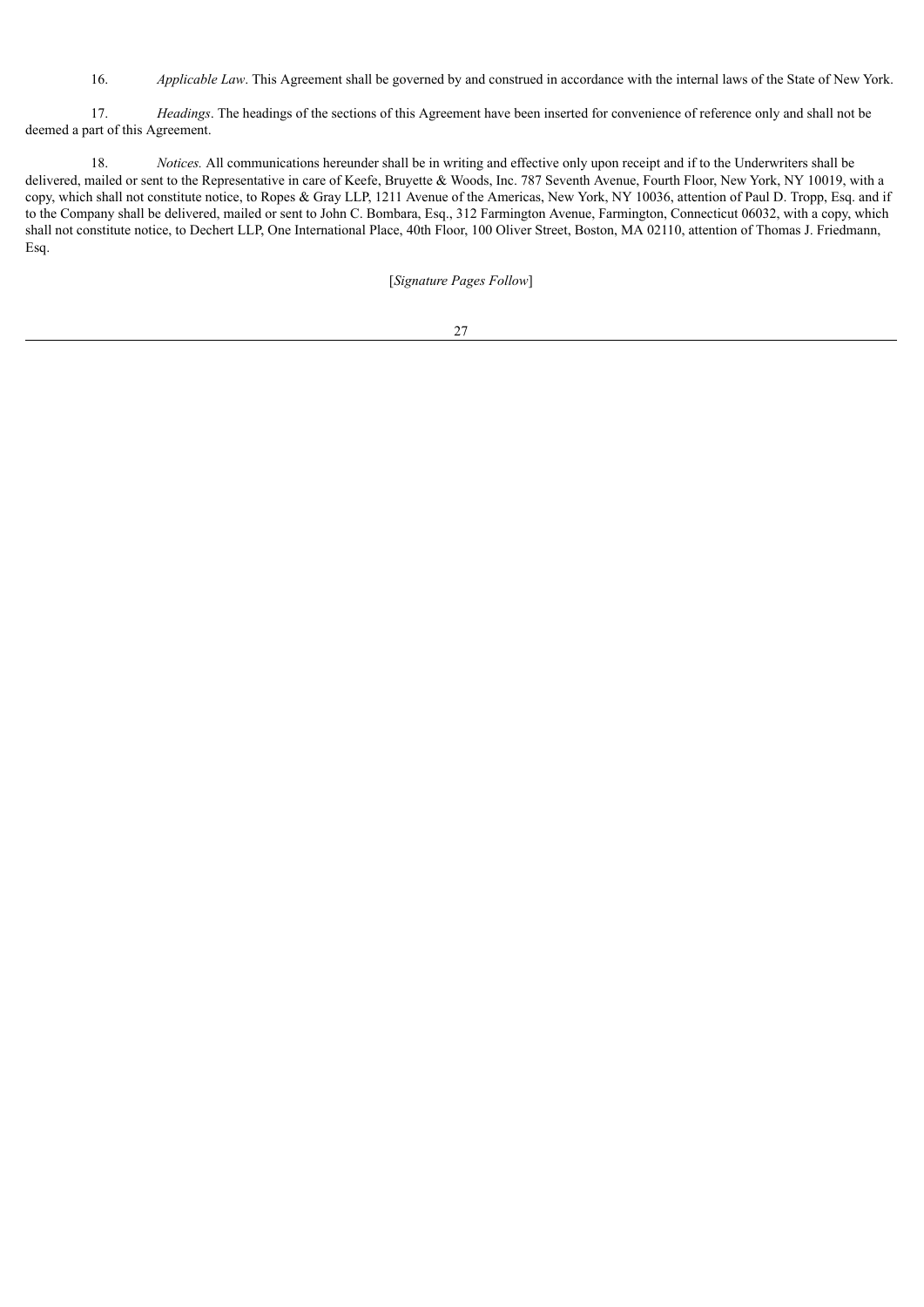Very truly yours,

## HORIZON TECHNOLOGY FINANCE CORPORATION

By: /s/Daniel Trolio

Name: Daniel Trolio Title: Chief Financial Officer

HORIZON TECHNOLOGY FINANCE MANAGEMENT LLC

By: /s/ Daniel Trolio Name: Daniel Trolio Title: Chief Financial Officer

[Signature Page – Underwriting Agreement]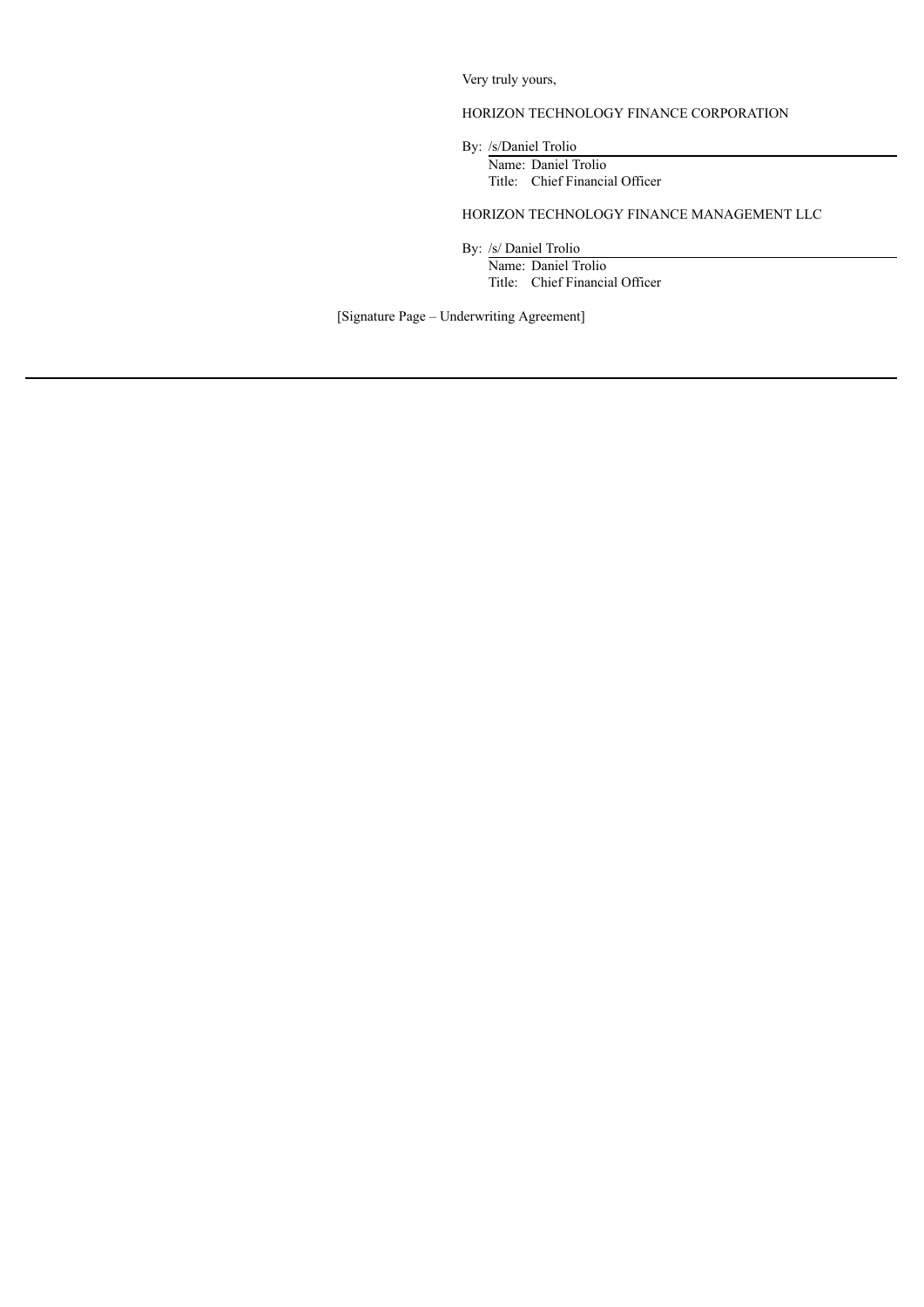Accepted as of the date hereof Representative

Acting on behalf of itself and the several Underwriters named in Schedule I hereto

## **Keefe, Bruyette & Woods, Inc.**

By:

Name: Title:

[Signature Page – Underwriting Agreement]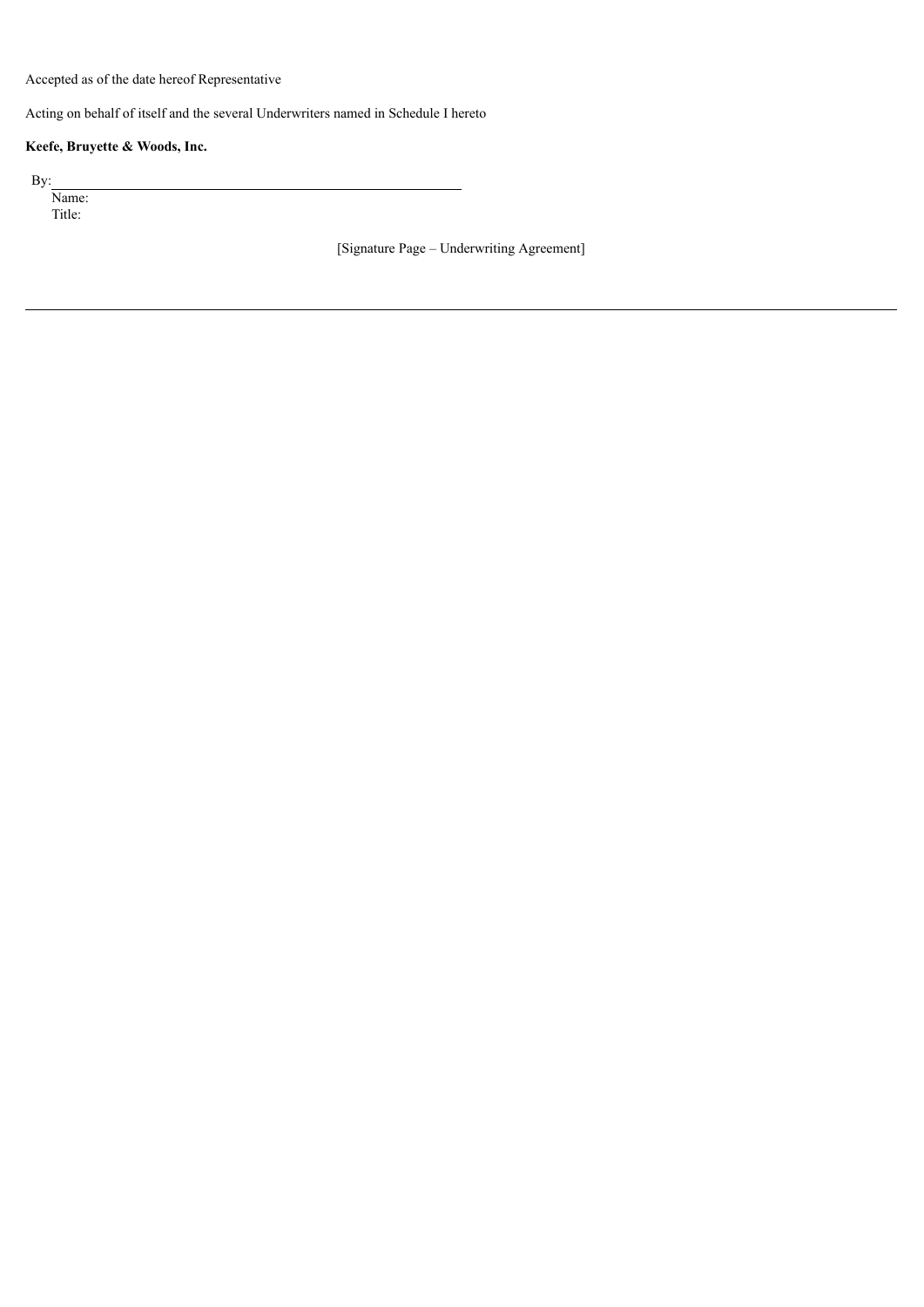#### **SCHEDULE I**

|                               | <b>Principal Amount</b><br>of Notes to be |
|-------------------------------|-------------------------------------------|
| <b>Underwriter</b>            | Purchased                                 |
| Keefe, Bruyette & Woods, Inc. | 25,000,000                                |
| B. Riley Securities, Inc.     | 10,000,000                                |
| Oppenheimer $& Co.$ Inc       | 8,750,000                                 |
| Janney Montgomery Scott LLC   | 3,750,000                                 |
| Maxim Group LLC               | 2,500,000                                 |
| Total:                        | 50,000,000                                |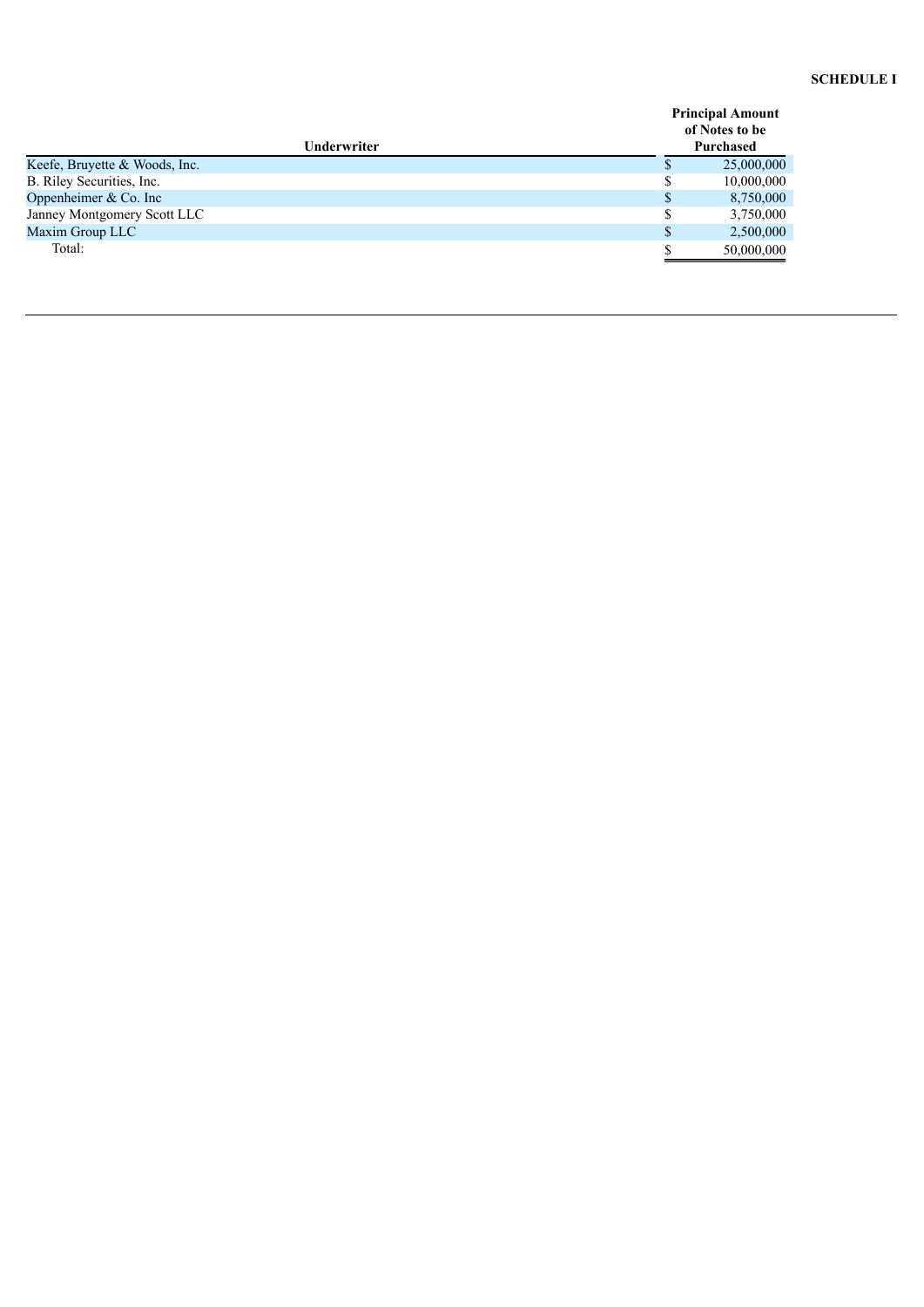1. Term sheet containing the terms of the Notes, substantially in the form of Annex A hereto.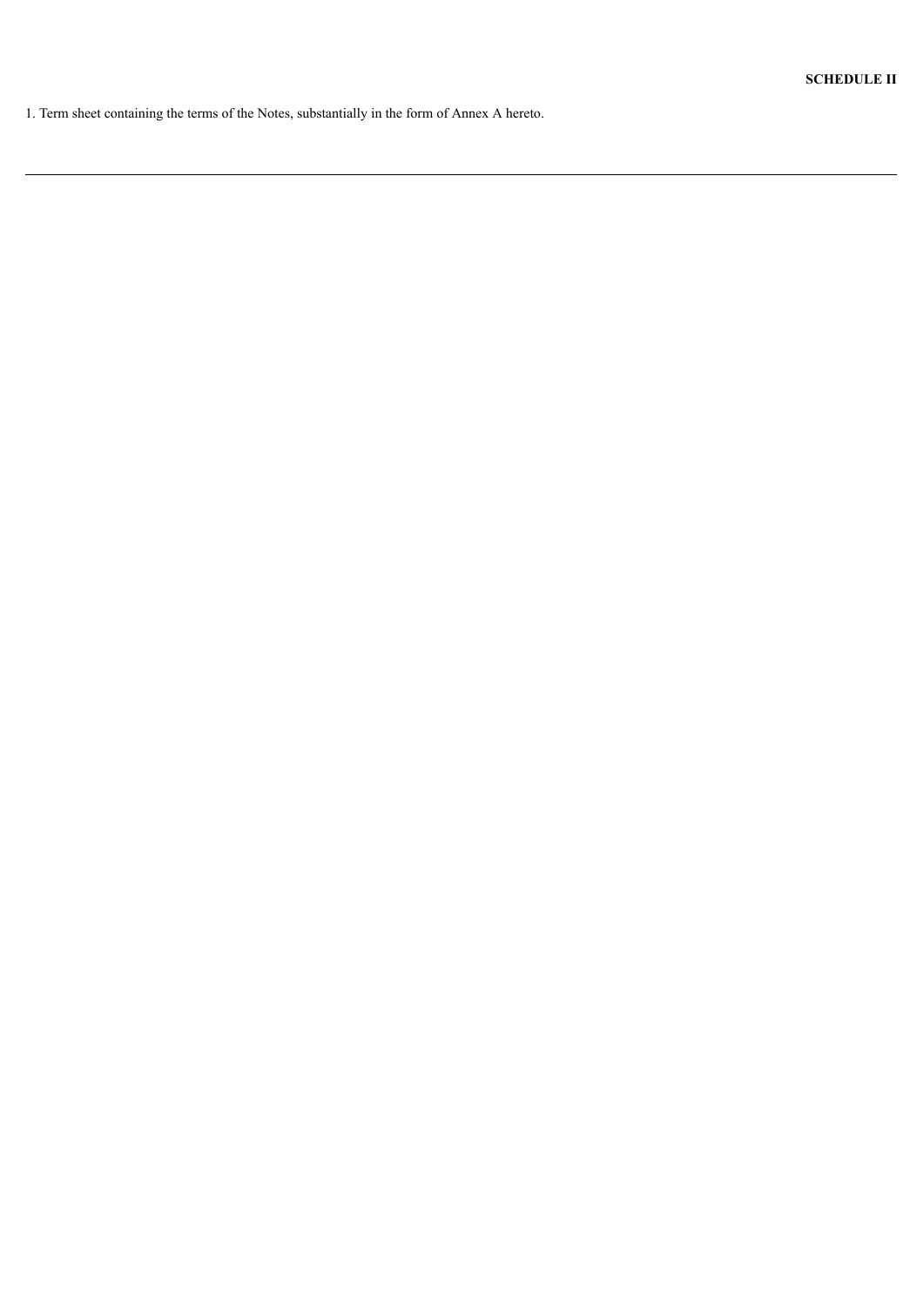**Annex A**

**Filed Pursuant to Rule 433 Issuer Free Writing Prospectus dated June 8, 2022 Relating to Preliminary Prospectus Supplement dated June 8, 2022 and Prospectus dated July 21, 2021 Registration No. 333-255716**

#### **Horizon Technology Finance Corporation \$50,000,000 6.25% Notes Due 2027 Pricing Term Sheet June 8, 2022**

The following sets forth the final terms of the 6.25% Notes due 2027 (the "Notes") and should only be read together with the preliminary prospectus supplement dated June 8, 2022, together with the accompanying prospectus dated July 21, 2021, relating to the Notes (the "Preliminary Prospectus"), and supersedes the information in the Preliminary Prospectus to the extent inconsistent with the information in the Preliminary Prospectus. In all other respects, this pricing term sheet is qualified in its entirety by reference to the Preliminary Prospectus. Terms used herein but not defined herein shall have the respective meanings as set forth in the Preliminary Prospectus. All references to dollar amounts are references to U.S. dollars.

| <b>Issuer:</b>                                                     | Horizon Technology Finance Corporation (the "Company")                                                                         |  |
|--------------------------------------------------------------------|--------------------------------------------------------------------------------------------------------------------------------|--|
| <b>Title of the Securities:</b>                                    | 6.25% Notes due 2027 (the "Notes")                                                                                             |  |
| <b>Expected Rating:*</b>                                           | BBB (Egan Jones)                                                                                                               |  |
| <b>Initial Aggregate Principal</b><br><b>Amount Being Offered:</b> | \$50,000,000                                                                                                                   |  |
| <b>Over-Allotment Option:</b>                                      | \$7,500,000 aggregate principal amount of Notes on or before July 8, 2022 solely to cover over-allotments, if any              |  |
| Initial Public Offering Price: \$25 per Note (Par)                 |                                                                                                                                |  |
| <b>Principal Payable at</b><br><b>Maturity:</b>                    | 100% of the aggregate principal amount                                                                                         |  |
| <b>Type of Note:</b>                                               | <b>Senior Unsecured Notes</b>                                                                                                  |  |
| Listing:                                                           | The Company intends to list the Notes on the NYSE within 30 days of the original issue date under the trading symbol<br>"HTFC" |  |
| <b>Stated Maturity Date:</b>                                       | June 15, 2027                                                                                                                  |  |
| <b>Interest Rate:</b>                                              | 6.25%                                                                                                                          |  |
| <b>Underwriting Discount:</b>                                      | 3.00% (or \$1,500,000 total assuming the over-allotment option is not exercised)                                               |  |
| Net Proceeds to the Issuer,<br>before Expenses:                    | 97.00% (or \$48,500,000 total assuming the over-allotment option is not exercised)                                             |  |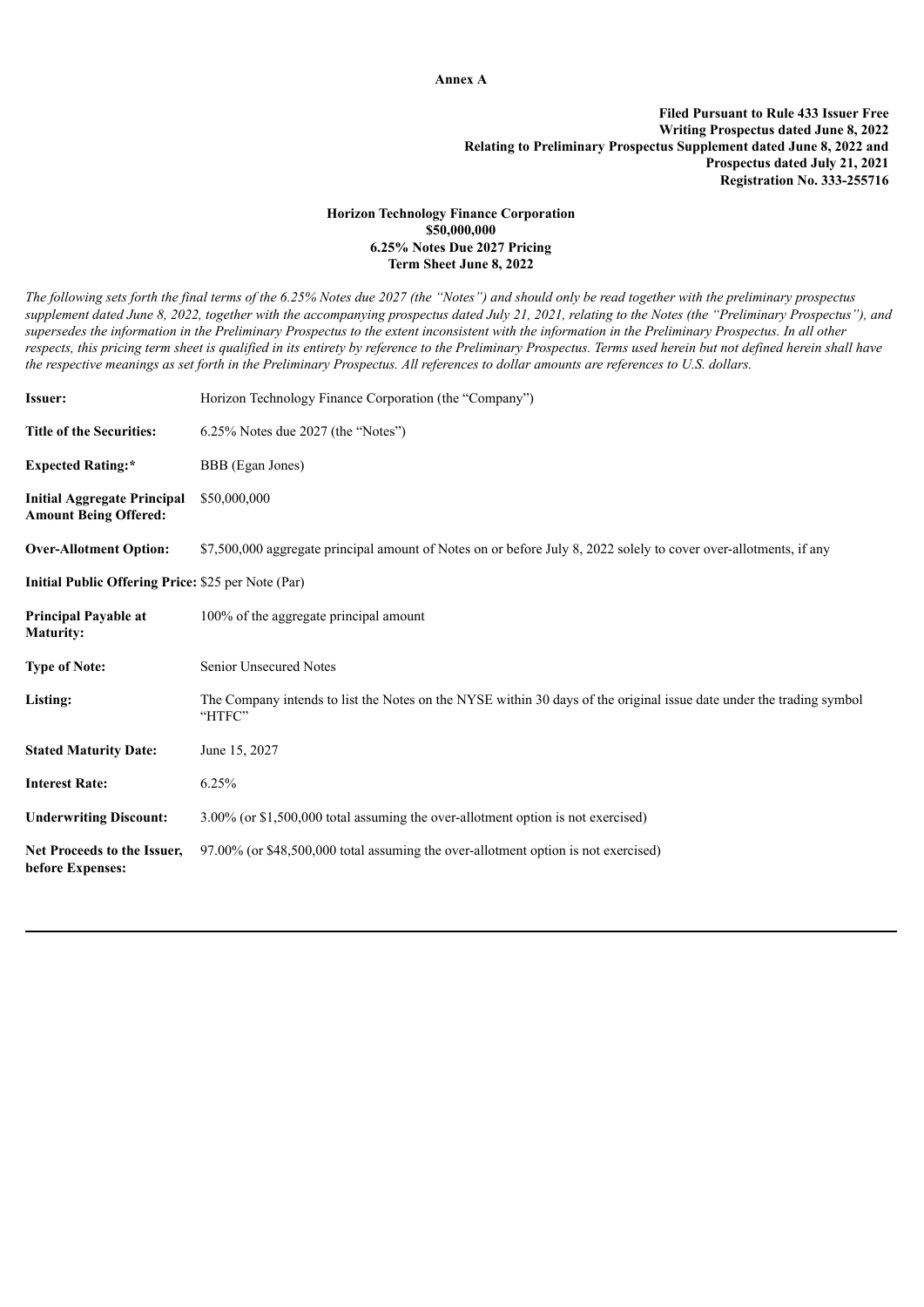| <b>Day Count Basis:</b>                                        | 360-day year of twelve 30-day months                                                                                                                                                                                                                                                                                                                                                                                                                                                                                        |
|----------------------------------------------------------------|-----------------------------------------------------------------------------------------------------------------------------------------------------------------------------------------------------------------------------------------------------------------------------------------------------------------------------------------------------------------------------------------------------------------------------------------------------------------------------------------------------------------------------|
| <b>Trade Date:</b>                                             | June 8, 2022                                                                                                                                                                                                                                                                                                                                                                                                                                                                                                                |
| Settlement Date:**                                             | June 15, 2022 $(T+5)$                                                                                                                                                                                                                                                                                                                                                                                                                                                                                                       |
| <b>Date Interest Starts</b><br>Accruing:                       | June 15, 2022                                                                                                                                                                                                                                                                                                                                                                                                                                                                                                               |
| <b>Interest Payment Dates:</b>                                 | Every March 30, June 30, September 30 and December 30, commencing September 30, 2022. If an interest payment date<br>falls on a non-business day, the applicable interest payment will be made on the next business day and no additional interest<br>will accrue as a result of such delayed payment.                                                                                                                                                                                                                      |
| <b>Interest Periods:</b>                                       | The initial interest period will be the period from and including June 15, 2022, to, but excluding, the initial interest payment<br>date, and the subsequent interest periods will be the periods from and including an interest payment date to, but excluding,<br>the next interest payment date or the stated maturity date, as the case may be.                                                                                                                                                                         |
| <b>Specified Currency:</b>                                     | U.S. Dollars                                                                                                                                                                                                                                                                                                                                                                                                                                                                                                                |
| <b>Denominations:</b>                                          | The Company will issue the Notes in denominations of \$25 and integral multiples of \$25 in excess thereof.                                                                                                                                                                                                                                                                                                                                                                                                                 |
| <b>Business Day:</b>                                           | Each Monday, Tuesday, Wednesday, Thursday and Friday that is not a day on which banking institutions in New York City<br>or the place of payment are authorized or required by law or executive order to close.                                                                                                                                                                                                                                                                                                             |
| <b>Optional Redemption:</b>                                    | The Notes may be redeemed in whole or in part at any time or from time to time at the Company's option on or after June<br>15, 2024, upon not less than 30 days nor more than 60 days written notice by mail prior to the date fixed for redemption<br>thereof, at a redemption price of 100% of the outstanding principal amount of the Notes plus accrued and unpaid interest<br>payments otherwise payable for the then-current quarterly interest period accrued to but not including the date fixed for<br>redemption. |
| <b>CUSIP/ISIN</b>                                              | 44045A 508/US44045A5083                                                                                                                                                                                                                                                                                                                                                                                                                                                                                                     |
| <b>Joint Book-Running</b><br><b>Managers:</b>                  | Keefe, Bruyette & Woods, Inc.<br>B. Riley Securities, Inc.<br>Oppenheimer & Co. Inc.                                                                                                                                                                                                                                                                                                                                                                                                                                        |
| <b>Co-Managers:</b>                                            | Janney Montgomery Scott LLC<br>Maxim Group LLC                                                                                                                                                                                                                                                                                                                                                                                                                                                                              |
| <b>Trustee, Paying Agent and</b><br><b>Security Registrar:</b> | U.S. Bank Trust Company, National Association                                                                                                                                                                                                                                                                                                                                                                                                                                                                               |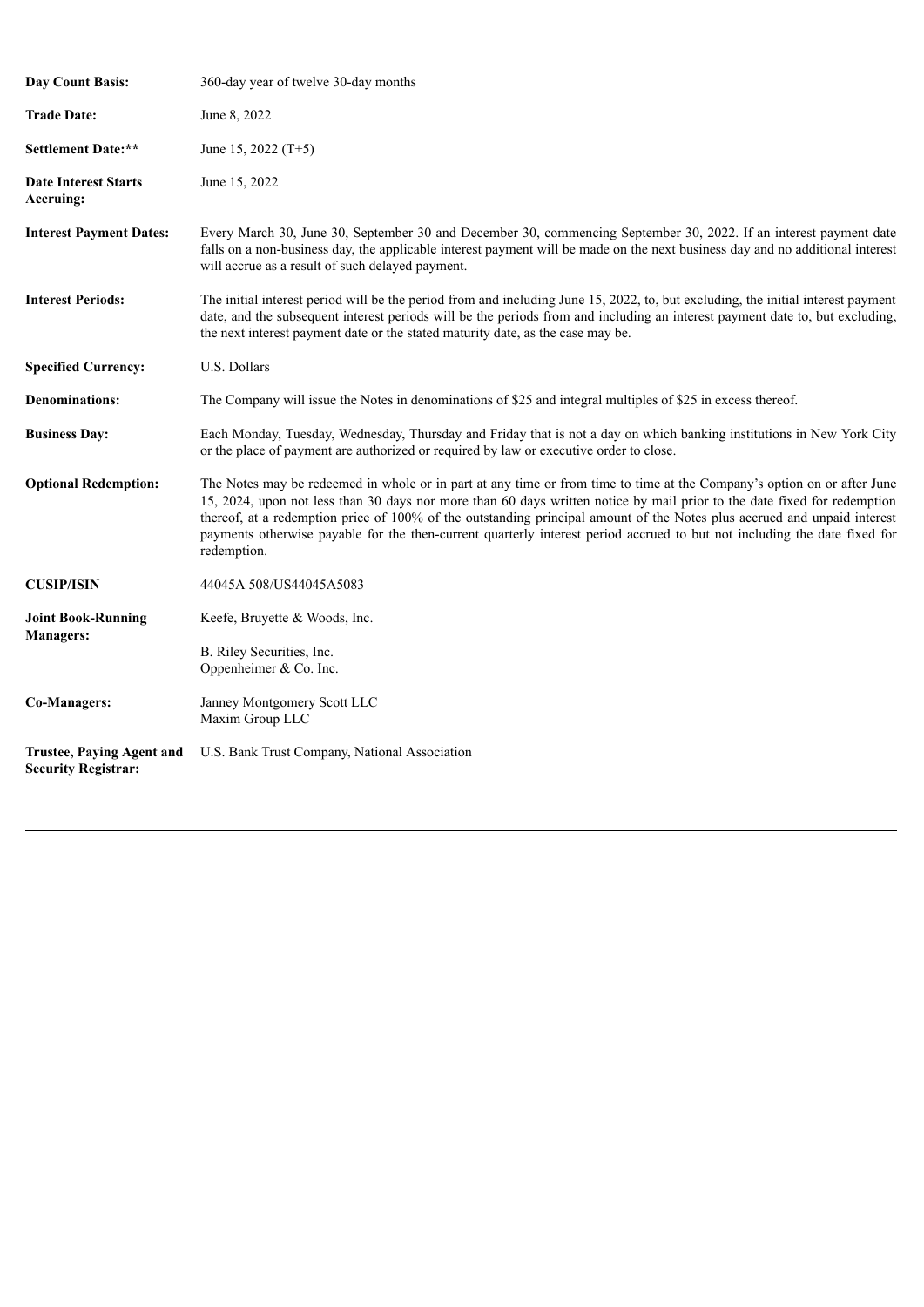- A securities rating is not a recommendation to buy, sell or hold securities and may be subject to revision or withdrawal at any time.
- Under Rule 15c6-1 of the Securities Exchange Act of 1934, as amended, trades in the secondary market generally are required to settle in two business days, unless the parties to any such trade expressly agree otherwise. Accordingly, purchasers who wish to trade the Notes prior to the second business day will be required, by virtue of the fact that the Notes initially will settle T+5, to specify an alternate settlement cycle at the time of any such trade to prevent a failed settlement. Purchasers of the Notes who wish to trade should consult their own advisor prior to the closing.

This pricing term sheet, the Preliminary Prospectus and the pricing press release are not offers to sell or the solicitation of offers to buy, nor will there be any sale of the Notes referred to in this press release, in any jurisdiction where such offer, solicitation or sale would be unlawful prior to the *registration or qualification under the securities laws of such jurisdiction.*

Investors are advised to carefully consider the investment objectives, risks, charges and expenses of Horizon Technology Finance Corporation before investing. The Preliminary Prospectus, which has been filed with the Securities and Exchange Commission (the "SEC"), contains this **and other information about Horizon Technology Finance Corporation and should be read carefully before investing.**

The Preliminary Prospectus and this pricing term sheet are not offers to sell any securities of Horizon Technology Finance Corporation and are not soliciting an offer to buy such securities in any state or jurisdiction where such offer and sale is not permitted.

Horizon Technology Finance Corporation has filed a shelf registration statement (including a prospectus) with the SEC for the offering to which this communication relates. Before you invest, you should read the prospectus in that registration statement, the Preliminary Prospectus and other documents Horizon Technology Finance Corporation has filed with the SEC for more complete information about Horizon Technology Finance Corporation and this offering. You may get these documents for free by visiting EDGAR on the SEC Web site at www.sec.gov. Alternatively, Horizon Technology Finance Corporation, any underwriter or any dealer participating in the offering will arrange to send you the prospectus supplement and accompanying prospectus if you request it from Keefe, Bruyette & Woods, Inc., 787 Seventh Avenue, 4th Floor, New York, NY 10019 (telephone number 1-800-966-1559), B. Riley Securities, Inc. 11100 Santa Monica Blvd, Suite 800 Los Angeles, CA 90025, Oppenheimer & Co. Inc., 85 Broad Street, 23rd Floor, New York, NY 10004 or by calling (800) 966 1559.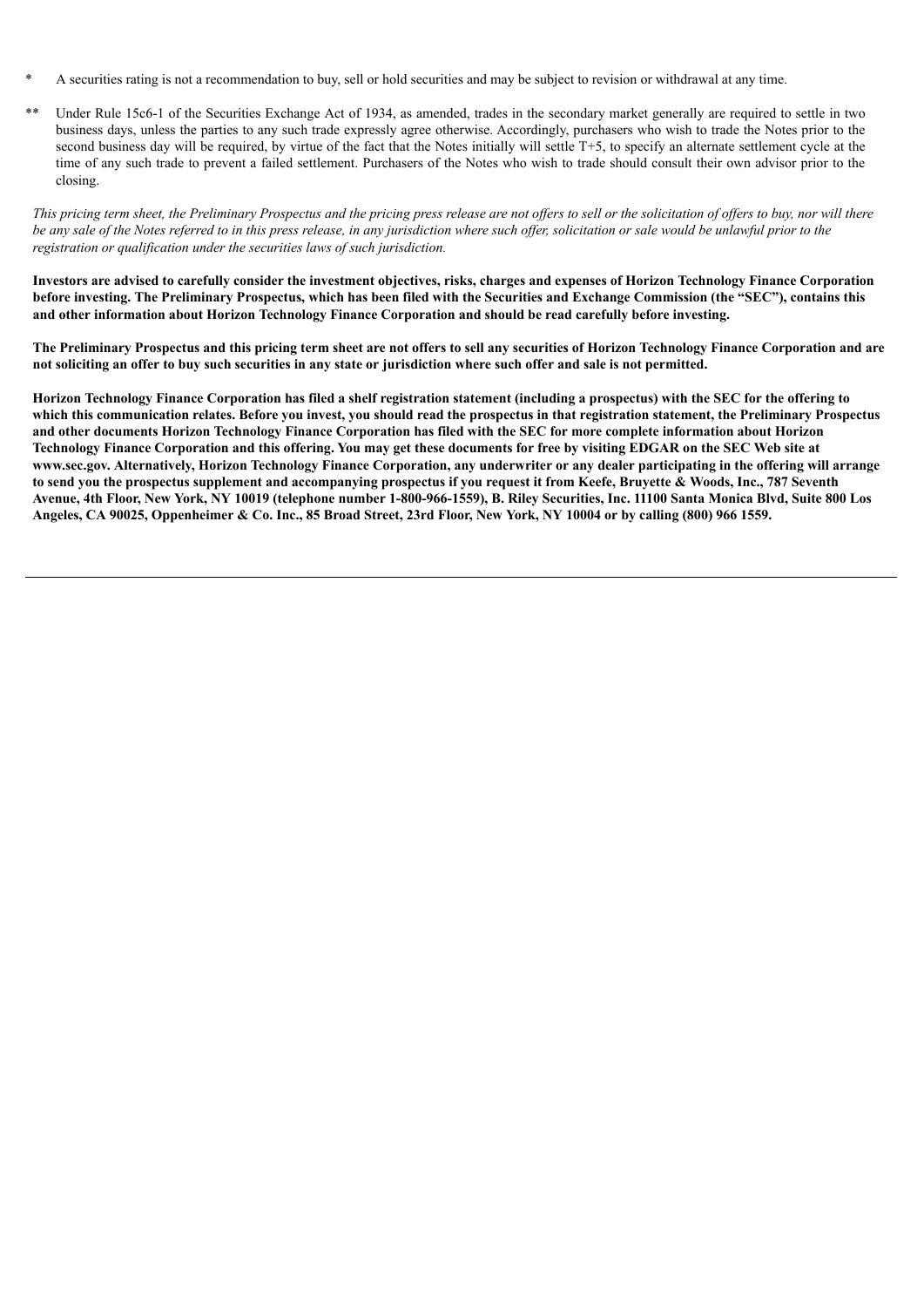# **FORM OF OPINION OF DECHERT LLP**

[Under separate cover.]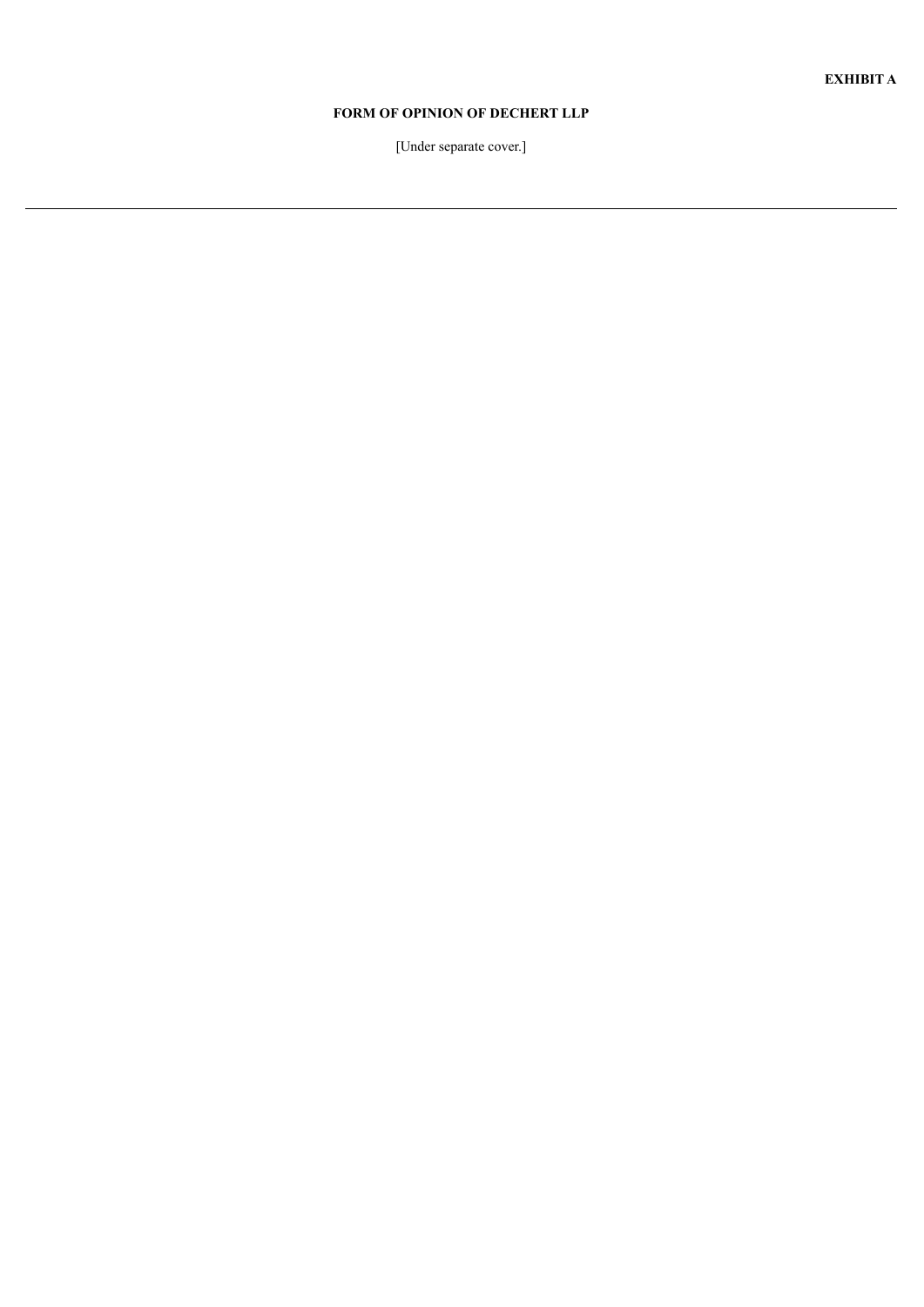#### **FORM OF OFFICER'S CERTIFICATE**

#### HORIZON TECHNOLOGY FINANCE CORPORATION

## Officer's Certificate

June [•], 2022

The undersigned, [NAME], [TITLE] of Horizon Technology Finance Corporation, a Delaware corporation (the "Company"), pursuant to Section 6(b)(i) of the Underwriting Agreement, dated June 8, 2022 (the "Underwriting Agreement"), among the Company, Horizon Technology Finance Management LLC and Keefe, Bruyette & Woods, Inc. as representative of the several underwriters named on Schedule I thereto, hereby certifies, in his capacity as an officer of the Company, that (all capitalized terms used herein which are defined in the Underwriting Agreement have the respective meanings specified therein unless defined herein):

1. There has not been, since the date of the Underwriting Agreement, any downgrading, nor has any notice been given of any intended or potential downgrading or of any review for a possible change that does not indicate the direction of the possible change, in the rating accorded any of the securities of the Company or any of its subsidiaries by any "nationally recognized statistical rating organization," as defined for purposes of Section 3(a)(62) of the Exchange Act, and there has not occurred any change, or any development involving a prospective change, in the condition, financial or otherwise, or in the earnings, business or operations of the Company and its subsidiaries, taken as a whole since the date of the Underwriting Agreement;

2. The representations and warranties of the Company in the Underwriting Agreement are true and correct with the same force and effect as though expressly made at and as of the date hereof;

3. The Company has complied with all agreements and satisfied all conditions on its part to be performed or satisfied under the Underwriting Agreement at or prior to the date hereof; and

4. No stop order suspending the effectiveness of the Registration Statement has been issued and no proceedings for that purpose have been instituted or are pending or, to our knowledge, contemplated by the Commission.

[Signature Page Follows]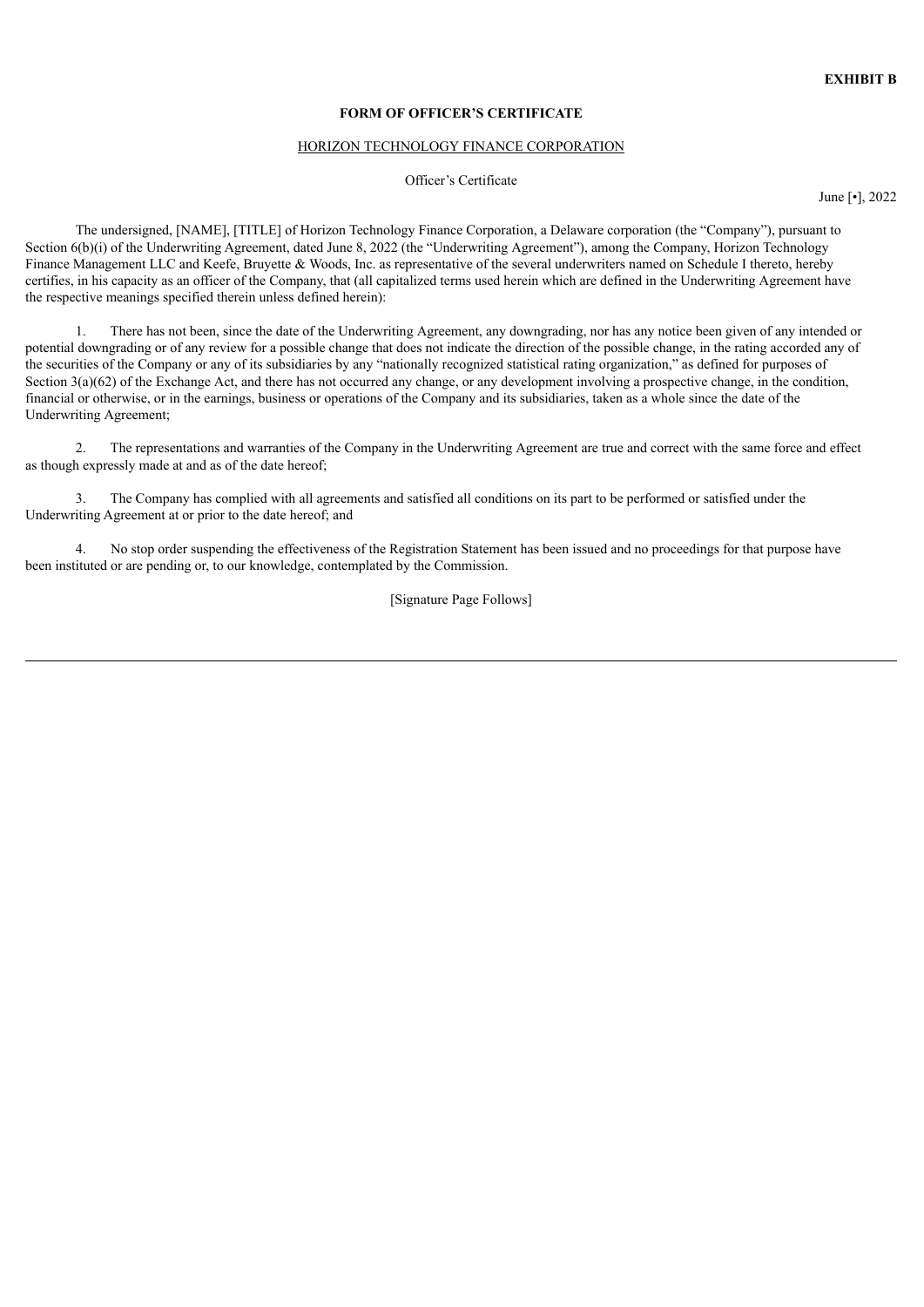IN WITNESS WHEREOF, I have set my hands, in my respective capacity as an officer of the Company, as of the date first written above.

Name: Title: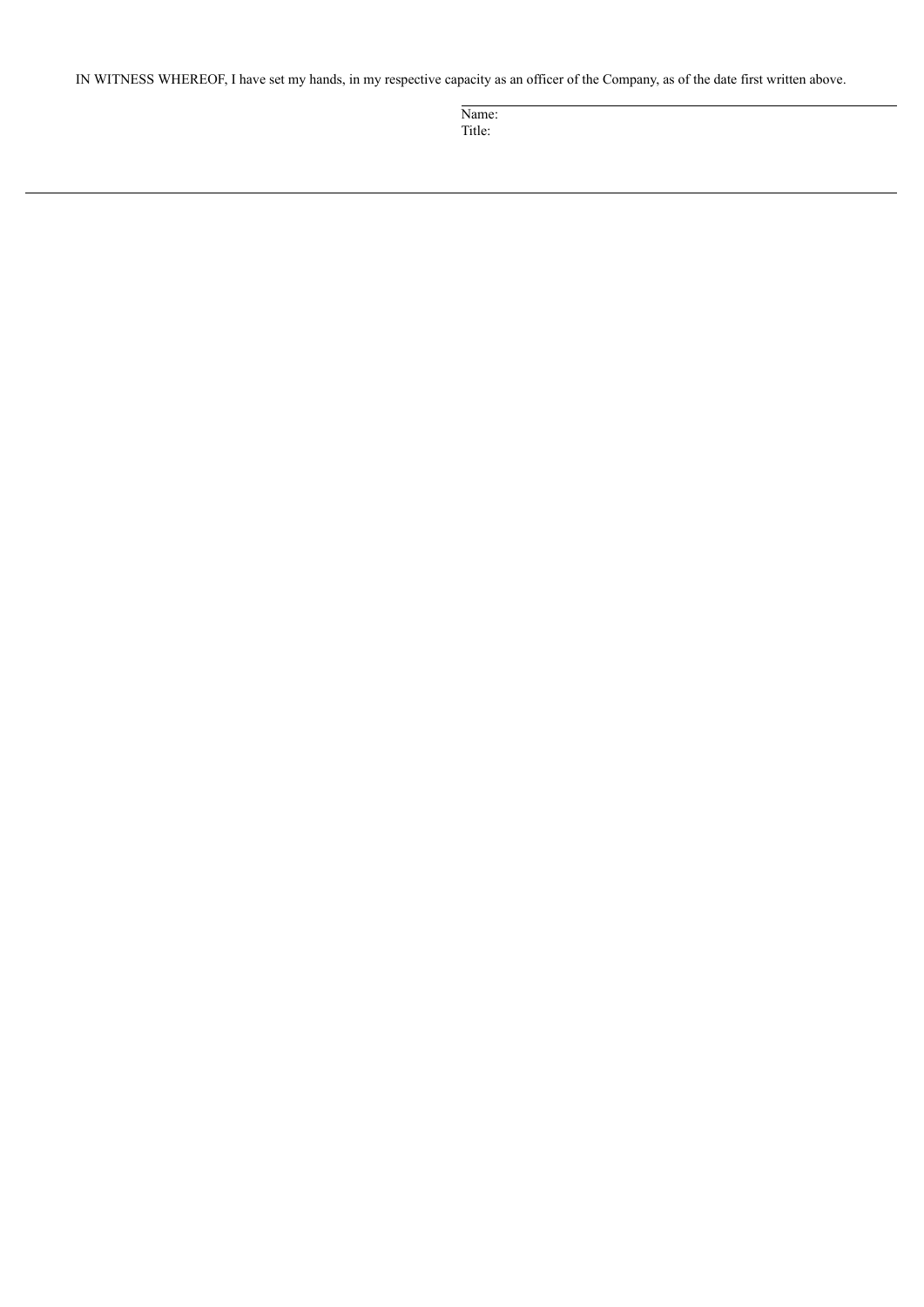#### **FORM OF CHIEF FINANCIAL OFFICER CERTIFICATE**

#### HORIZON TECHNOLOGY FINANCE CORPORATION

#### Chief Financial Officer's Certificate

## June [•], 2022

The undersigned, the Chief Financial Officer of Horizon Technology Finance Corporation., a Delaware corporation (the "Company"), pursuant to Section 6(e) of the Underwriting Agreement, dated as of June 8, 2022 (the "Underwriting Agreement"), by and among the Company, Horizon Technology Finance Management, LLC, a Delaware limited liability company (the "Adviser"), and Keefe, Bruyette & Woods, Inc., as representative of the several underwriters listed on Schedule I thereto (collectively, the "Underwriters") providing for the issuance and sale to the Underwriters by the Company of 6.25% Notes due 2027 (the "Securities"), hereby certifies that he is authorized to execute this certificate (the "Certificate") in the name and on behalf of the Company. Capitalized terms used but not defined herein shall have the meanings ascribed to such terms in the Underwriting Agreement.

The undersigned also hereby certifies, in his capacity as Chief Financial Officer of the Company, as follows:

- i. I have overseen the preparation of the financial and other data circled on the attached Exhibit A (the "Covered Information"), which is included and incorporated by reference in the Preliminary Prospectus Supplement, Prospectus, Annual Report on Form 10-K for the year ended December 31, 2021, and Form 10-Q for the quarter ended March 31, 2022.
- ii. In connection with the preparation of the Covered Information, I have made such review and inquiries as I have deemed necessary to confirm the accuracy and completeness of such data.
- iii. In the course of such reviews and inquiries, nothing has come to my attention that has caused me to believe that the Covered Information is not accurately derived from the Company's accounting books, the Company's records or from reliable third-party sources, or that such Covered Information does not fairly and accurately state the information presented therein.

This Certificate is being furnished to the Underwriters to assist them in conducting their investigation of the Company in connection with the offering of the Securities. Each of Ropes & Gray LLP, counsel to the Underwriters and Dechert LLP, counsel to the Company, is entitled to rely on this Certificate in connection with the opinions that each firm is rendering pursuant to Sections  $6(c)(ii)$  and  $6(c)(i)$ , respectively, of the Underwriting Agreement.